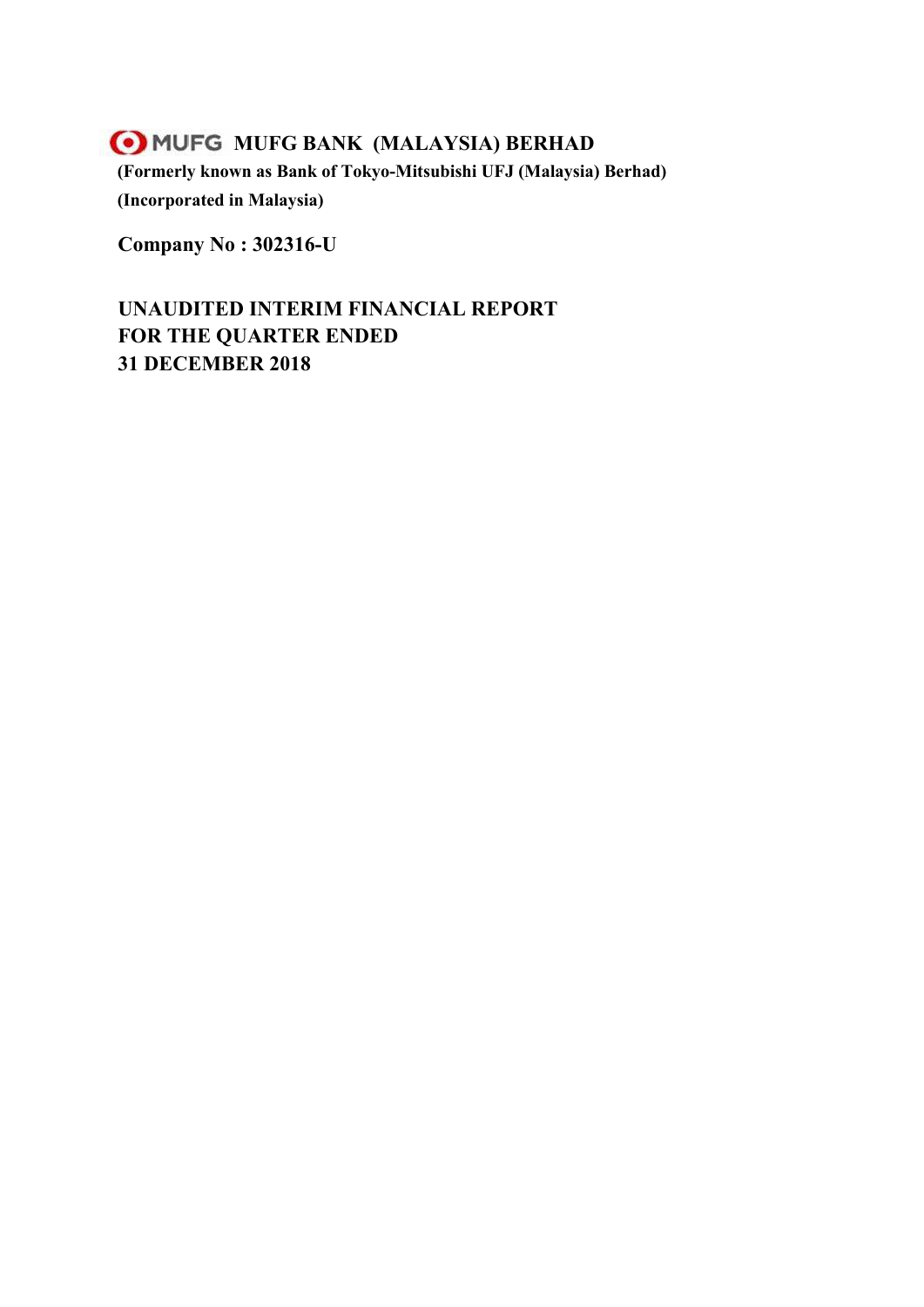# **MUFG BANK (MALAYSIA) BERHAD (Formerly known as Bank of Tokyo-Mitsubishi UFJ (Malaysia) Berhad)**

**(Incorporated in Malaysia)**

**Company No : 302316-U**

| <b>Contents</b>                                 | Page     |
|-------------------------------------------------|----------|
| Unaudited Statement of Financial Position       |          |
| Unaudited Statement of Comprehensive Income     | 2        |
| Unaudited Statement of Changes in Equity        | 3        |
| Unaudited Statement of Cash Flows               | $4 - 5$  |
| Notes to the Unaudited Interim Financial Report | $6 - 33$ |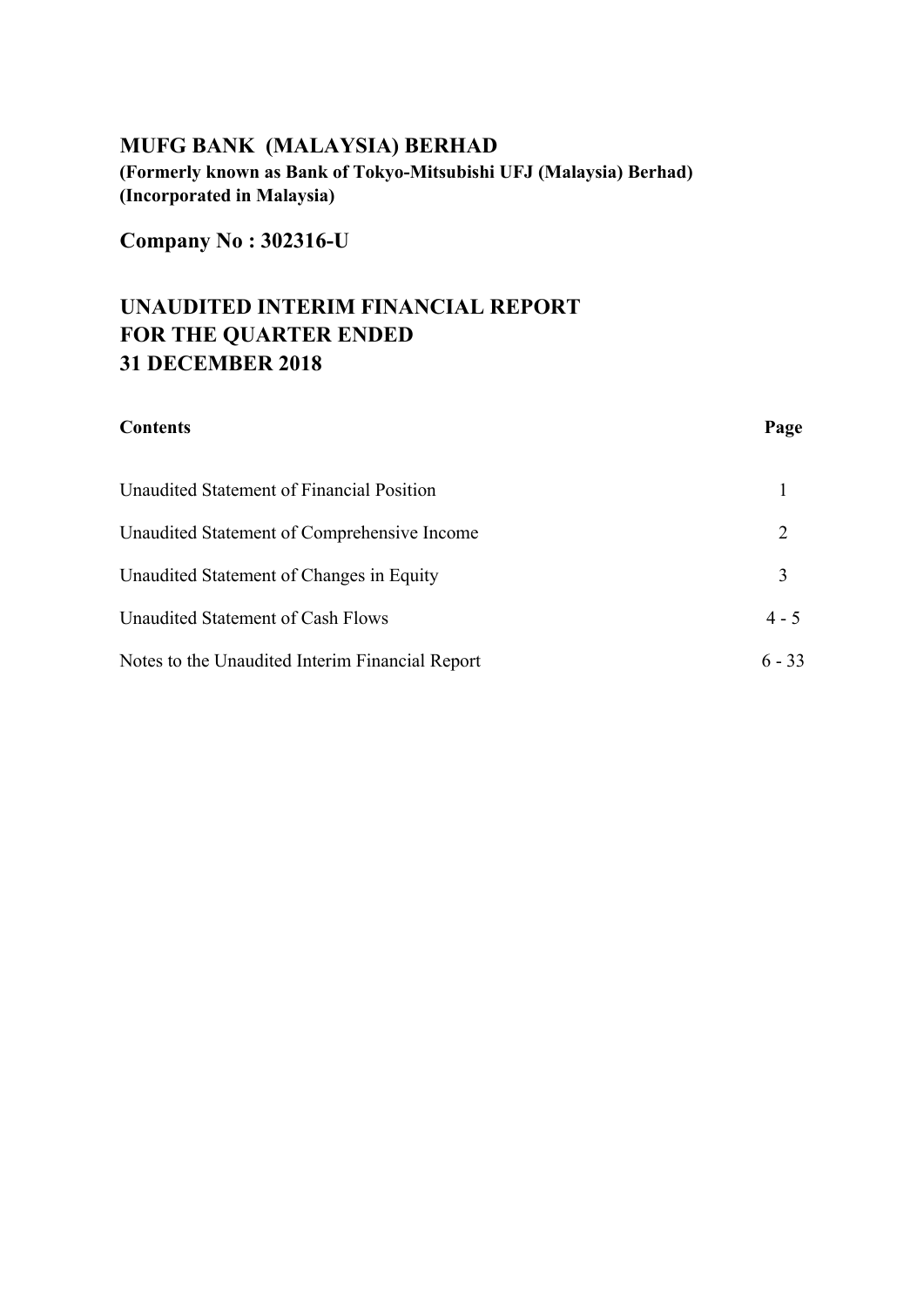## **(Formerly known as Bank of Tokyo-Mitsubishi UFJ (Malaysia) Berhad) (Incorporated in Malaysia)**

## **UNAUDITED STATEMENT OF FINANCIAL POSITION AT 31 DECEMBER 2018**

|                                                                   | 2018 December<br><b>RM'000</b> | 2018 March<br><b>RM'000</b> |
|-------------------------------------------------------------------|--------------------------------|-----------------------------|
| <b>ASSETS</b>                                                     |                                |                             |
| Cash and short-term funds                                         | 4,347,069                      | 5,915,504                   |
| Deposits and placement with financial institutions                | 967,642                        | 445,990                     |
| Financial assets available-for-sale                               |                                | 439,634                     |
| Financial assets held-for-trading                                 |                                |                             |
| Financial assets at fair value through other comprehensive income | 503,567                        |                             |
| Loans and advances                                                | 10,945,736                     | 18,973,357                  |
| Embedded loans                                                    | 14,672,191                     |                             |
| Purchased receivables                                             | 596,668                        | 225,762                     |
| Derivative financial assets                                       | 930,145                        | 2,179,032                   |
| Statutory deposits with Bank Negara Malaysia                      | 60,107                         | 5,776                       |
| Other assets                                                      | 164,013                        | 375,738                     |
| Property, plant and equipment                                     | 18,975                         | 21,084                      |
| Intangible assets                                                 | 29,867                         | 36,415                      |
| Deferred tax assets                                               |                                | 1,293                       |
| <b>TOTAL ASSETS</b>                                               | 33,235,980                     | 28,619,585                  |
| <b>LIABILITIES AND SHAREHOLDER'S FUNDS</b>                        |                                |                             |
| Deposits from customers                                           | 8,705,388                      | 8,688,063                   |
| Deposits and placements of banks and other                        |                                |                             |
| financial institutions                                            | 2,907                          | 737,691                     |
| Collateral deposits                                               | 20,584,275                     | 14,547,442                  |
| Derivative financial liabilities                                  | 709,598                        | 1,907,749                   |
| Other liabilities                                                 | 108,054                        | 98,145                      |
| Deferred tax liabilities                                          | 48,603                         |                             |
| Provision for tax                                                 | 28,531                         | 8,437                       |
| <b>TOTAL LIABILITIES</b>                                          | 30,187,356                     | 25,987,527                  |
| <b>SHARE CAPITAL</b>                                              | 200,000                        | 200,000                     |
| <b>RESERVES</b>                                                   | 2,848,624                      | 2,432,058                   |
| <b>SHAREHOLDER'S FUNDS</b>                                        | 3,048,624                      | 2,632,058                   |
|                                                                   |                                |                             |
| <b>TOTAL LIABILITIES AND SHAREHOLDER'S FUNDS</b>                  | 33,235,980                     | 28,619,585                  |
| <b>COMMITMENTS AND CONTINGENCIES</b>                              | 74,554,061                     | 77,426,204                  |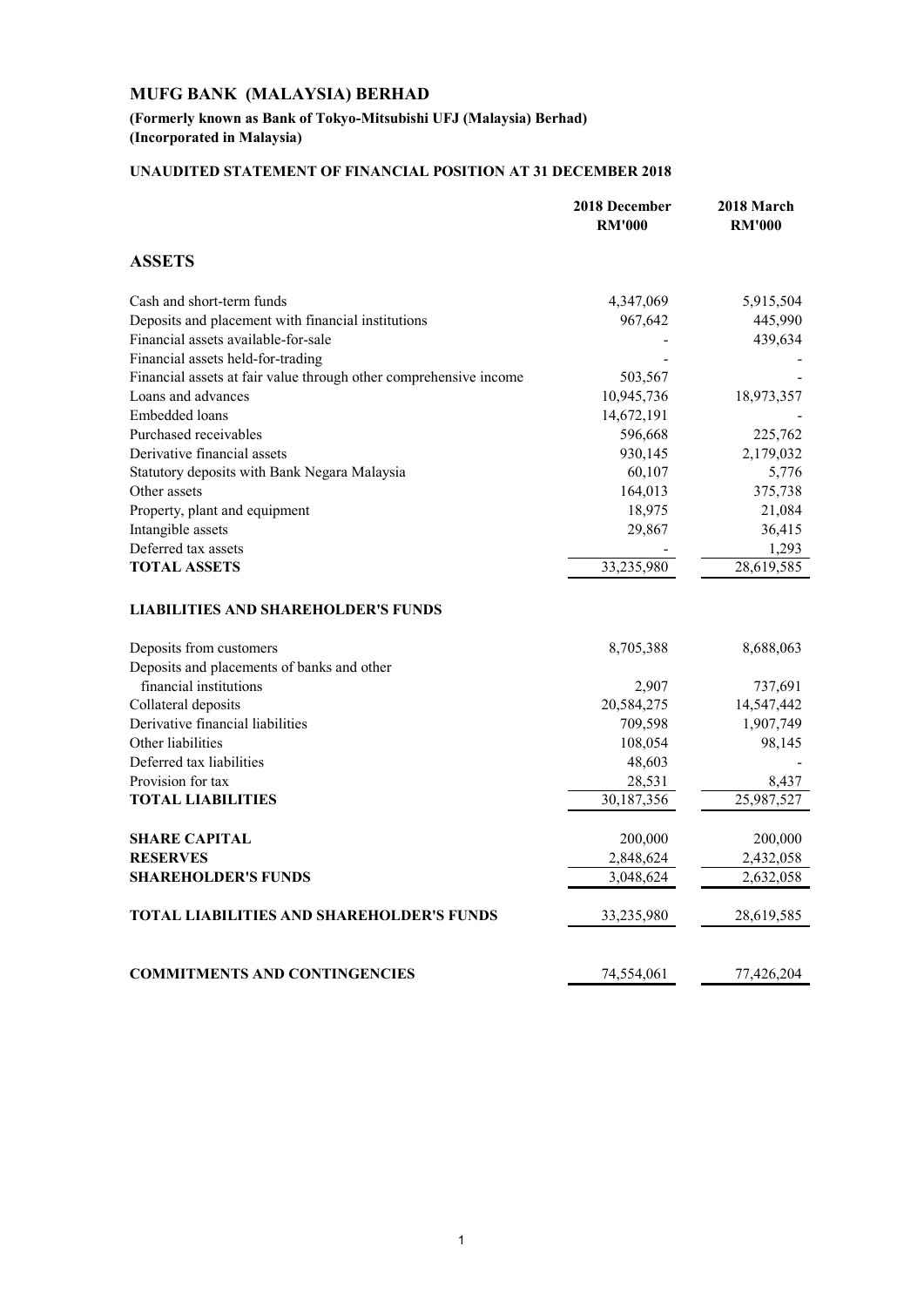**(Formerly known as Bank of Tokyo-Mitsubishi UFJ (Malaysia) Berhad)**

**(Incorporated in Malaysia)**

#### **UNAUDITED STATEMENT OF COMPREHENSIVE INCOME FOR THE QUARTER ENDED 31 DECEMBER 2018**

|                                                                | 3rd Ouarter Ended              |                                | <b>Nine Months Ended</b>       |                                |
|----------------------------------------------------------------|--------------------------------|--------------------------------|--------------------------------|--------------------------------|
|                                                                | 2018 December<br><b>RM'000</b> | 2017 December<br><b>RM'000</b> | 2018 December<br><b>RM'000</b> | 2017 December<br><b>RM'000</b> |
| Operating revenue                                              | 169,284                        | 124,239                        | 377,825                        | 418,541                        |
| Interest income                                                | 253,855                        | 167,691                        | 691,137                        | 489,685                        |
| Interest expense                                               | (172, 558)                     | (100, 600)                     | (470, 215)                     | (281, 395)                     |
| Net interest income                                            | 81,297                         | 67,091                         | 220,922                        | 208,290                        |
| Other operating income                                         | 87,987                         | 57,148                         | 156,903                        | 210,251                        |
| Operating income                                               | 169,284                        | 124,239                        | 377,825                        | 418,541                        |
| Other operating expenses                                       | (45, 957)                      | (43,520)                       | (128, 176)                     | (129, 986)                     |
| Profit before allowance for losses on loans and advances       | 123,327                        | 80,719                         | 249,649                        | 288,555                        |
| Allowance for impairment on loans and advances                 | (2,575)                        | (203)                          | 12,332                         | (254)                          |
| Profit before tax                                              | 120,752                        | 80,516                         | 261,981                        | 288,301                        |
| Tax expense                                                    | (18, 468)                      | (34, 698)                      | (64, 419)                      | (61, 298)                      |
| Profit for the period                                          | 102,284                        | 45,818                         | 197,562                        | 227,003                        |
| Other comprehensive income net of tax                          |                                |                                |                                |                                |
| Change in fair value of financial assets at fair value through |                                |                                |                                |                                |
| other comprehensive income                                     | (930)                          | (1, 842)                       | (930)                          | 1,911                          |
| Total comprehensive income for the period                      | 101,354                        | 43,976                         | 196,632                        | 228,914                        |
| Profit attributable to:                                        |                                |                                |                                |                                |
| Owner of the Bank                                              | 102,284                        | 45,818                         | 197,562                        | 227,003                        |
| Total comprehensive income attributable to:                    |                                |                                |                                |                                |
| Owner of the Bank                                              | 101,354                        | 43,976                         | 196,632                        | 228,914                        |
| Basic earnings per share (sen)                                 | 51.1                           | 22.9                           | 98.8                           | 113.5                          |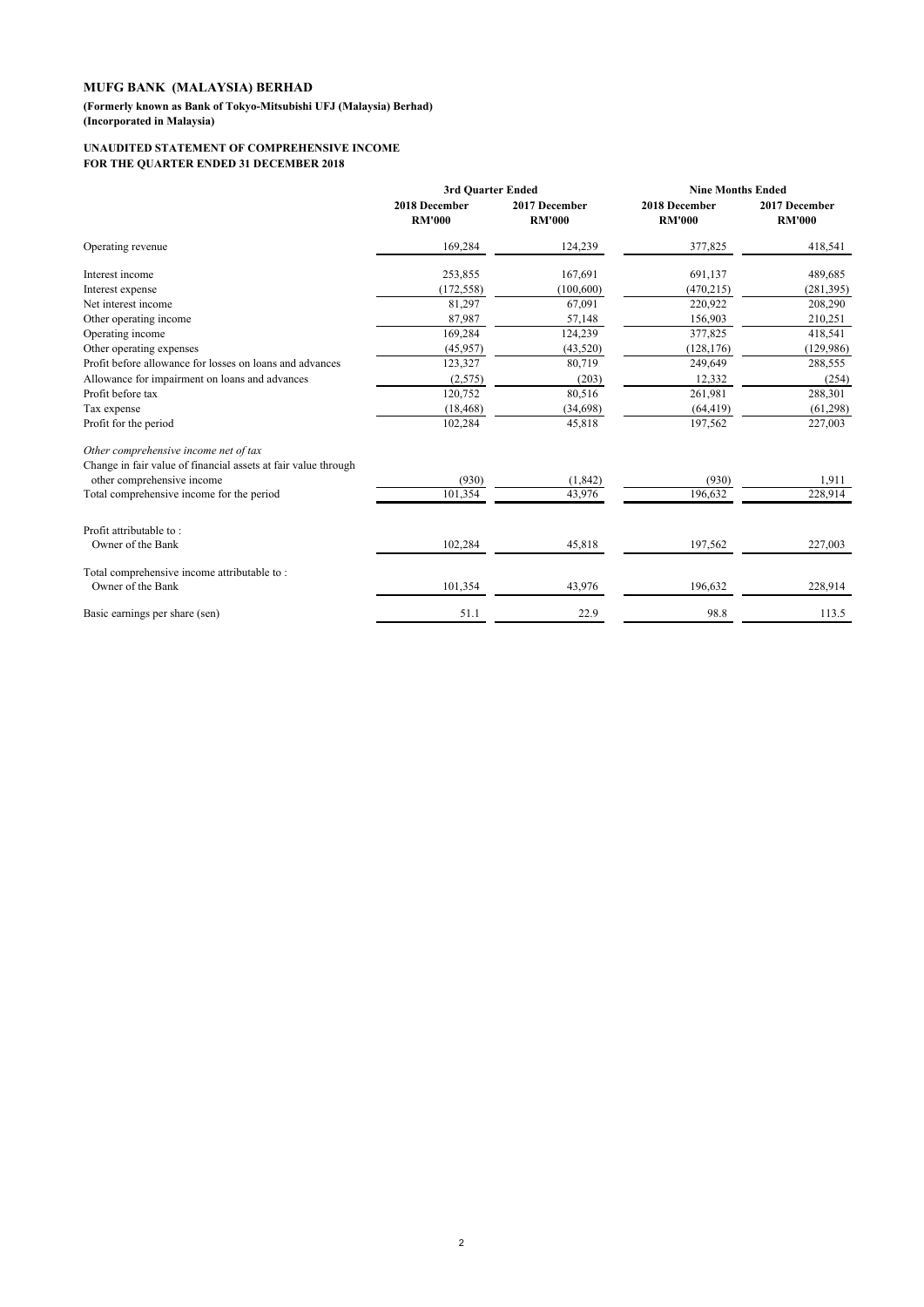**(Formerly known as Bank of Tokyo-Mitsubishi UFJ (Malaysia) Berhad) (Incorporated in Malaysia)**

#### **UNAUDITED STATEMENT OF CHANGES IN EQUITY FOR THE QUARTER ENDED 31 DECEMBER 2018**

|                                                     | Attributable to Shareholder of the Bank ----------------------> |                              |                       |                               |                              |                            |               |
|-----------------------------------------------------|-----------------------------------------------------------------|------------------------------|-----------------------|-------------------------------|------------------------------|----------------------------|---------------|
|                                                     |                                                                 |                              |                       |                               | <b>Distributable</b>         |                            |               |
|                                                     | <b>Share</b><br>capital                                         | <b>Statutory</b><br>reserve  | Regulatory<br>reserve | Defined<br>benefit<br>reserve | <b>Fair value</b><br>reserve | <b>Retained</b><br>profits | <b>Total</b>  |
|                                                     | <b>RM'000</b>                                                   | <b>RM'000</b>                | <b>RM'000</b>         | <b>RM'000</b>                 | <b>RM'000</b>                | <b>RM'000</b>              | <b>RM'000</b> |
| 2018 December                                       |                                                                 |                              |                       |                               |                              |                            |               |
| At beginning of the period                          |                                                                 |                              |                       |                               |                              |                            |               |
| - As previosuly stated                              | 200,000                                                         | -                            | 164,349               | (5,801)                       | 1,656                        | 2,271,854                  | 2,632,058     |
| - Effect of change in accounting policies (Note 27) |                                                                 | $\overline{\phantom{a}}$     | (101, 152)            |                               | 21,866                       | 299,220                    | 219,934       |
| At beginning of the period, as restated             | 200,000                                                         | -                            | 63,197                | (5,801)                       | 23,522                       | 2,571,074                  | 2,851,992     |
| Profit for the period                               |                                                                 |                              |                       |                               |                              | 197,562                    | 197,562       |
| Other comprehensive income                          |                                                                 | $\qquad \qquad \blacksquare$ |                       |                               | (930)                        |                            | (930)         |
| Total comprehensive income                          |                                                                 | $\overline{\phantom{0}}$     |                       |                               | (930)                        | 197,562                    | 196,632       |
| Transfer from retained profits                      |                                                                 | $\overline{\phantom{a}}$     | 64,570                | $\overline{\phantom{a}}$      |                              | (64, 570)                  |               |
| At end of the period                                | 200,000                                                         | -                            | 127,767               | (5,801)                       | 22,592                       | 2,704,066                  | 3,048,624     |
|                                                     |                                                                 |                              |                       |                               |                              |                            |               |
| 2017 December                                       |                                                                 |                              |                       |                               |                              |                            |               |

| At beginning of the period    | 200.000 | 204.187                  | 164.349 | (5.527)                  | .012                     | .783.192  | 2,347,213 |
|-------------------------------|---------|--------------------------|---------|--------------------------|--------------------------|-----------|-----------|
| Profit for the period         |         | $\overline{\phantom{0}}$ | -       |                          | $\overline{\phantom{a}}$ | 227.003   | 227,003   |
| Other comprehensive income    |         |                          |         |                          | 1.911                    |           | 1,911     |
| Total comprehensive income    |         | $\overline{\phantom{0}}$ |         | $\overline{\phantom{a}}$ | 1.911                    | 227,003   | 228,914   |
| Transfer to retained earnings |         | (204.187)                |         |                          |                          | 204.187   |           |
| At end of the period          | 200,000 | $\overline{\phantom{0}}$ | 164.349 | (5.527)                  | 2.923                    | 2.214.382 | 2,576,127 |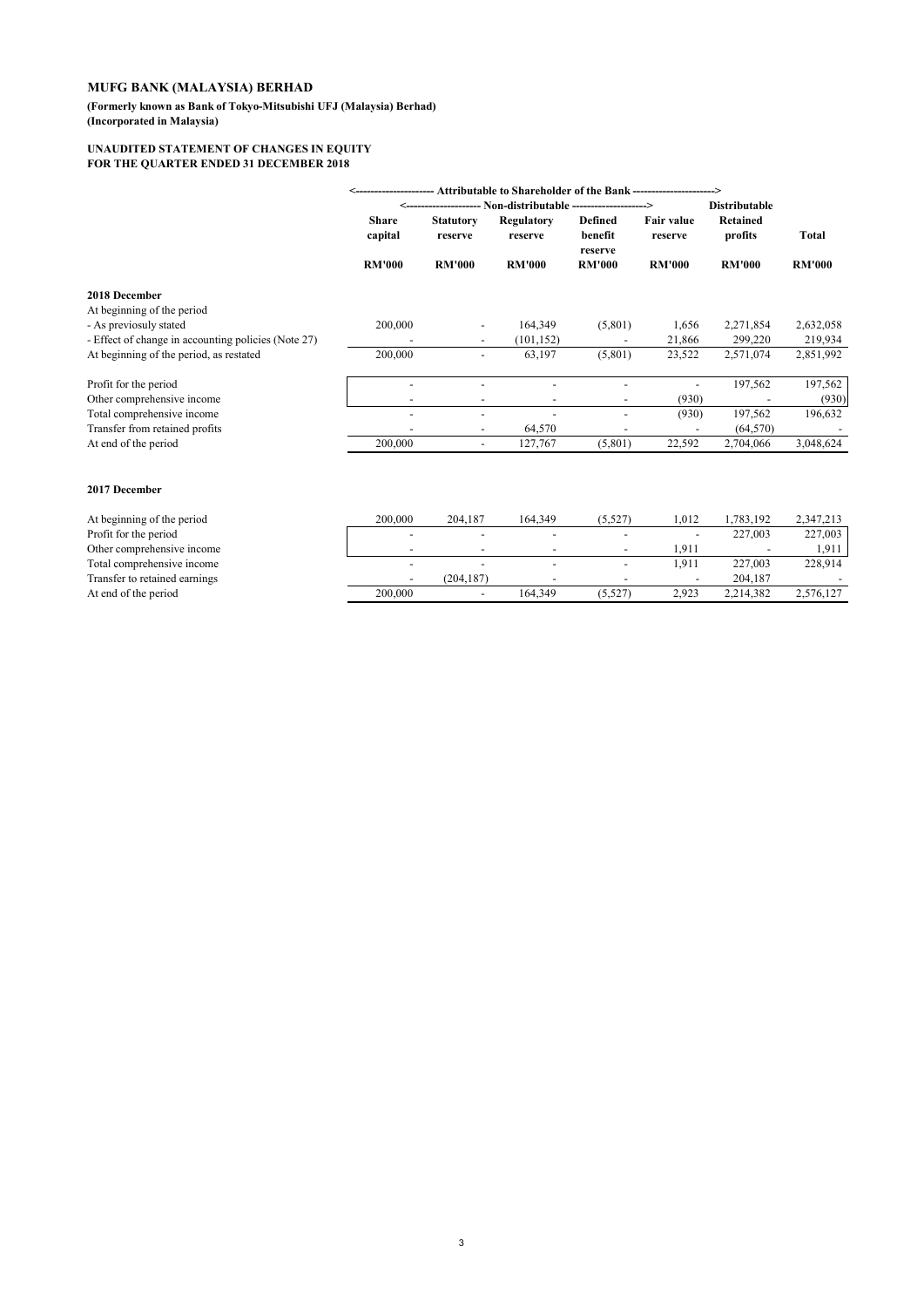**(Formerly known as Bank of Tokyo-Mitsubishi UFJ (Malaysia) Berhad) (Incorporated in Malaysia)**

## **UNAUDITED STATEMENT OF CASH FLOWS FOR THE QUARTER ENDED 31 DECEMBER 2018**

|                                                                   | 2018 December<br><b>RM'000</b> | 2017 December<br><b>RM'000</b> |
|-------------------------------------------------------------------|--------------------------------|--------------------------------|
| <b>Cash Flows From Operating Activities</b>                       |                                |                                |
| Profit before tax                                                 | 261,981                        | 288,301                        |
| Adjustments for:                                                  |                                |                                |
| (Gain)/Loss on disposal of property, plant and equipment          | (15)                           | 106                            |
| Depreciation of property, plant and equipment                     | 3,560                          | 3,597                          |
| Amortisation of intangible assets                                 | 8,165                          | 7,341                          |
| Provision for retirement benefits                                 | 3,112                          | 2,555                          |
| Dividend income                                                   | (221)                          | (221)                          |
| Interest income from financial assets at fair value through other |                                |                                |
| comprehensive income                                              | (12,904)                       | (14,330)                       |
| Amortisation and accretion of financial assets at fair value      |                                |                                |
| through other comprehensive income                                | 622                            | 683                            |
| Profit on disposal of securities AFS                              |                                | (1, 434)                       |
| Writeback for impairment on loan and advances                     | (12,054)                       | (69)                           |
| Allowance for impairment on other liabilities                     | 123                            |                                |
| Allowance for impairment on purchased receivables                 | 155                            |                                |
| Writeback of provision for diminution in value of                 |                                |                                |
| financial assets at fair value through other comprehensive income | (10)                           | (2)                            |
| Unrealised gain on changes in fair value of financial assets      |                                |                                |
| at fair value through profit or loss                              | (23, 828)                      |                                |
| Unrealised gain on changes in fair value                          |                                |                                |
| of derivative financial instruments                               | (10,989)                       | (104, 306)                     |
| Operating profit before changes in working capital                | 217,697                        | 182,221                        |
| (Increase)/Decrease in operating assets:                          |                                |                                |
| Loans and advances                                                | (3,710,254)                    | 132,428                        |
| Embedded loans                                                    | (2, 331, 973)                  |                                |
| Purchased receivables                                             | (370, 919)                     | (483, 421)                     |
| Statutory deposits with Bank Negara Malaysia                      | (54, 331)                      |                                |
| Derivative financial assets                                       | 614,370                        | 1,070,474                      |
| Other assets                                                      | (324,093)                      | (28, 503)                      |
| Increase/(Decrease) in operating liabilities:                     |                                |                                |
| Deposits from customers                                           | 13,765                         | (313, 421)                     |
| Deposits and placements of banks and                              |                                |                                |
| other financial institutions                                      | (731, 224)                     | (3,256,949)                    |
| Collateral deposits                                               | 6,036,833                      | 2,347,834                      |
| Derivative financial liabilities                                  | (850, 495)                     | (967, 431)                     |
| Other liabilities                                                 | 6,506                          | (3,257)                        |
| Cash generated from/(used in) operations                          | (1, 484, 118)                  | (1,320,025)                    |
| Income taxes paid                                                 | (63, 881)                      | (19, 411)                      |
| Payment of staff gratuties                                        | (1,065)                        | (194)                          |
| Net cash generated from/(used in) operating activities            | (1,549,064)                    | (1,339,630)                    |
|                                                                   |                                |                                |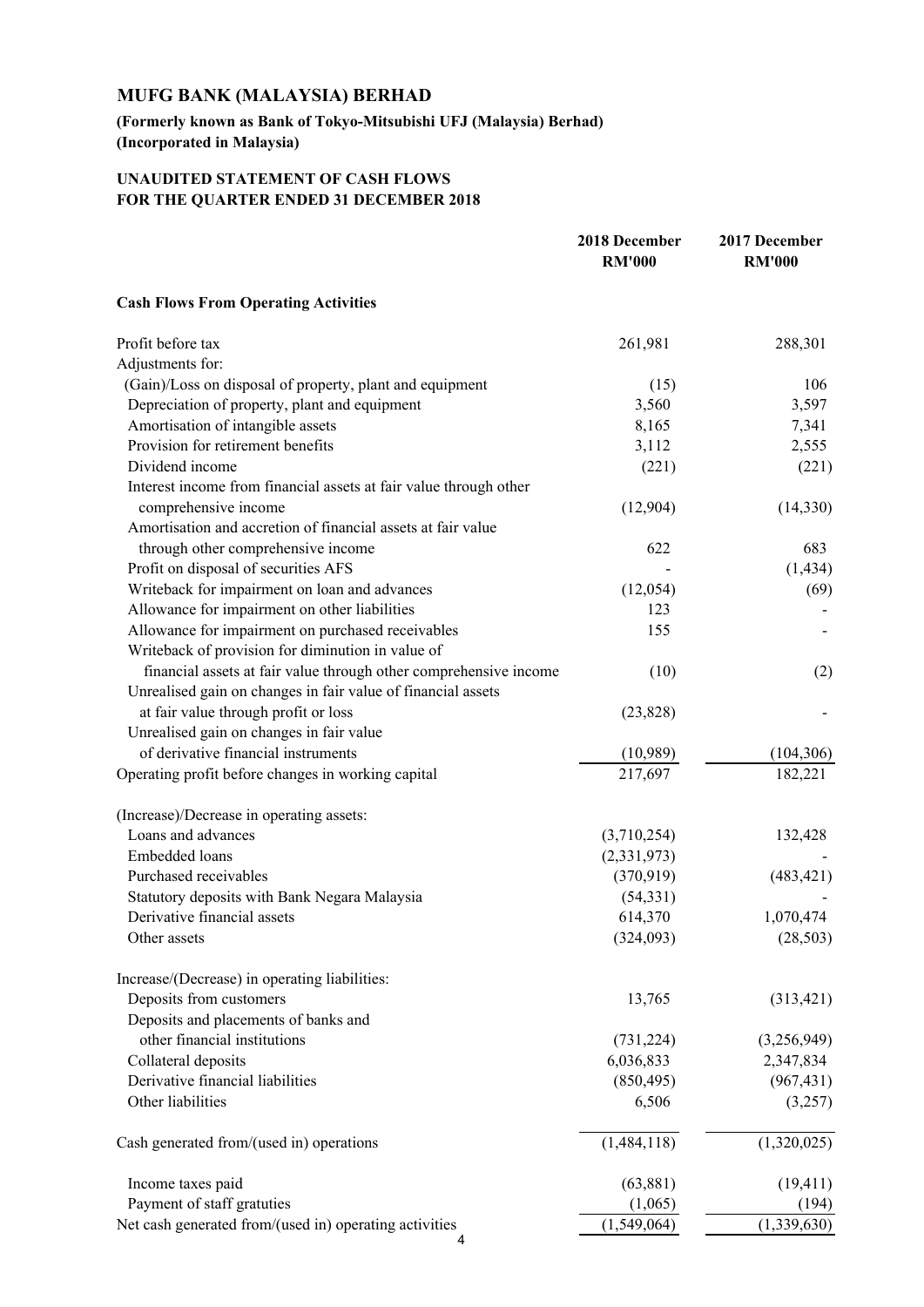**(Formerly known as Bank of Tokyo-Mitsubishi UFJ (Malaysia) Berhad) (Incorporated in Malaysia)**

## **UNAUDITED STATEMENT OF CASH FLOWS FOR THE QUARTER ENDED 31 DECEMBER 2018 (CONTD.)**

|                                                                    | 2018 December<br><b>RM'000</b> | 2017 December<br><b>RM'000</b> |
|--------------------------------------------------------------------|--------------------------------|--------------------------------|
| <b>Cash Flows From Investing Activities</b>                        |                                |                                |
| Purchase of property, plant and equipment                          | (1, 451)                       | (1,638)                        |
| Purchase of intangible assets                                      | (1,617)                        | (9,262)                        |
| Proceeds from sale of financial assets at fair value through other |                                |                                |
| comprehensive income                                               |                                | 281,911                        |
| Proceeds from disposal of property, plant and equipment            | 15                             | 46                             |
| Purchase of financial assets at fair value through other           |                                |                                |
| comprehensive income                                               | (29, 835)                      | (61, 455)                      |
| Dividend received                                                  | 221                            | 221                            |
| Interest income from financial assets at fair value through other  |                                |                                |
| comprehensive income                                               | 13,296                         | 14,412                         |
| Net cash generated from/(used in) investing activities             | (19, 371)                      | 224,235                        |
| Net increase in cash and cash equivalents                          | (1,568,435)                    | (1, 115, 395)                  |
| Cash and cash equivalents at                                       |                                |                                |
| beginning of quarter                                               | 5,915,504                      | 7,576,549                      |
| Cash and cash equivalents at                                       |                                |                                |
| end of quarter                                                     | 4,347,069                      | 6,461,154                      |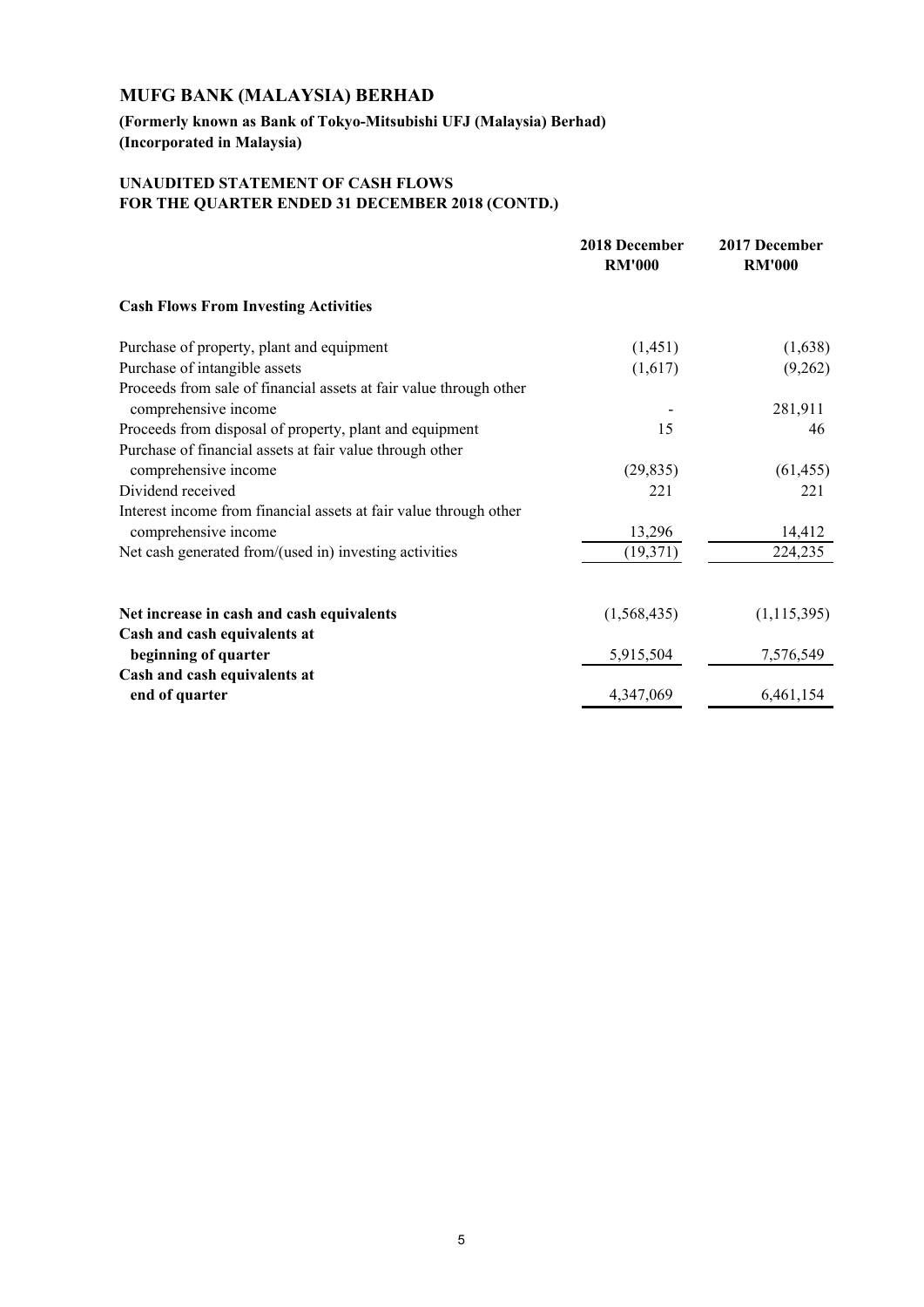## **(Formerly known as Bank of Tokyo-Mitsubishi UFJ (Malaysia) Berhad) (Incorporated in Malaysia)**

#### **NOTES TO THE UNAUDITED INTERIM FINANCIAL REPORT FOR THE QUARTER ENDED 31 DECEMBER 2018**

## **1 BASIS OF PREPARATION**

The unaudited condensed interim financial report for the quarter ended 31 December 2018 have been prepared under the historical cost convention except for financial assets at fair value through other comprehensive income, financial assets at fair value through profit or loss and derivative financial instruments which are stated at fair value.

The unaudited condensed interim financial report have been prepared in accordance with MFRS 134 : *Interim Financial Reporting* issued by the Malaysian Accounting Standard Board ("MASB") and Bank Negara Malaysia's Guidelines on Financial Reporting. The unaudited interim financial report should be read in conjunction with the audited financial statements of the Bank for the financial year ended 31 March 2018. The explanatory notes attached to the interim financial report provide an explanation of events and transactions that are significant to an understanding of the changes in the financial position and performance of the Bank since the financial year ended 31 March 2018.

The following are accounting standards, amendments and interpretations that have been issued by the Malaysian Accounting Standards Board ("MASB") but have not been adopted by the Bank:

#### *MFRSs, Interpretations and amendments effective for annual periods beginning on or after 1 January 2018*

- MFRS 9, *Financial Instruments (2014)*
- MFRS 15, *Revenue from Contracts with Customers*
- Clarifications to MFRS 15, *Revenue from Contracts with Customers*
- IC Interpretation 22, *Foreign Currency Transactions and Advance Consideration*
- Amendments to MFRS 1, *First-time Adoption of Malaysian Financial Reporting Standards (Annual Improvements to MFRS Standards 2014-2016 Cycle)*
- Amendments to MFRS 2, *Share-based Payment Classification and Measurement of Share-based Payment Transactions*
- . Amendments to MFRS 4, *Insurance Contracts – Applying MFRS 9 Financial Instruments with MFRS 4 Insurance Contracts*
- . Amendments to MFRS 128, *Investments in Associates and Joint Ventures (Annual Improvements to MFRS Standards 2014-2016 Cycle)*
- Amendments to MFRS 140, *Investment Property Transfers of Investment Property*

#### *MFRSs, Interpretations and amendments effective for annual periods beginning on or after 1 January 2019*

- MFRS 16, *Leases*
- IC Interpretation 23, *Uncertainty over Income Tax Treatments*
- Amendmens to MFRS 3, *Busines Combinations (Annual Improvements to MFRS Standards 2015-2017 Cycle)*
- Amendments to MFRS 9, *Financial Instruments Prepayment Features with Negative Compensation*
- Amendments to MFRS 11, *Joint Arrangments (Annual Improvements to MFRS Standards 2015-2017 Cycle)*
- Amendments to MFRS 112, *Income Taxes (Annual Improvements to MFRS Standards 2015-2017 Cycle)*
- Amendments to MFRS 119, *Employee Benefits (Plan Amendment, Curtailment or Settlement)*
- Amendments to MFRS 123, *Borrowing Costs (Annual Improvements to MFRS Standards 2015-2017 Cycle)*
- . Amendments to MFRS 128, *Investments in Associates and Joint Ventures - Long-term Interests in Associates and Joint Ventures*

#### *MFRSs, Interpretations and amendments effective for annual periods beginning on or after 1 January 2021*

MFRS 17, *Insurance Contracts*

#### *MFRSs, Interpretations and amendments effective for annual periods beginning on or after a date yet to be confirmed*

 $\bullet$ Amendments to MFRS 10, *Consolidated Financial Statements* and MFRS 128, *Investments in Associates and Joint Ventures – Sale or Contribution of Assets between an Investor and its Associate or Joint Venture*

The Bank plans to apply the abovementioned accounting standards, amendments and interpretations:

 from the annual period beginning on 1 April 2018 for those accounting standards, amendments and interpretation that are effective for annual periods beginning on or after 1 January 2018, except for Amendments to MFRS 2, *Share-based Payment – Classification and Measurement of Share-based Payment Transactions* , Amendments to MFRS 4, *Insurance Contracts – Applying* MFRS 9 *Financial Instruments with MFRS 4 Insurance Contracts*, Amendments to MFRS 128, *Investments in Associates and Joint Ventures (Annual Improvements to MFRS Standards 2014-2016 Cycle)*  and Amendments to MFRS 140, *Investment Property – Transfers of Investment Property* which are not applicable to the Bank.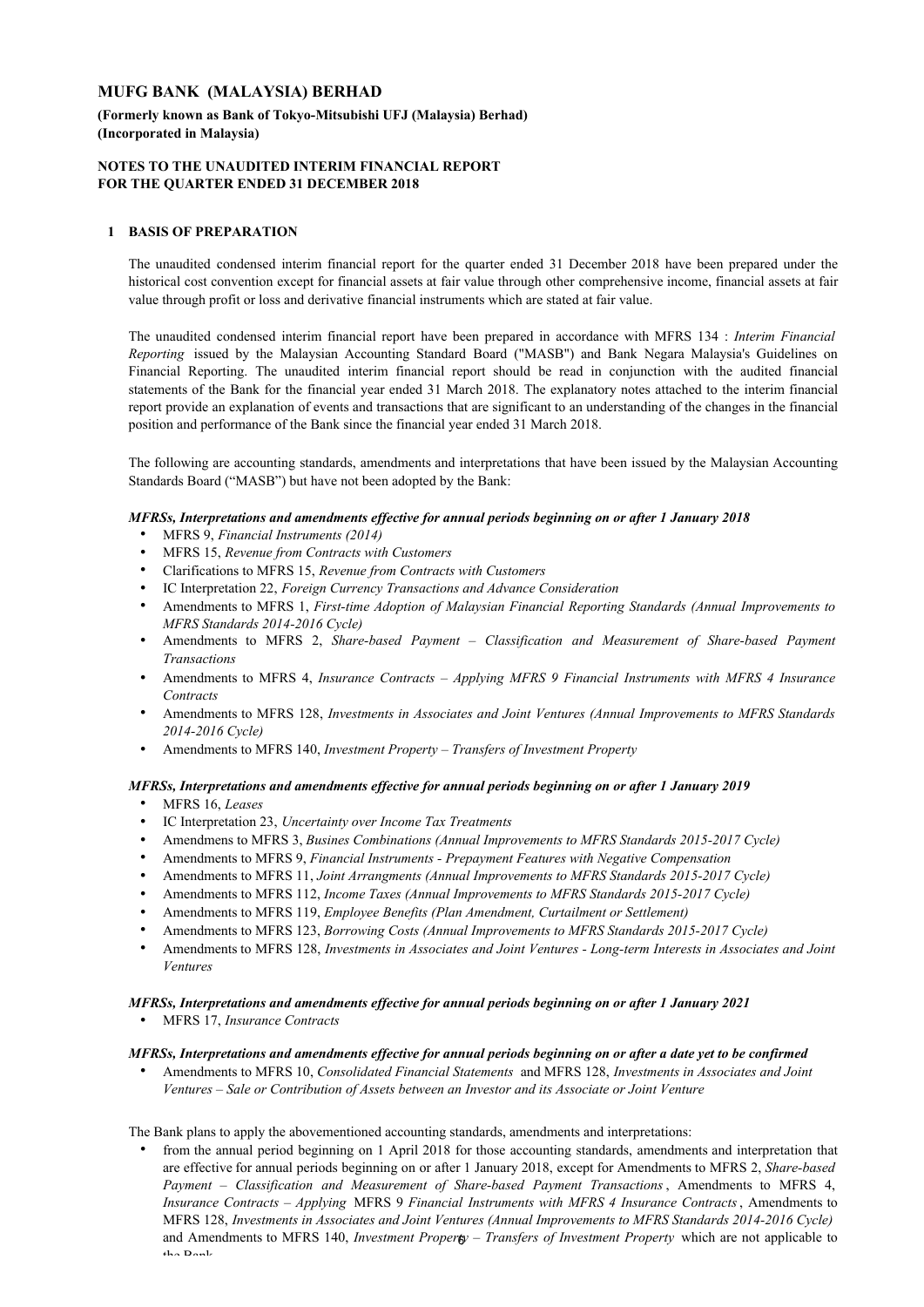## **MUFG BANK (MALAYSIA) BERHAD (Formerly known as Bank of Tokyo-Mitsubishi UFJ (Malaysia) Berhad) (Incorporated in Malaysia)**

### **NOTES TO THE UNAUDITED INTERIM FINANCIAL REPORT FOR THE QUARTER ENDED 30 JUNE 2018**

#### **1 BASIS OF PREPARATION (CONTD)**

The Bank plans to apply the abovementioned accounting standards, amendments and interpretations: (Contd)

. from the annual period beginning on 1 April 2019 for the accounting standard that is effective for annual periods beginning on or after 1 January 2019, except for Amendments to MFRS 3, *Business Combinations (Annual Improvements to MFRS Standards 2015-2017 Cycle)*, Amendments to MFRS 11, *Joint Arrangements (Annual Improvements to MFRS Standards 2015-2017 Cycle)* and Amendments to MFRS 128, *Investments in Associates and Joint Ventures – Long-term Interests in Associates and Joint Ventures* which are not applicable to the Bank.

The Bank does not plan to apply MFRS 17, Insurance Contracts that is effective for annual periods beginning on 1 January 2021 as it is not applicable to the Bank.

The initial application of the accounting standards, amendments or interpretations are not expected to have any material financial impacts to the current period and prior period financial statements of the Bank except as mentioned below:

#### **MFRS 9,** *Financial Instruments*

MFRS 9 replaces the guidance in MFRS 139, *Financial Instruments: Recognition and Measurement* on the classification and measurement of financial assets and financial liabilities, and on hedge accounting.

This standard requires all financial assets to be classified based on an entity's business model for managing the financial assets and the contractual cash flow characteristics of the financial assets. Financial assets are to be initially measured at fair value. Subsequent to initial recognition, depending on the business model under which these assets are acquired, these will be measured at either fair value or amortised cost.

This standard also specifies the requirements for the classification and measurement of financial liabilities, which are generally similar to the requirements of MFRS 139. However, this standard requires that for financial liabilities designated at fair value through profit or loss, changes in fair value attributable to the credit risk of that liability are to be presented in other comprehensive income, whereas the remaining amount of the change in fair value will be presented in the income statement.

#### **MFRS 16,** *Leases*

MFRS 16 replaces the guidance in MFRS 117, *Leases*, IC Interpretation 4, *Determining whether an Arrangement contains a Lease* , IC Interpretation 115, *Operating Leases – Incentives* and IC Interpretation 127, *Evaluating the Substance of Transactions Involving the Legal Form of a Lease.*

MFRS 16 introduces a single, on-balance sheet lease accounting model for lessees. A lessee recognises a right-of-use asset representing its right to use the underlying asset and a lease liability representing its obligations to make lease payments. There are recognition exemptions for short-term leases and leases of low-value items. Lessor accounting remains similar to the current standard which continues to be classified as finance or operating lease.

The Bank is currently assessing the financial impact that may arise from the adoption of MFRS 16.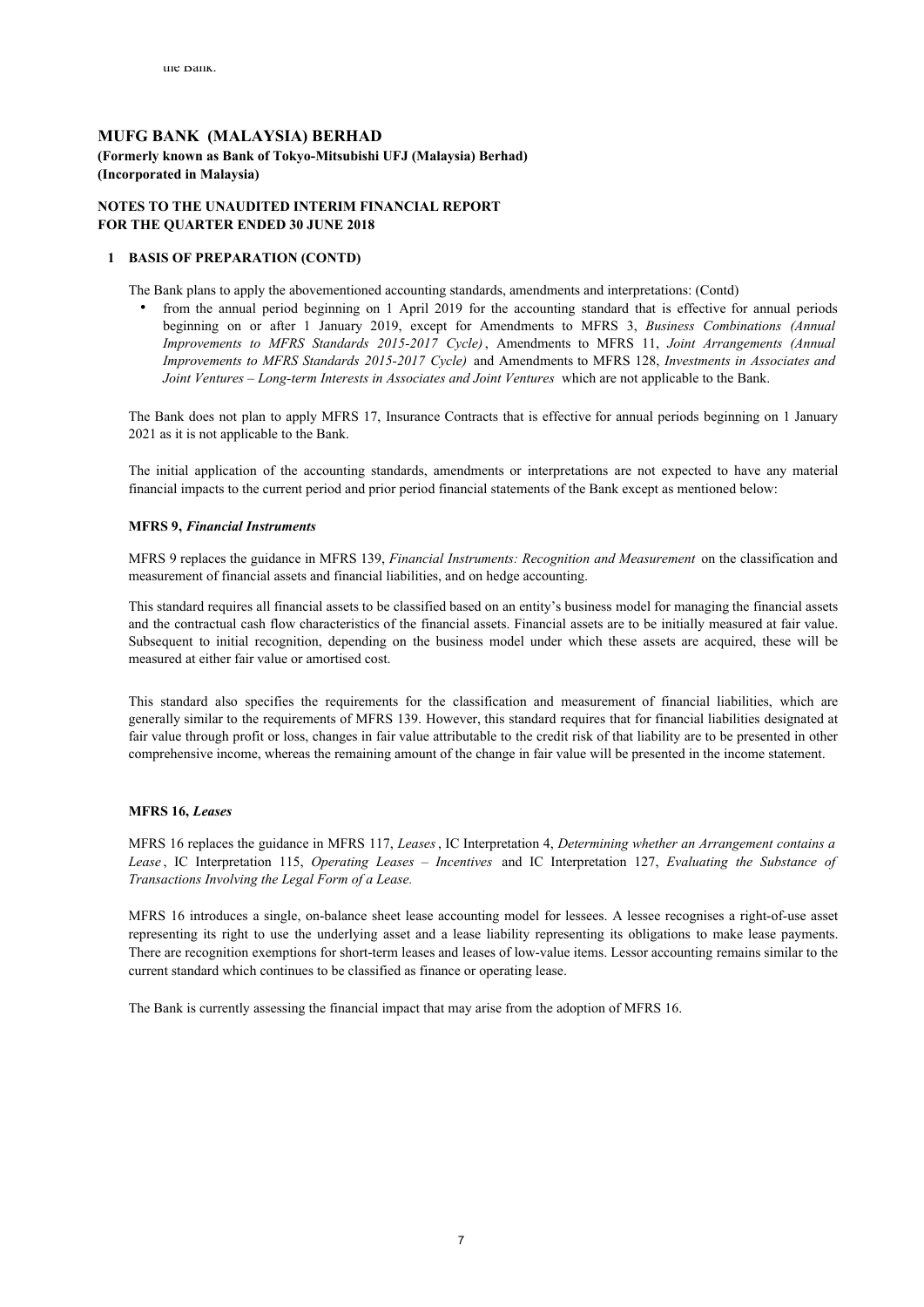**(Formerly known as Bank of Tokyo-Mitsubishi UFJ (Malaysia) Berhad) (Incorporated in Malaysia)**

## **NOTES TO THE UNAUDITED INTERIM FINANCIAL REPORT FOR THE QUARTER ENDED 31 DECEMBER 2018**

## **2 AUDIT REPORT**

The audit report on the audited financial statements for the financial year ended 31 March 2018 was not subj qualification.

## **3 SEASONAL OR CYCLICAL FACTORS**

The business operations of the Bank have not been affected by any material seasonal cyclical factors.

## **4 EXCEPTIONAL OR EXTRAORDINARY ITEMS**

There were no exceptional or extraordinary items for the financial period ended 31 December 2018.

## **5 CHANGES IN ESTIMATES**

There were no significant changes in estimates of amounts reported in prior financial years that have a material the financial results and position of the Bank for the financial period ended 31 December 2018, other than the arising from the adoption of MFRS 9.

## **6 CHANGES IN DEBT AND EQUITY SECURITIES**

There were no issuance and repayment of debt and equity securities during the financial period ended 31 Decem

## **7 DIVIDEND PAID**

No dividend was paid during the financial period ended 31 December 2018.

## **8 SUBSEQUENT EVENTS**

There were no material events subsequent to the balance sheet date that require disclosure or adjustments to the condensed interim financial report.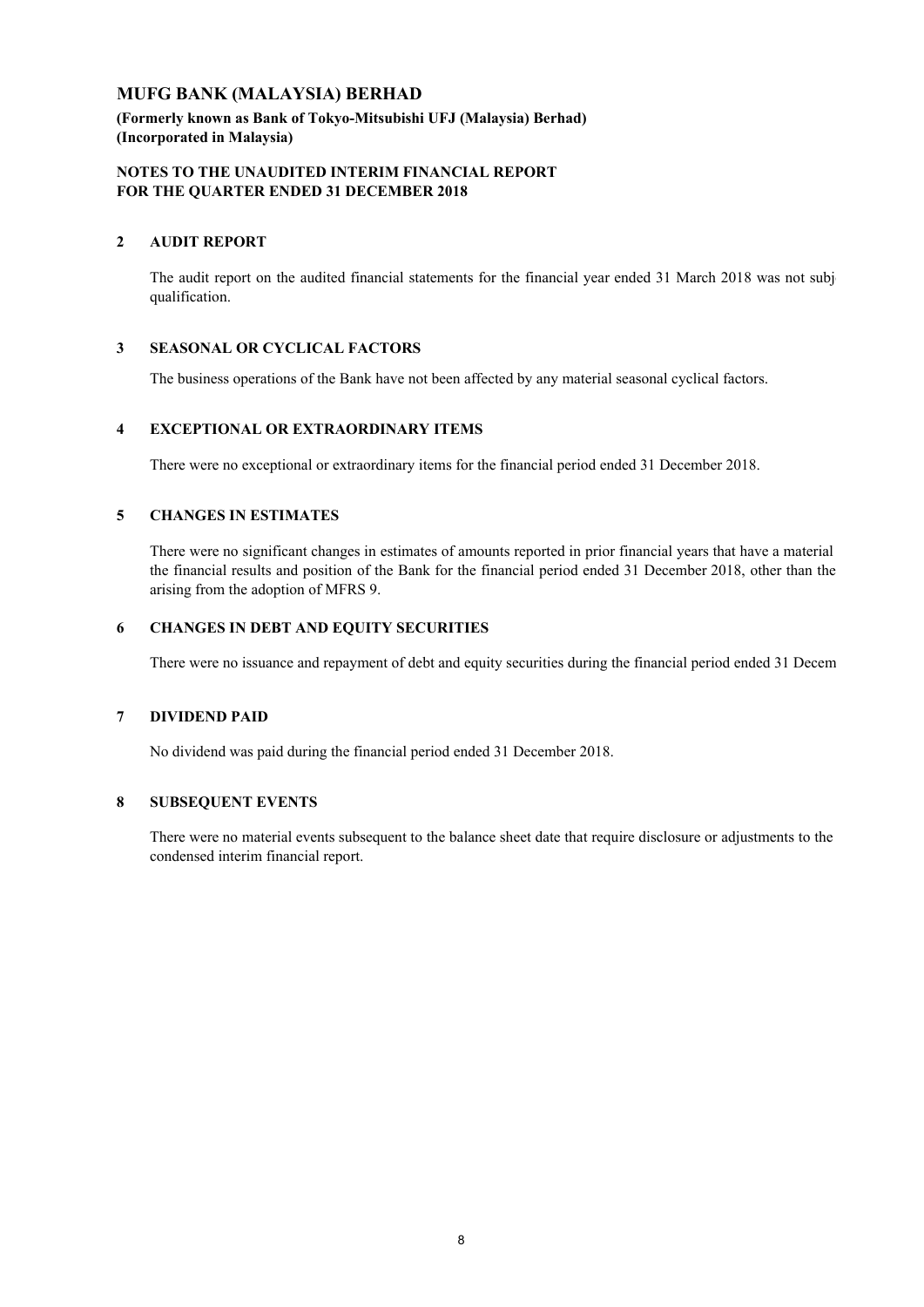ect to any

effects on estimates

 $\Delta$  is subset and represent of debt and  $\Delta$  December 2018.

unaudited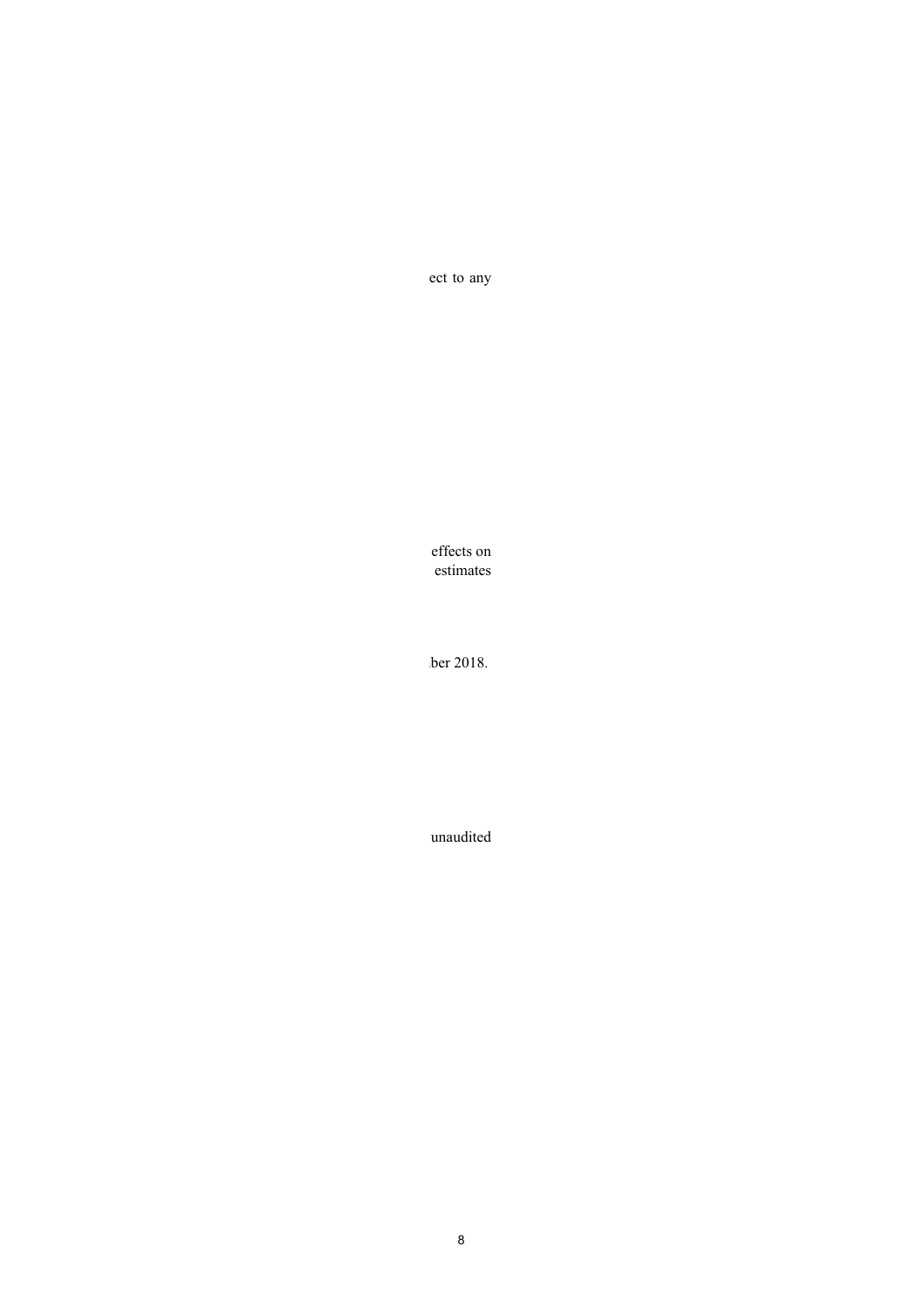**(Formerly known as Bank of Tokyo-Mitsubishi UFJ (Malaysia) Berhad) (Incorporated in Malaysia)**

## **NOTES TO THE UNAUDITED INTERIM FINANCIAL REPORT FOR THE QUARTER ENDED 31 DECEMBER 2018**

### **9 REVIEW OF PERFORMANCE**

The Bank's profit before taxation for the financial period ended 31 December 2018 was RM261.9 million, decrease of 9.13% or RM26.3 million compared to the corresponding period last year. Operating income decreased by RM40.7 million from RM418.5 million to RM377.8 million whilst operating expenses decreased by RM1.8 million mainly attributed to lower administrative expenses.

Total assets increased from RM28.6 billion to RM33.2 billion compared to 31 March 2018. The Bank's CET 1/Tier 1 capital ratio and total capital ratio remained strong at 18.688% and 19.697% respectively.

### **10 PROSPECTS**

Global economy will continue to be driven by accommodative policies, positive sentiments across major economies and encouraging macro indicators. The US economy is expected to be supportive of global growth in 2018, coupled with continued growth in the euro area and Japan, as well as ongoing growth-focused policies in China. Among the major advanced economies, the US is on track for further recovery, with the continuation of growth supported by favourable financial conditions and economic sentiments. Japan's economy is projected to grow albeit at a modest pace, partly due to fading fiscal support. Although the recovery in the euro area is expected to be moderate underpinned by domestic demand and improving labour market condition, post-Brexit uncertainties may dampen sentiments in Europe. As for Asia, being the main global growth engine, it is expected to maintain a steady growth path supported by the pickup in global economy, trade activities and broadly accommodative policies. In particular, China will continue to be driven by sustained domestic consumption amid the Government's ongoing rebalancing programmes. While global growth is expected to remain broadly stable in 2018 and risks are more balanced, various challenges could potentially arise due to policy uncertainties in major advanced economies, trade protectionism, post-Brexit uncertainties and geopolitical tensions in the Middle East and East Asia.

The Malaysian economy is expected to remain strong in 2018. GDP growth is likely to be between 5.5% - 6.0% in 2018, supported by domestic demand. Growth momentum will continue to benefit from positive spill overs of better global growth on to domestic economic activity. The domestic economy is expected to be driven by sustained private sector activities. Higher income and stable labour market conditions will continue to support private consumption. Private investment is projected to be sustained by the implementation of existing and new investment projects, particularly in the services and manufacturing sectors.

Exports will be supported by sustainable economic growth of major trading partners and firmer commodity prices. On the supply side, growth is expected to be broad-based. The services sector will be buoyed by strong domestic economic activities while the manufacturing sector will be supported by sustained external demand and consumption activities. In the construction sector, growth is expected to be underpinned by major civil engineering projects. The mining and quarrying sector is projected to be supported by higher output from new oil and gas facilities. As for the agriculture sector, growth is expected to be supported by improvement in Crude Palm Oil ("CPO") yields.

In 2018, economic policies will continue to remain supportive of sustainable growth amid a stable price environment. With the economy on a steady growth path and normalisation of rates, Bank Negara Malaysia ("BNM") raised the Overnight Policy Rate ("OPR") by 25 bps to 3.25% on 25 January 2018. Underpinned by strong capitalisation, stable funding capacity and healthy liquidity position, the banking sector is expected to remain an effective financial intermediary by providing steady access of credit to households and businesses in support of domestic economic activities.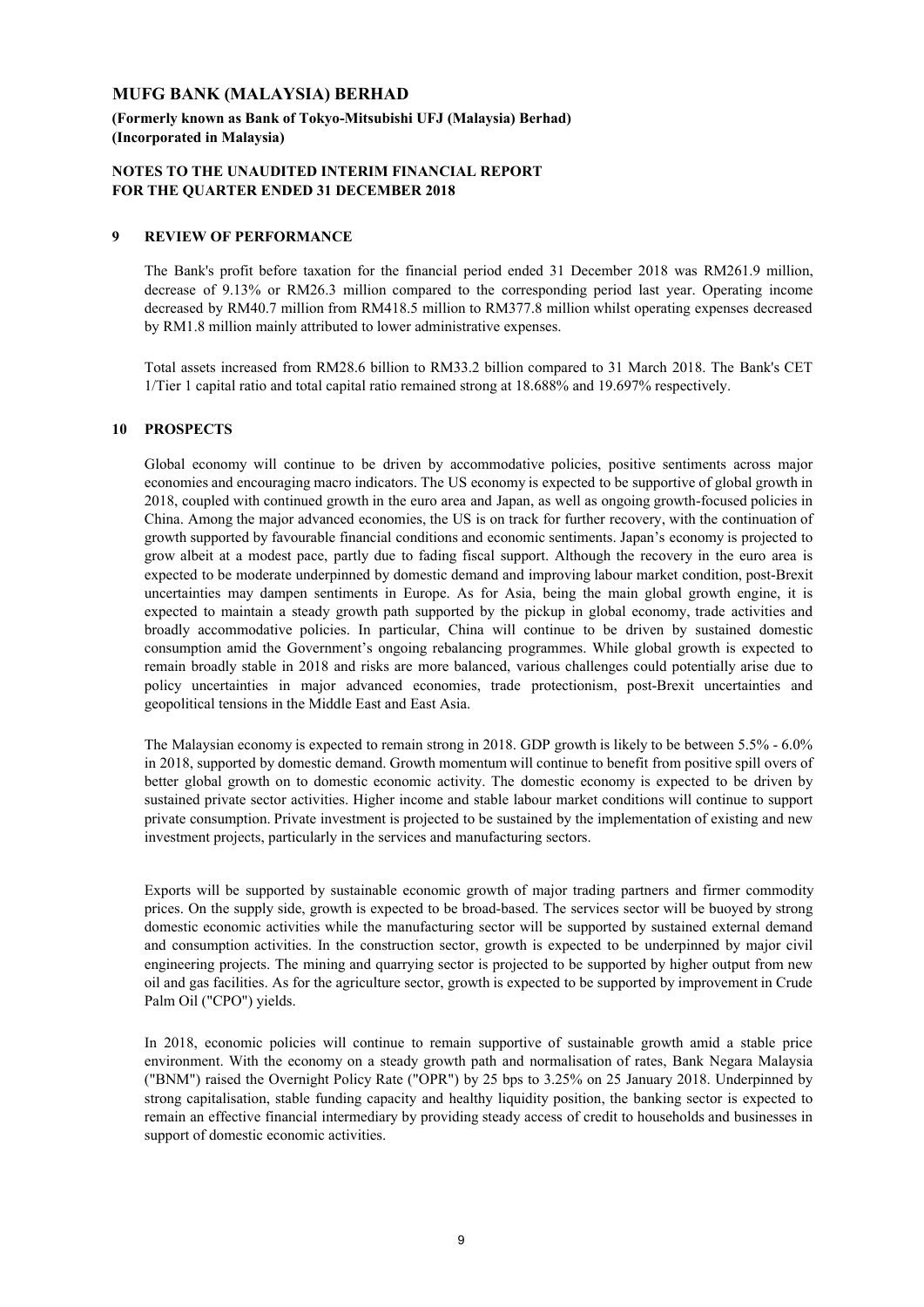**(Formerly known as Bank of Tokyo-Mitsubishi UFJ (Malaysia) Berhad) (Incorporated in Malaysia)**

## **NOTES TO THE UNAUDITED INTERIM FINANCIAL REPORT FOR THE QUARTER ENDED 31 DECEMBER 2018**

#### **11 SECURITIES AVAILABLE-FOR-SALE**

|                                   | 2018 December<br><b>RM'000</b> | 2018 March<br><b>RM'000</b> |
|-----------------------------------|--------------------------------|-----------------------------|
| <b>Money market instruments</b>   |                                |                             |
| • Malaysian Government Securities |                                | 243,139                     |
| $\bullet$ Sukuk                   |                                | 193,502                     |
| Non-money market instruments:     |                                |                             |
| Unquoted bonds <sup>#</sup>       |                                | 27                          |
| Unquoted shares                   |                                | 2,966                       |
|                                   |                                | 439,634                     |
|                                   |                                |                             |

# Unquoted bonds are stated net of impairment loss amounting to Nil (2018 March : RM2,429,000).

### **12 FINANCIAL ASSETS HELD-FOR-TRADING**

|                                                                      | 2018 December<br><b>RM'000</b> | 2018 March<br><b>RM'000</b> |
|----------------------------------------------------------------------|--------------------------------|-----------------------------|
| <b>Money market instruments</b><br>• Malaysian Government Securities | -                              | $\overline{\phantom{0}}$    |

## **13 FINANCIAL ASSETS AT FAIR VALUE THROUGH OTHER COMPREHENSIVE INCOME ("FVOCI")**

|                                   | 2018 December<br><b>RM'000</b> | 2018 March<br><b>RM'000</b> |
|-----------------------------------|--------------------------------|-----------------------------|
|                                   |                                |                             |
| <b>Money market instruments</b>   |                                |                             |
| • Malaysian Government Securities | 271,172                        |                             |
| $\bullet$ Sukuk                   | 206,875                        |                             |
| Non-money market instruments:     |                                |                             |
| Unquoted bonds <sup>#</sup>       | 27                             |                             |
| Unquoted shares                   | 25,493                         |                             |
|                                   | 503,567                        |                             |

The financial investments at FVOCI category was introduced upon the adoption of MFRS 9 on 1 January 2018. Comparative figures are not restated in line with the transition requirements under MFRS 9. The financial effects of the adoption of MFRS 9 are discussed in Note 27 Changes in Accounting Policies.

Movements in allowances for impairment which reflect the expected credit loss ("ECL") model on impairment are as follows:

|                                                               | 2018 December<br><b>RM'000</b> |
|---------------------------------------------------------------|--------------------------------|
| 12-Month ECL Stage 1                                          |                                |
| At beginning of the period                                    |                                |
| Effects of changes in accounting policies                     | 323                            |
| At beginning of the period, as restated                       | 323                            |
| Allowance made / (written back) due to changes in credit risk | 23                             |
| Exchange differences                                          |                                |
| At end of the period                                          | 346                            |

# Unquoted bonds are stated net of impairment loss amounting to RM2,429,000 (2018 March : Nil). 10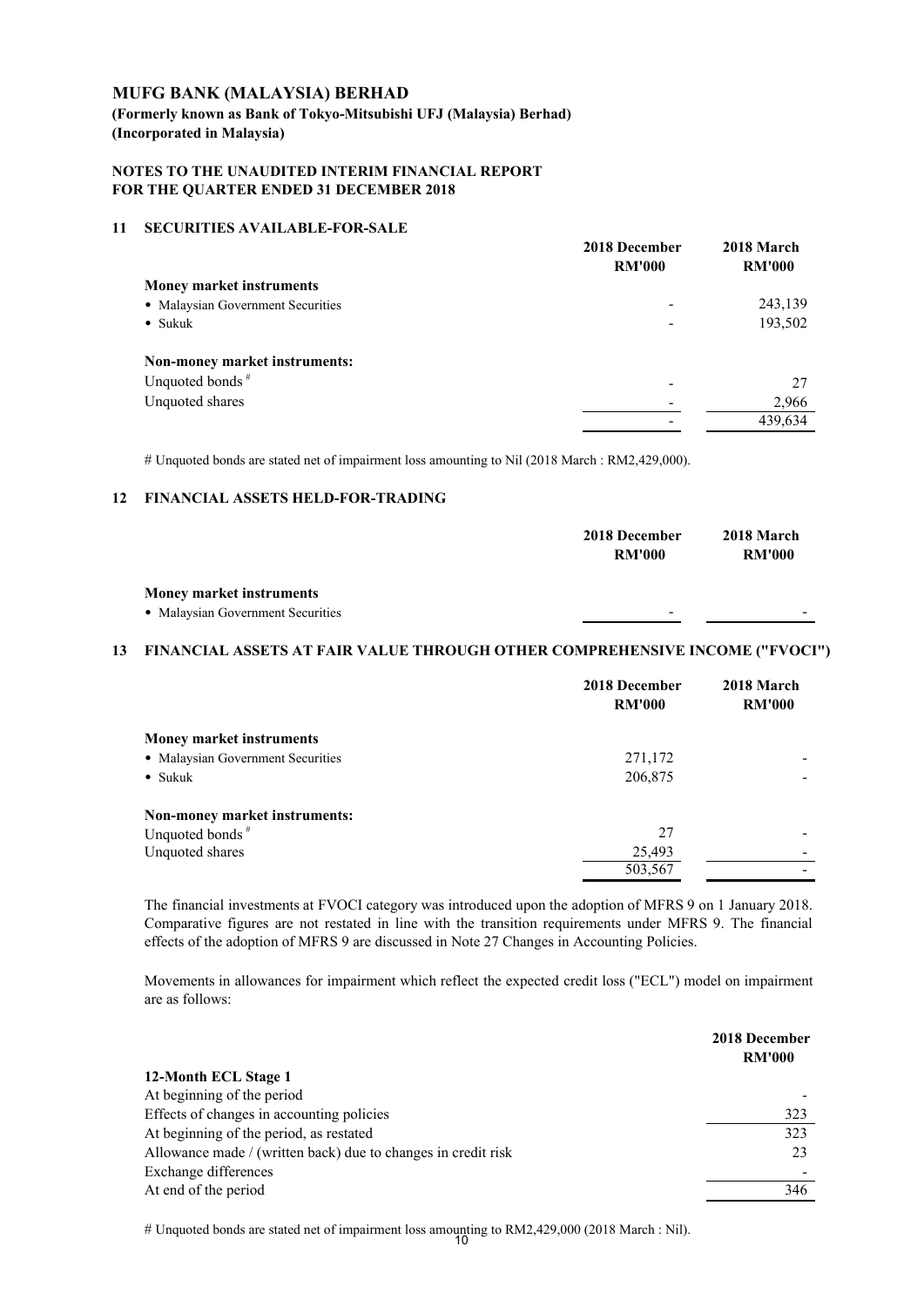## **(Formerly known as Bank of Tokyo-Mitsubishi UFJ (Malaysia) Berhad) (Incorporated in Malaysia)**

|    |     |                                              | 2018 December<br><b>RM'000</b> | 2018 March<br><b>RM'000</b> |
|----|-----|----------------------------------------------|--------------------------------|-----------------------------|
| 14 |     | <b>LOANS AND ADVANCES</b>                    |                                |                             |
|    | (a) | By type:                                     |                                |                             |
|    |     | At amortised cost                            |                                |                             |
|    |     | Overdrafts                                   | 16,901                         | 17,174                      |
|    |     | Term loans                                   |                                |                             |
|    |     | • Housing loans                              | 11,763                         | 12,442                      |
|    |     | Other term loans<br>٠                        | 3,790,073                      | 15,510,309                  |
|    |     | Revolving credits                            | 6,997,458                      | 3,464,744                   |
|    |     | <b>Bills</b> receivable                      | 129,702                        | 23,563                      |
|    |     | Claims on customers under acceptance credits | 3,054                          | 43,591                      |
|    |     | <b>Staff loans</b>                           | 6,514                          | 6,083                       |
|    |     |                                              | 10,955,465                     | 19,077,906                  |
|    |     | Unearned interest                            | (549)                          | (263)                       |
|    |     | Gross loans and advances                     | 10,954,916                     | 19,077,643                  |
|    |     | Impairment allowances on loans and advances  |                                |                             |
|    |     | Individual assessment                        |                                | (3,531)                     |
|    |     | Collective assessment                        |                                | (100, 755)                  |
|    |     | Specific allowances                          | (4, 124)                       |                             |
|    |     | General allowances<br>$\bullet$              | (5,056)                        |                             |
|    |     | Net loans and advances                       | 10,945,736                     | 18,973,357                  |
|    | (b) | By maturity structure:                       |                                |                             |
|    |     | Maturing within one year                     | 7,296,675                      | 7,794,243                   |
|    |     | More than one year to three years            | 627,873                        | 4,363,722                   |
|    |     | More than three years to five years          | 1,878,456                      | 4,025,575                   |
|    |     | More than five years                         | 1,151,912                      | 2,894,103                   |
|    |     |                                              | 10,954,916                     | 19,077,643                  |
|    | (c) | By type of customer:                         |                                |                             |
|    |     | Domestic non-bank financial institutions     | 859,437                        | 5,688,007                   |
|    |     | Domestic business enterprises                |                                |                             |
|    |     | Small medium enterprises                     | 2,088,181                      | 1,761,607                   |
|    |     | Others<br>$\bullet$                          | 3,670,205                      | 9,698,759                   |
|    |     | Individuals                                  | 17,869                         | 18,050                      |
|    |     | Foreign entities                             | 4,319,224                      | 1,911,220                   |
|    |     |                                              | 10,954,916                     | 19,077,643                  |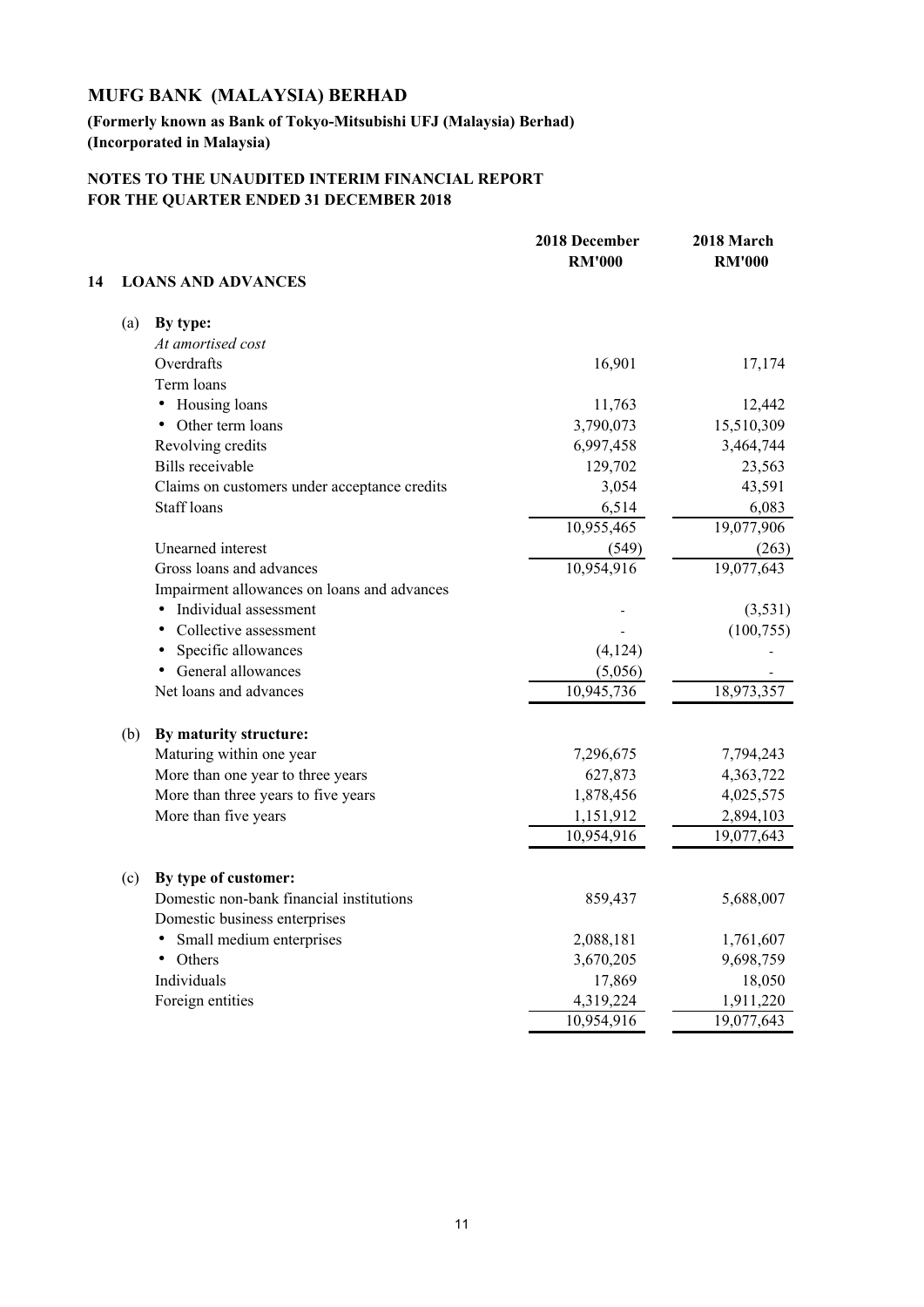**(Formerly known as Bank of Tokyo-Mitsubishi UFJ (Malaysia) Berhad) (Incorporated in Malaysia)**

|    |     |                                                          | 2018 December<br><b>RM'000</b> | 2018 March<br><b>RM'000</b> |
|----|-----|----------------------------------------------------------|--------------------------------|-----------------------------|
| 14 |     | <b>LOANS AND ADVANCES (CONTD.)</b>                       |                                |                             |
|    |     | (d) By interest rate sensitivity:                        |                                |                             |
|    |     | Fixed rate                                               |                                |                             |
|    |     | <b>Staff</b> loans                                       | 6,514                          | 5,378                       |
|    |     | Variable rates                                           | 10,948,402                     | 19,072,265                  |
|    |     |                                                          | 10,954,916                     | 19,077,643                  |
|    | (e) | By economic sector:                                      |                                |                             |
|    |     | Agricultural, hunting, forestry and fishing              | 782,943                        | 844,874                     |
|    |     | Mining and quarrying                                     |                                | 42,547                      |
|    |     | Manufacturing                                            | 2,075,189                      | 2,479,077                   |
|    |     | Electricity, gas and water                               | 552,101                        | 2,355,820                   |
|    |     | Construction                                             | 887,020                        | 2,280,481                   |
|    |     | Wholesale and retail trade and restaurants and hotels    | 594,666                        | 946,816                     |
|    |     | Transport, storage and communication                     | 2,108,077                      | 2,601,652                   |
|    |     | Finance, insurance, real estate and business services    | 3,936,642                      | 7,384,059                   |
|    |     | Households                                               | 18,278                         | 18,526                      |
|    |     | Others                                                   |                                | 123,791                     |
|    |     |                                                          | 10,954,916                     | 19,077,643                  |
|    | (f) | By geographical location:                                |                                |                             |
|    |     | Malaysia                                                 | 9,351,353                      | 17,589,538                  |
|    |     | Other countries                                          | 1,603,563                      | 1,488,105                   |
|    |     |                                                          | 10,954,916                     | 19,077,643                  |
|    | (g) | Movements in impaired loans and advances are as follows: |                                |                             |
|    |     | At beginning of the period                               | 4,702                          | 4,562                       |
|    |     | Classified as impaired during the period                 | 1,197                          | 1,055                       |
|    |     | Amount recovered                                         | (21)                           | (24)                        |
|    |     | Reclassified as performing                               | (964)                          | (575)                       |
|    |     | Amount written off                                       |                                | (316)                       |
|    |     | At end of the period                                     | 4,914                          | 4,702                       |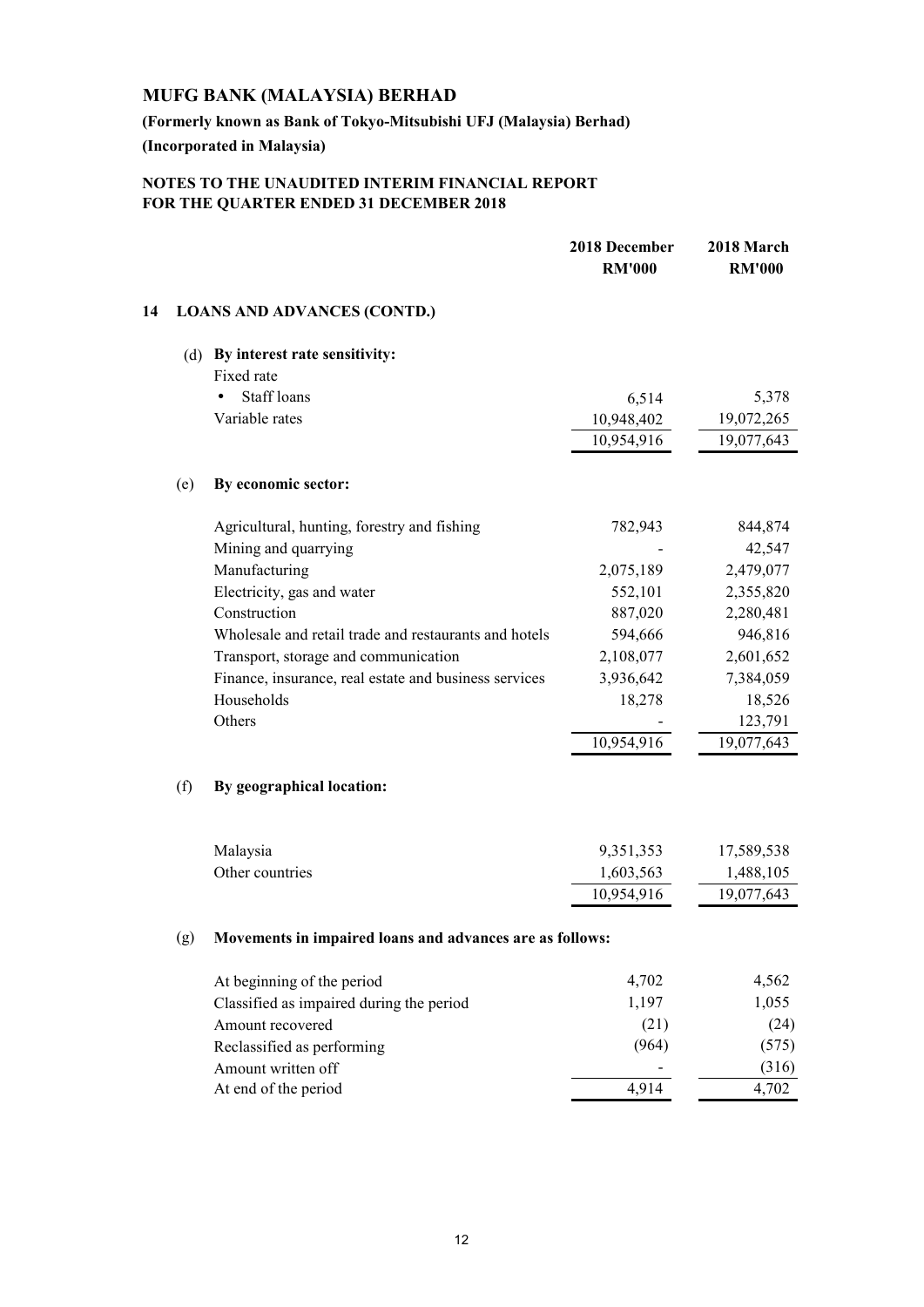**(Formerly known as Bank of Tokyo-Mitsubishi UFJ (Malaysia) Berhad) (Incorporated in Malaysia)**

|    |     |                                                                          | 2018 December<br><b>RM'000</b> | 2018 March<br><b>RM'000</b> |
|----|-----|--------------------------------------------------------------------------|--------------------------------|-----------------------------|
| 14 |     | <b>LOANS AND ADVANCES (CONTD.)</b>                                       |                                |                             |
|    | (h) | Impaired loans according to economic sectors are as follows:             |                                |                             |
|    |     | Manufacturing                                                            |                                |                             |
|    |     | Finance, insurance and business services                                 | 4,044                          | 3,863                       |
|    |     | Household                                                                | 870                            | 839                         |
|    |     |                                                                          | 4,914                          | 4,702                       |
|    | (i) | Impaired loans by geographical location are as follows:                  |                                |                             |
|    |     | Malaysia                                                                 | 4,914                          | 4,702                       |
|    | (i) | Movements in impairment allowances on loans and advances are as follows: |                                |                             |
|    | (i) | Specific allowances                                                      |                                |                             |
|    |     | At beginning of the period                                               |                                |                             |
|    |     | - As previously stated                                                   | 3,531                          |                             |
|    |     | - Effects of changes in accounting policies                              | 1,716                          |                             |
|    |     | At beginning of the period, as restated                                  | 5,247                          |                             |
|    |     | Amount transfer to allowance for general allowances                      | (3, 565)                       |                             |
|    |     | Allowance made during the period                                         | 2,442                          |                             |
|    |     | At end of the period                                                     | 4.124                          |                             |
|    |     | (ii) General allowances                                                  |                                |                             |
|    |     | At beginning of the period                                               |                                |                             |
|    |     | - As previously stated                                                   | 100,755                        |                             |
|    |     | - Effects of changes in accounting policies                              | (84,290)                       |                             |
|    |     | At beginning of the period, as restated                                  | 16,465                         |                             |
|    |     | Amount transfer from allowance for specific allowances                   | 3,565                          |                             |
|    |     | Allowance made during the period                                         | (14, 974)                      |                             |
|    |     | At end of the period                                                     | 5,056                          |                             |
|    |     | (iii) Individual assessment                                              |                                |                             |
|    |     | At beginning of the period                                               |                                | 3,343                       |
|    |     | Amount transfer to allowance for general allowances                      |                                |                             |
|    |     | Allowance made during the period                                         |                                | 188                         |
|    |     | At end of the period                                                     |                                | 3,531                       |
|    |     | (iv) Collective assessment                                               |                                |                             |
|    |     | At beginning of the period                                               |                                | 100,755                     |
|    |     | Amount transfer to allowance for general allowances                      |                                |                             |
|    |     | Allowance made during the period                                         |                                |                             |
|    |     | At end of the period                                                     |                                | 100,755                     |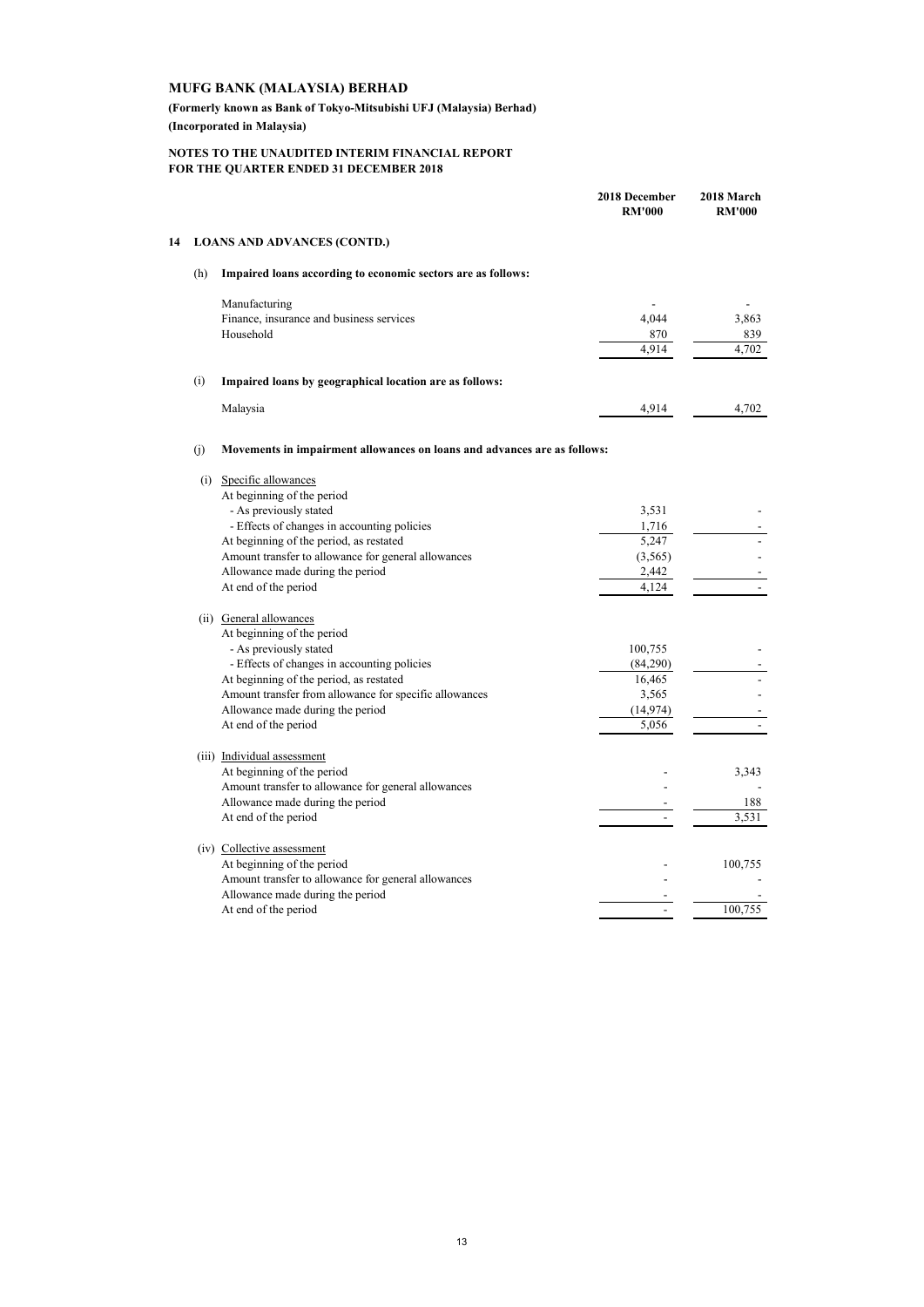**(Formerly known as Bank of Tokyo-Mitsubishi UFJ (Malaysia) Berhad) (Incorporated in Malaysia)**

#### **NOTES TO THE UNAUDITED INTERIM FINANCIAL REPORT FOR THE QUARTER ENDED 31 DECEMBER 2018**

#### **14 LOANS AND ADVANCES (CONTD.)**

**(k) Movements in impairment allowances on loans and advances which reflect the ECL model on impairment are as follows:**

|                                           | 12 month                 | <b>Lifetime ECL</b>      |                           |                        |
|-------------------------------------------|--------------------------|--------------------------|---------------------------|------------------------|
|                                           | ECL                      | Not credit<br>impaired   | <b>Credit</b><br>impaired |                        |
|                                           | Stage 1<br><b>RM'000</b> | Stage 2<br><b>RM'000</b> | Stage 3<br><b>RM'000</b>  | Total<br><b>RM'000</b> |
| At beginning of the period                |                          |                          |                           | 104,286                |
| Effects of changes in accounting policies |                          |                          |                           | (82, 574)              |
| At beginning of the period, as restated   | 2,236                    | 14,229                   | 5,247                     | 21,712                 |
| Changes due to loans and advances         |                          |                          |                           |                        |
| recognised as at beginning of the period  |                          |                          |                           |                        |
| - Transfer to 12-Month ECL (Stage 1)      | 1,482                    | (9,585)                  | (3,565)                   | (11,667)               |
| - Transfer to Lifetime ECL not credit     |                          |                          |                           |                        |
| impaired (Stage 2)                        |                          |                          |                           |                        |
| - Transfer to Lifetime ECL credit         |                          |                          |                           |                        |
| impaired (Stage 3)                        |                          |                          |                           |                        |
| New financial assets originated           | 858                      | 837                      |                           | 1,695                  |
| Financial assets derecognised (other than |                          |                          |                           |                        |
| write-off)                                | (154)                    | (3,893)                  | (88)                      | (4, 135)               |
| Net remeasurement due to changes          |                          |                          |                           |                        |
| in credit risk                            | (340)                    | (614)                    | 2,530                     | 1,575                  |
| Amount written off                        |                          |                          |                           |                        |
| Exchange differences                      |                          |                          |                           |                        |
| At end of the period                      | 4,081                    | 974                      | 4,124                     | 9,180                  |

Comparative figures are not restated in line with the transition requirements under MFRS 9. The financial effects of the adoption of MFRS 9 are discussed in Note 27 Changes in Accounting Policies.

#### **15 EMBEDDED LOAN**

|                | 2018 December<br><b>RM'000</b> | 2018 March<br><b>RM'000</b> |
|----------------|--------------------------------|-----------------------------|
| Embedded loans | 14,672,191                     | -                           |

Embedded loans category was introduced upon the adoption of MFRS 9 on 1 January 2018. Comparative figures are not restated in line with the transition requirements under MFRS 9. The financial effects of the adoption of MFRS 9 are discussed in Note 27 Changes in Accounting Policies.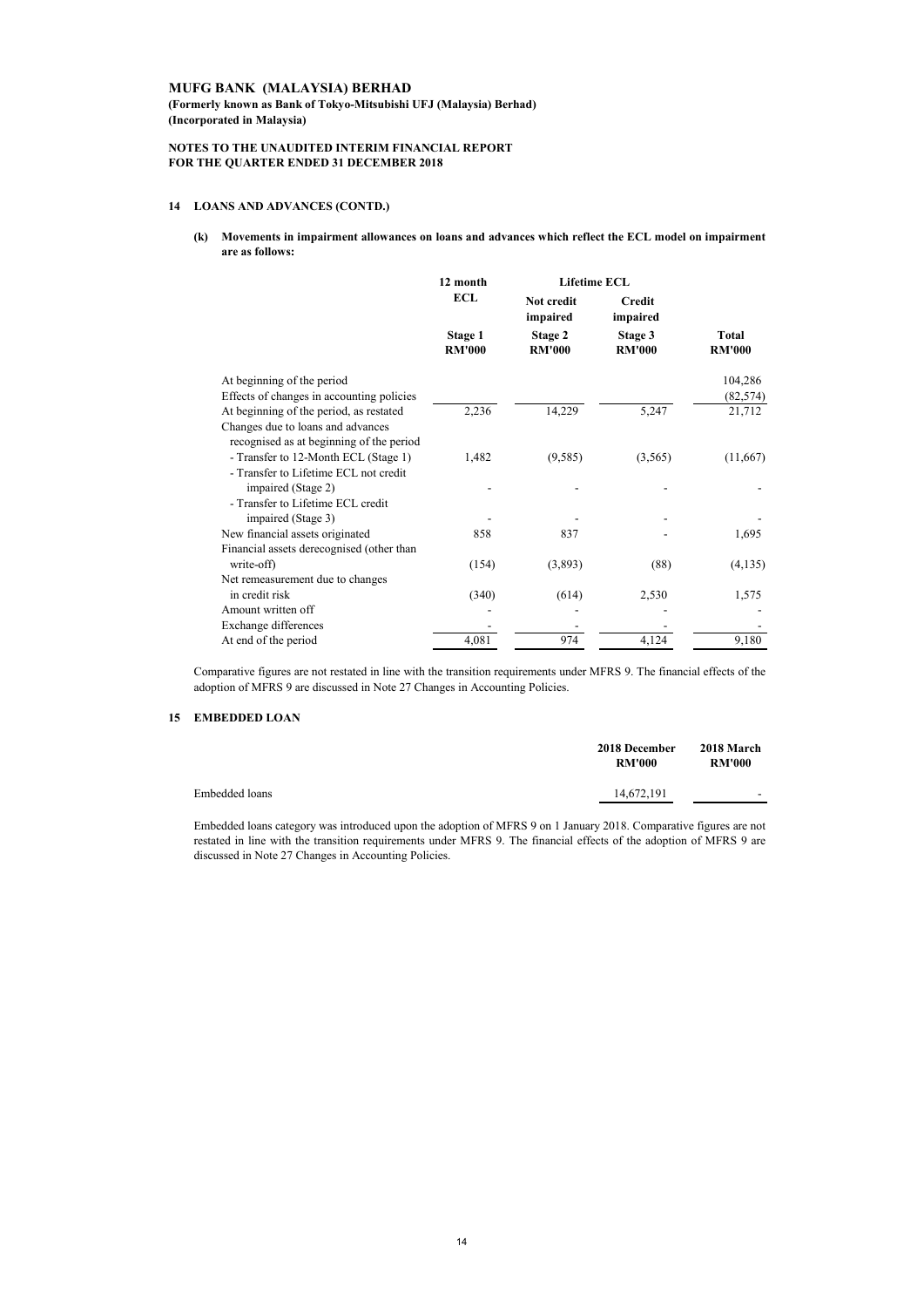#### **MUFG BANK (MALAYSIA) BERHAD (Formerly known as Bank of Tokyo-Mitsubishi UFJ (Malaysia) Berhad) (Incorporated in Malaysia)**

#### **NOTES TO THE UNAUDITED INTERIM FINANCIAL REPORT FOR THE QUARTER ENDED 31 DECEMBER 2018**

### **15 EMBEDDED LOAN**

|                            |                                                       | 2018 December<br><b>RM'000</b> | 2018 March<br><b>RM'000</b> |
|----------------------------|-------------------------------------------------------|--------------------------------|-----------------------------|
| (a)                        | By maturity structure:                                |                                |                             |
|                            | Maturing within one year                              | 1,382,440                      |                             |
|                            | More than one year to three years                     | 6,577,581                      |                             |
|                            | More than three years to five years                   | 4,458,695                      |                             |
|                            | More than five years                                  | 2,253,475                      |                             |
|                            |                                                       | 14,672,191                     |                             |
| (b)                        | By type of customer:                                  |                                |                             |
|                            | Domestic financial institutions                       |                                |                             |
|                            | Domestic non-bank financial institutions              | 6,824,967                      |                             |
|                            | Domestic business enterprises                         |                                |                             |
|                            | - Small medium enterprises                            | 566,821                        |                             |
|                            | - Others                                              | 7,280,403                      |                             |
|                            | Individuals                                           |                                |                             |
|                            | Foreign entities                                      |                                |                             |
|                            |                                                       | 14,672,191                     |                             |
| $\left( \mathrm{c}\right)$ | By interest rate sensitivity:                         |                                |                             |
|                            | Variable rates                                        | 14,672,191                     |                             |
| (d)                        | By economic sector:                                   |                                |                             |
|                            | Agricultural, hunting, forestry and fishing           |                                |                             |
|                            | Mining and quarrying                                  | 5,678                          |                             |
|                            | Manufacturing                                         | 914,816                        |                             |
|                            | Electricity, gas and water                            | 2,225,309                      |                             |
|                            | Construction                                          | 1,134,302                      |                             |
|                            | Wholesale and retail trade and restaurants and hotels | 713,961                        |                             |
|                            | Transport, storage and communication                  | 1,424,868                      |                             |
|                            | Finance, insurance, real estate and business services | 8,241,493                      |                             |
|                            | Households                                            |                                |                             |
|                            | Others                                                | 11,764                         |                             |
|                            |                                                       | 14,672,191                     |                             |
| (e)                        | By geographical location:                             |                                |                             |
|                            | Malaysia                                              | 14,672,191                     |                             |
|                            | Other countries                                       |                                |                             |
|                            |                                                       | 14,672,191                     |                             |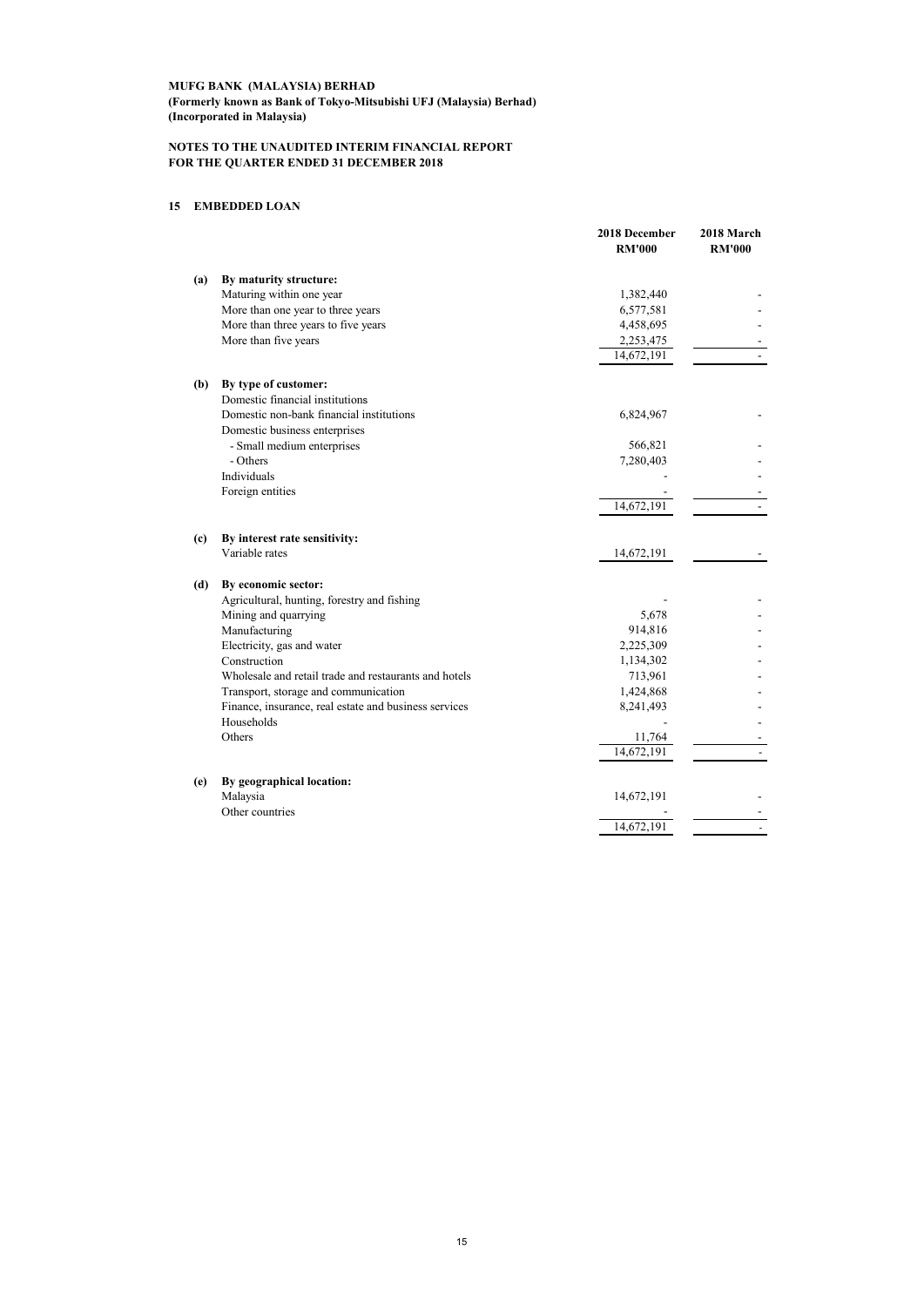**(Formerly known as Bank of Tokyo-Mitsubishi UFJ (Malaysia) Berhad) (Incorporated in Malaysia)**

#### **NOTES TO THE UNAUDITED INTERIM FINANCIAL REPORT FOR THE QUARTER ENDED 31 DECEMBER 2018**

#### **16 PURCHASED RECEIVABLES**

|                       | 2018 December<br><b>RM'000</b> | 2018 March<br><b>RM'000</b> |
|-----------------------|--------------------------------|-----------------------------|
| Purchased receivables | 596,865                        | 225,947                     |
| Collective assessment | -                              | (185)                       |
| General allowances    | (197)                          | $\overline{\phantom{a}}$    |
|                       | 596,668                        | 225,762                     |

Purchased receivables relate to receivables acquired by the Bank under the account receivables purchasing and vendors financing product. These amounts owing from obligors have a tenure of one to two months. Included in purchased receivables are non-recourse bills receivable amounting to RM562,768,000 (2018 March: RM197,849,000).

#### **(a) Movements in impairment allowances on purchased receivables**

|                                             | 2018 December<br><b>RM'000</b> | 2018 March<br><b>RM'000</b> |
|---------------------------------------------|--------------------------------|-----------------------------|
| Specific allowances<br>(i)                  |                                |                             |
| At beginning of the period                  |                                |                             |
| - As previously stated                      |                                |                             |
| - Effects of changes in accounting policies |                                |                             |
| At beginning of the period, as restated     |                                |                             |
| Allowance made during the period            |                                |                             |
| At end of the period                        |                                |                             |
| General allowances<br>(ii)                  |                                |                             |
| At beginning of the period                  |                                |                             |
| - As previously stated                      | 185                            |                             |
| - Effects of changes in accounting policies | (142)                          |                             |
| At beginning of the period, as restated     | 43                             |                             |
| Allowance written back during the year      | 154                            |                             |
| At end of the period                        | 197                            |                             |
| Collective assessment<br>(iii)              |                                |                             |
| At beginning of the period                  |                                | 185                         |
| Allowance written back during the year      |                                |                             |
| At end of the period                        |                                | 185                         |

**(b) Movements in impairment allowances on loans and advances which reflect the ECL model on impairment are as follows:**

|                                           | 12 month                        | <b>Lifetime ECL</b>                    |                                           |                        |
|-------------------------------------------|---------------------------------|----------------------------------------|-------------------------------------------|------------------------|
|                                           | ECL<br>Stage 1<br><b>RM'000</b> | Not credit<br>Stage 2<br><b>RM'000</b> | <b>Credit</b><br>Stage 3<br><b>RM'000</b> | Total<br><b>RM'000</b> |
| At beginning of the period                |                                 |                                        |                                           | 185                    |
| Effects of changes in accounting policies |                                 |                                        |                                           | (142)                  |
| At beginning of the period, as restated   |                                 | 42                                     |                                           | 43                     |
| Changes due to loans and advances         |                                 |                                        |                                           |                        |
| recognised as at beginning of the period  |                                 |                                        |                                           |                        |
| - Transfer to 12-Month ECL (Stage 1)      |                                 |                                        |                                           |                        |
| - Transfer to Lifetime ECL not credit     |                                 |                                        |                                           |                        |
| impaired (Stage 2)                        |                                 |                                        |                                           |                        |
| - Transfer to Lifetime ECL credit         |                                 |                                        |                                           |                        |
| impaired (Stage 3)                        |                                 |                                        |                                           |                        |
| New financial assets originated           | 143                             | 54                                     |                                           | 197                    |
| Financial assets derecognised (other than |                                 |                                        |                                           |                        |
| write-off)                                | (1)                             | (42)                                   |                                           | (43)                   |
| Net remeasurement due to changes          |                                 |                                        |                                           |                        |
| in credit risk                            |                                 |                                        |                                           |                        |
| Amount written off                        |                                 |                                        |                                           |                        |
| Exchange differences                      |                                 |                                        |                                           |                        |
| At end of the period                      | 143                             | 54                                     |                                           | 197                    |

Comparative figures are not restated in line with the transition requirements under MFRS 9. The financial effects of the adoption of MFRS 9 are discussed in Note 27 Changes 16 Accounting Policies.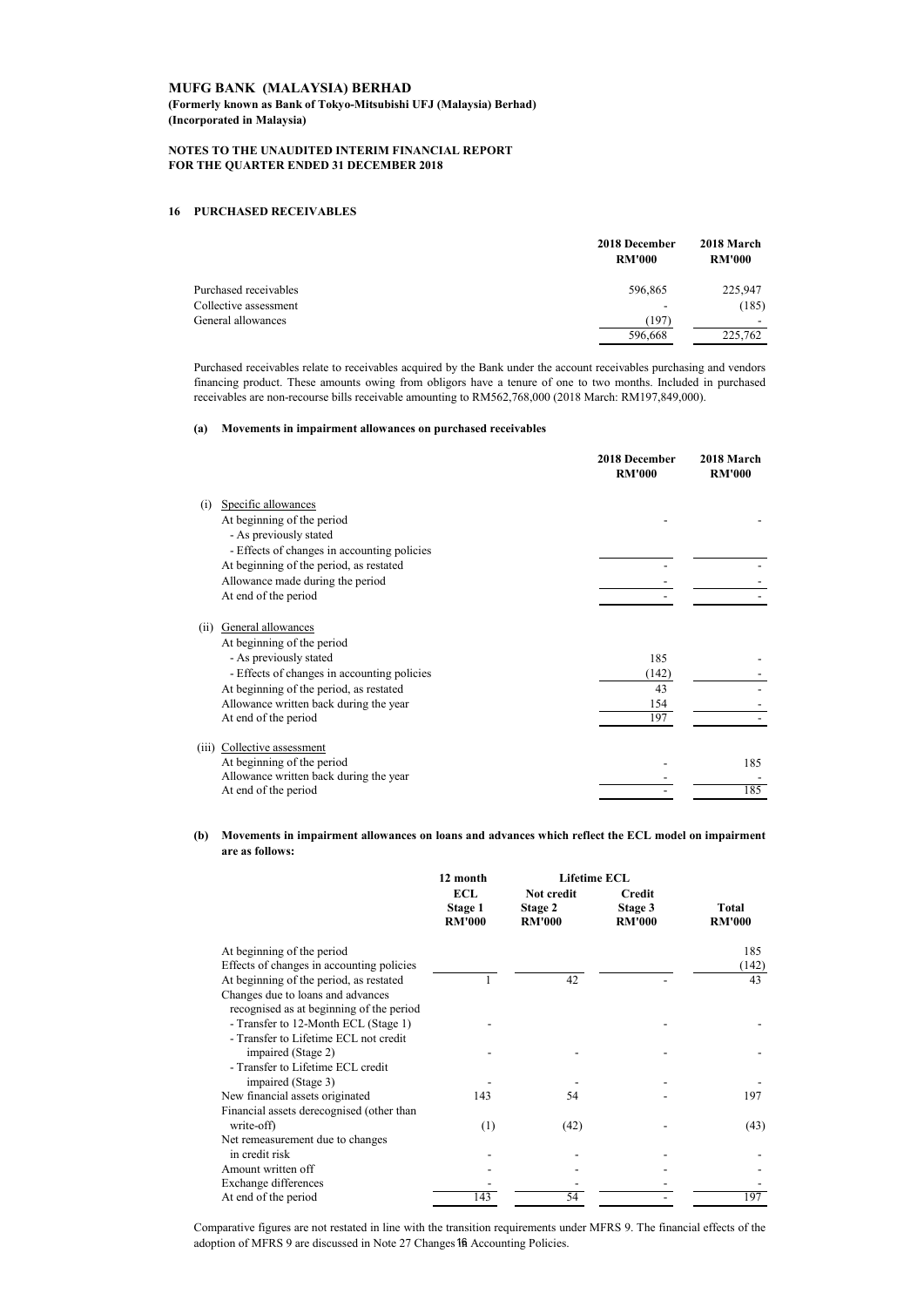## **(Formerly known as Bank of Tokyo-Mitsubishi UFJ (Malaysia) Berhad) (Incorporated in Malaysia)**

## **NOTES TO THE UNAUDITED INTERIM FINANCIAL REPORT FOR THE QUARTER ENDED 31 DECEMBER 2018**

|    |     |                                                                                   | 2018 December<br><b>RM'000</b> | 2018 March<br><b>RM'000</b> |
|----|-----|-----------------------------------------------------------------------------------|--------------------------------|-----------------------------|
| 17 |     | <b>DEPOSITS FROM CUSTOMERS</b>                                                    |                                |                             |
|    |     | At amortised cost                                                                 |                                |                             |
|    |     | Demand deposits                                                                   | 3,400,151                      | 3,720,544                   |
|    |     | Money market deposits                                                             | 1,194,765                      | 1,150,516                   |
|    |     | Savings deposits                                                                  | 17,469                         | 25,137                      |
|    |     | Fixed deposits                                                                    | 4,093,003                      | 3,791,866                   |
|    |     |                                                                                   | 8,705,388                      | 8,688,063                   |
|    | (a) | The maturity structure of fixed deposits are as follows:<br>Due within six months | 3,860,385                      | 3,546,941                   |
|    |     | Six months to one year                                                            | 223,600                        | 241,335                     |
|    |     | Above one year                                                                    | 9,018                          | 3,590                       |
|    |     |                                                                                   | 4,093,003                      | 3,791,866                   |
|    | (b) | The deposits are sourced from the following customers:                            |                                |                             |
|    |     | Business enterprises                                                              | 8,634,501                      | 8,603,522                   |
|    |     | Individuals                                                                       | 70,888                         | 84,541                      |
|    |     |                                                                                   | 8,705,388                      | 8,688,063                   |
|    |     |                                                                                   |                                |                             |

## **18 DEPOSITS AND PLACEMENTS OF BANKS AND OTHER FINANCIAL INSTITUTIONS**

|                                 | 2018 December<br><b>RM'000</b> | 2018 March<br><b>RM'000</b> |
|---------------------------------|--------------------------------|-----------------------------|
| At amortised cost               |                                |                             |
| Licensed banks                  | 2,907                          | 734,131                     |
| Non-bank financial institutions | $\overline{\phantom{a}}$       | 3,560                       |
|                                 | 2.907                          | 737,691                     |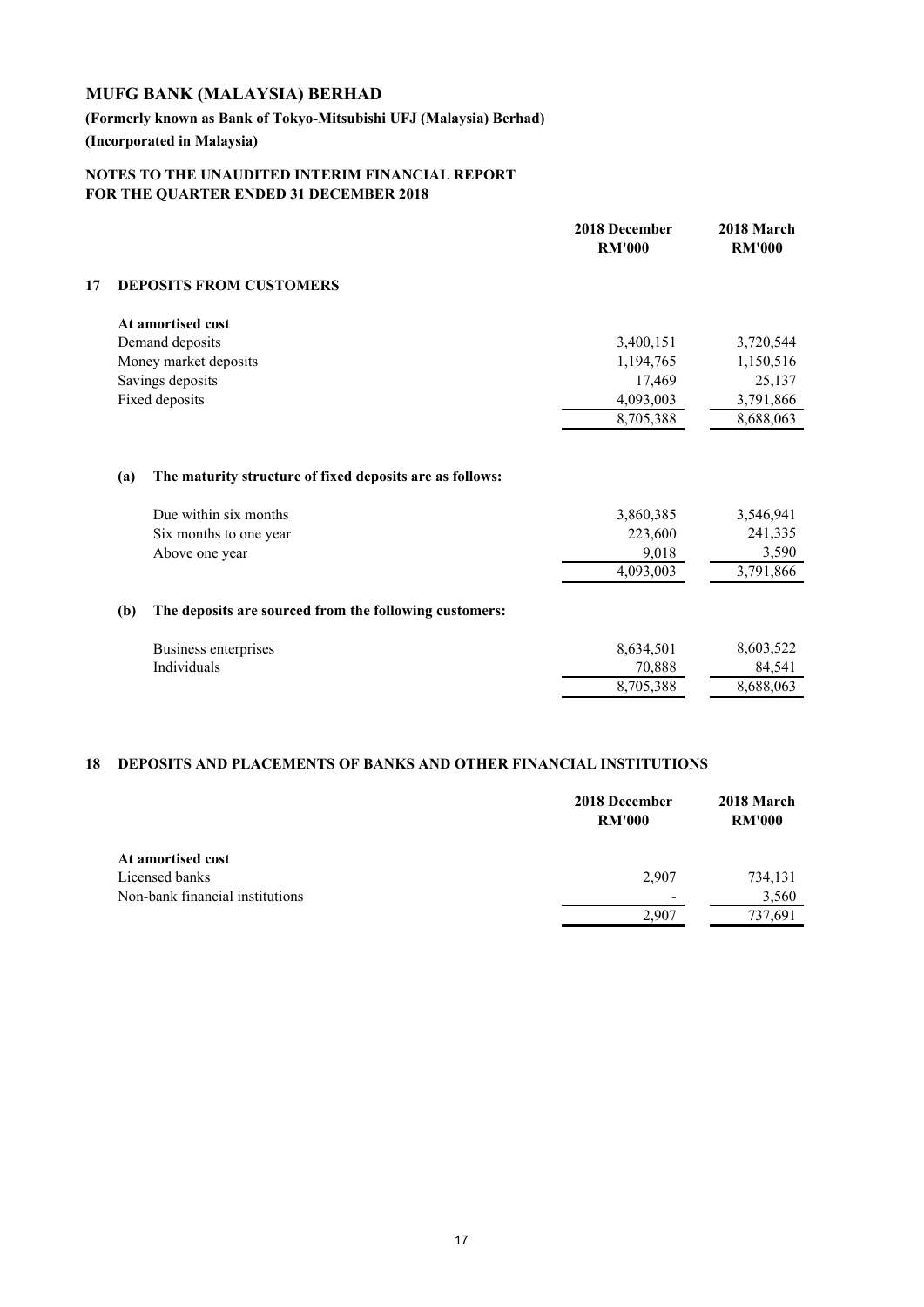**(Formerly known as Bank of Tokyo-Mitsubishi UFJ (Malaysia) Berhad)(Incorporated in Malaysia)**

#### **NOTES TO THE UNAUDITED INTERIM FINANCIAL REPORTFOR THE QUARTER ENDED 31 DECEMBER 2018**

#### **<sup>19</sup> COMMITMENTS AND CONTINGENCIES**

|                                                                                                            | 2018 December                        |                                                 |                                       | 2018 March                                 |                                      |                                                 |                                       |                                            |
|------------------------------------------------------------------------------------------------------------|--------------------------------------|-------------------------------------------------|---------------------------------------|--------------------------------------------|--------------------------------------|-------------------------------------------------|---------------------------------------|--------------------------------------------|
|                                                                                                            |                                      | <b>Positive Fair</b>                            |                                       |                                            |                                      | <b>Positive Fair</b>                            |                                       |                                            |
|                                                                                                            |                                      | Value of                                        | <b>Credit</b>                         | Risk-                                      |                                      | Value of                                        | <b>Credit</b>                         | Risk-                                      |
|                                                                                                            | Principal<br>Amount<br><b>RM'000</b> | <b>Derivative</b><br>Contracts<br><b>RM'000</b> | Equivalent<br>Amount<br><b>RM'000</b> | Weighted<br><b>Assets</b><br><b>RM'000</b> | Principal<br>Amount<br><b>RM'000</b> | <b>Derivative</b><br>Contracts<br><b>RM'000</b> | Equivalent<br>Amount<br><b>RM'000</b> | Weighted<br><b>Assets</b><br><b>RM'000</b> |
| Credit-related Exposures                                                                                   |                                      |                                                 |                                       |                                            |                                      |                                                 |                                       |                                            |
| Direct credit subsitutes                                                                                   | 2,275                                |                                                 | 2,274                                 | 1,137                                      | 2,975                                |                                                 | 2,975                                 | 1,488                                      |
| Transaction-related contingent items                                                                       | 984,767                              |                                                 | 491,126                               | 432,390                                    | 880,159                              |                                                 | 440,080                               | 352,541                                    |
| Short-term self-liquidating trade-related contingencies                                                    | 211,290                              |                                                 | 42,257                                | 42,257                                     | 171,907                              |                                                 | 34,381                                | 34,381                                     |
| Other commitments, such as formal standby facilties                                                        |                                      |                                                 |                                       |                                            |                                      |                                                 |                                       |                                            |
| and credit lines, with an original maturity of :                                                           |                                      |                                                 |                                       |                                            |                                      |                                                 |                                       |                                            |
| - not exceeding one year                                                                                   | 155                                  |                                                 | 76                                    | 56                                         |                                      |                                                 |                                       |                                            |
| - exceeding one year                                                                                       | 230,311                              |                                                 | 45,967                                | 45,967                                     | 49,147                               |                                                 | 24,574                                | 24,574                                     |
| Any commitments that are unconditionally cancelled at<br>any time by the Bank without prior notice or that |                                      |                                                 |                                       |                                            |                                      |                                                 |                                       |                                            |
| effectively provide for automatic cancellation due to<br>deterioration in a borrower's creditworthiness    |                                      |                                                 |                                       |                                            |                                      |                                                 |                                       |                                            |
|                                                                                                            | 6,869,262                            |                                                 |                                       |                                            | 4,608,628                            |                                                 |                                       |                                            |
| Securitisation exposures                                                                                   | 15,000<br>8,313,060                  |                                                 | 3,000<br>584,700                      | 2,250<br>524,057                           | 15,000<br>5,727,816                  |                                                 | 3,000<br>505,010                      | 2,250<br>415,234                           |
|                                                                                                            |                                      |                                                 |                                       |                                            |                                      |                                                 |                                       |                                            |
| Derivative Financial Instruments:                                                                          |                                      |                                                 |                                       |                                            |                                      |                                                 |                                       |                                            |
| Foreign exchange related contracts                                                                         |                                      |                                                 |                                       |                                            |                                      |                                                 |                                       |                                            |
| - less than one year                                                                                       | 9,638,133                            | 261,276                                         | 319,748                               | 232,839                                    | 10,929,703                           | 603,734                                         | 787,873                               | 449,635                                    |
| - one year to less than five years                                                                         | 18,782,673                           | 619,655                                         | 1,371,541                             | 925,915                                    | 19,911,846                           | 858,721                                         | 1,651,310                             | 1,196,330                                  |
| - five years and above                                                                                     | 7,170,773                            | 352,824                                         | 911,829                               | 814,159                                    | 8,792,900                            | 504,111                                         | 1,687,242                             | 1,371,042                                  |
| Interest rate related contracts                                                                            |                                      |                                                 |                                       |                                            |                                      |                                                 |                                       |                                            |
| - less than one year                                                                                       | 4,958,213                            | 2,876                                           | 5,781                                 | 2,385                                      | 8,619,594                            | 2,055                                           | 9,878                                 | 3,152                                      |
| - one year to less than five years                                                                         | 17,447,283                           | 66,654                                          | 153,398                               | 69,210                                     | 13,737,227                           | 69,240                                          | 253,444                               | 119,016                                    |
| - five years and above                                                                                     | 4,791,753                            | 34,884                                          | 140,742                               | 95,974                                     | 6,469,131                            | 49,045                                          | 344,042                               | 191,676                                    |
| Currency options                                                                                           |                                      |                                                 |                                       |                                            |                                      |                                                 |                                       |                                            |
| - less than one year                                                                                       | 132,133                              | 384                                             | 2,366                                 | 2,366                                      | 148,547                              | 288                                             | 2,516                                 | 2,516                                      |
| Premium yielder investments                                                                                |                                      |                                                 |                                       |                                            |                                      |                                                 |                                       |                                            |
| - less than one year                                                                                       | 1,665,040                            |                                                 | 86,686                                | 29,905                                     |                                      |                                                 |                                       |                                            |
| - one year to less than five years                                                                         | 1,655,000                            | 10,116                                          | 89,081                                | 30,229                                     | 3,089,440                            | 91,838                                          | 277,205                               | 83,246                                     |
|                                                                                                            | 66,241,001                           | 1,348,669                                       | 3,081,172                             | 2,202,982                                  | 71,698,388                           | 2,179,032                                       | 5,013,510                             | 3,416,613                                  |
| Total                                                                                                      | 74,554,061                           | 1,348,669                                       | 3,665,872                             | 2,727,039                                  | 77,426,204                           | 2,179,032                                       | 5,518,520                             | 3,831,847                                  |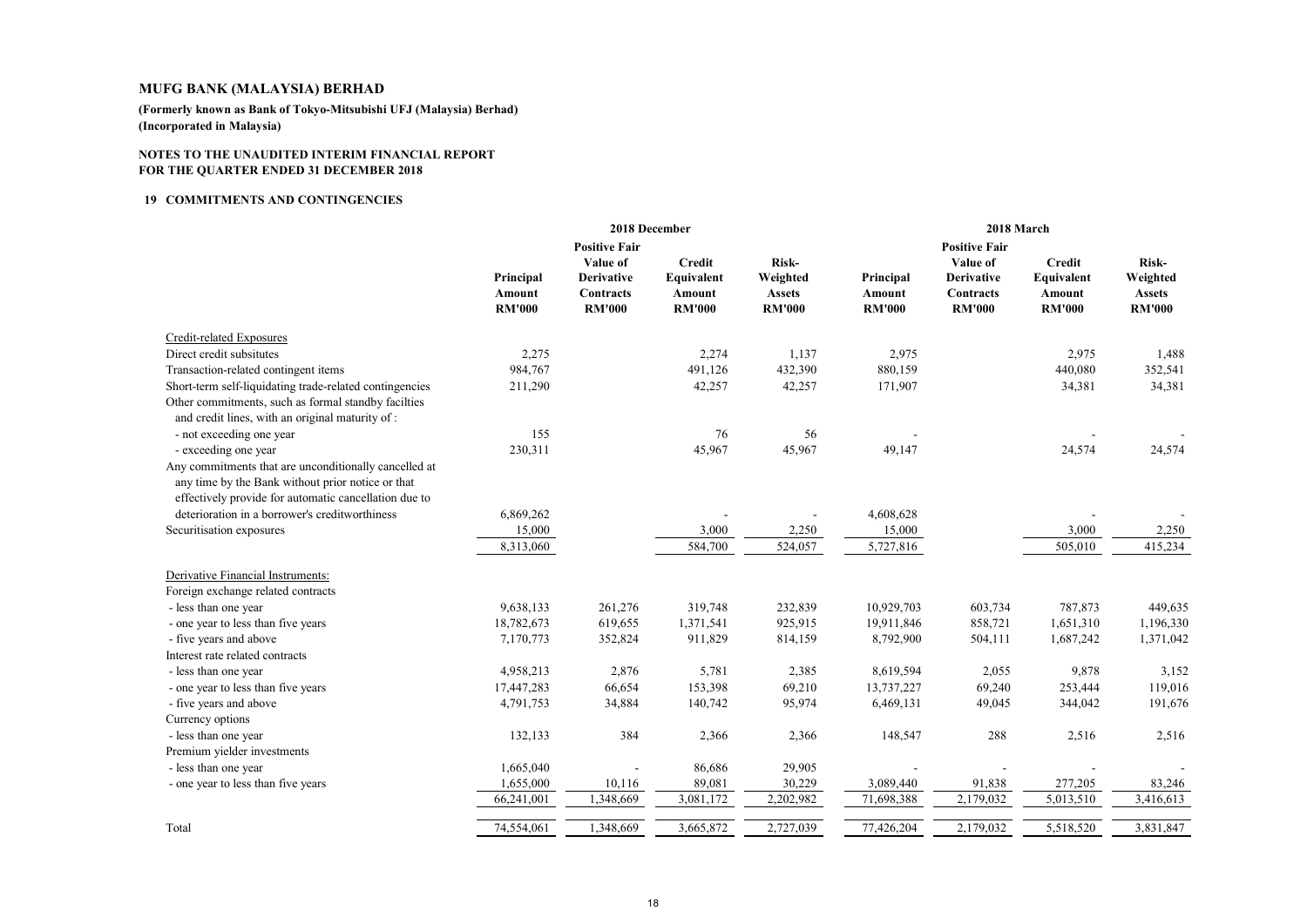**(Formerly known as Bank of Tokyo-Mitsubishi UFJ (Malaysia) Berhad) (Incorporated in Malaysia)**

|    |                                                                                                                                        |                                | 3rd Ouarter Ended              | <b>Nine Months Ended</b>       |                                |
|----|----------------------------------------------------------------------------------------------------------------------------------------|--------------------------------|--------------------------------|--------------------------------|--------------------------------|
|    |                                                                                                                                        | 2018 December<br><b>RM'000</b> | 2017 December<br><b>RM'000</b> | 2018 December<br><b>RM'000</b> | 2017 December<br><b>RM'000</b> |
| 20 | <b>INTEREST INCOME</b>                                                                                                                 |                                |                                |                                |                                |
|    | Loans and advances                                                                                                                     | 213,034                        | 110,996                        | 564,208                        | 322,748                        |
|    | Money at call and deposit placements with financial institutions<br>Financial assets with fair value through other comprehenvise       | 36,338                         | 51,282                         | 114,025                        | 149,259                        |
|    | income/Securities available-for-sale                                                                                                   | 4,483                          | 5,413                          | 12,904                         | 17,678                         |
|    |                                                                                                                                        | 253,855                        | 167,691                        | 691,137                        | 489.685                        |
| 21 | <b>INTEREST EXPENSE</b>                                                                                                                |                                |                                |                                |                                |
|    | Deposits and placements of banks and other financial institutions                                                                      | 127,873                        | 62,472                         | 338,139                        | 176,928                        |
|    | Deposits from other customers                                                                                                          | 44,685                         | 38,128                         | 132,076                        | 104,467                        |
|    |                                                                                                                                        | 172,558                        | 100,600                        | 470,215                        | 281,395                        |
| 22 | <b>OTHER OPERATING INCOME</b>                                                                                                          |                                |                                |                                |                                |
|    | <b>Fee income</b>                                                                                                                      |                                |                                |                                |                                |
|    | Commission                                                                                                                             | 439                            | 475                            | 1,404                          | 1,345                          |
|    | Guarantee fees                                                                                                                         | 970                            | 913                            | 2,952                          | 2,931                          |
|    | Service charges and fees                                                                                                               | (221)                          | 747                            | 1,356                          | 2,235                          |
|    | Commitment fees                                                                                                                        | 168                            | 190                            | 536                            | 566                            |
|    | Other fee income                                                                                                                       | 1,959                          | 607                            | 8,224                          | 7,636                          |
|    |                                                                                                                                        | 3,315                          | 2,932                          | 14,472                         | 14,713                         |
|    | <b>Investment</b> income                                                                                                               |                                |                                |                                |                                |
|    | Gross dividends                                                                                                                        | 37                             | 37                             | 221                            | 221                            |
|    | Realised gain/(loss) in fair value of derivative financial instruments                                                                 | 18,332                         | (4,015)                        | 77,309                         | (2,856)                        |
|    | Realised gain/(loss) in fair value of trading securities                                                                               | 851                            |                                | 1,021                          |                                |
|    | Unrealised gain/(loss) in fair value of derivative financial instruments<br>Unrealised gain/(loss) in fair value of trading securities | 10,821<br>(1)                  | 47,575                         | 5,656                          | 104,306                        |
|    | Unrealised gain/(loss) in fair value of embedded loans                                                                                 | 29,173                         |                                | 5,345                          |                                |
|    | Net premium (paid)/received for options                                                                                                | (4)                            | (1)                            | (12)                           | (1)                            |
|    |                                                                                                                                        | 59,209                         | 43,596                         | 89,540                         | 101,670                        |
|    | Other income                                                                                                                           |                                |                                |                                |                                |
|    | Foreign exchange gain/(loss)                                                                                                           | 25,443                         | 8,125                          | 50,933                         | 88,531                         |
|    | Other operating income                                                                                                                 | 20                             | 2,495                          | 1,958                          | 5,337                          |
|    |                                                                                                                                        | 25,463                         | 10,620                         | 52,891                         | 93,868                         |
|    |                                                                                                                                        | 87,987                         | 57,148                         | 156,903                        | 210,251                        |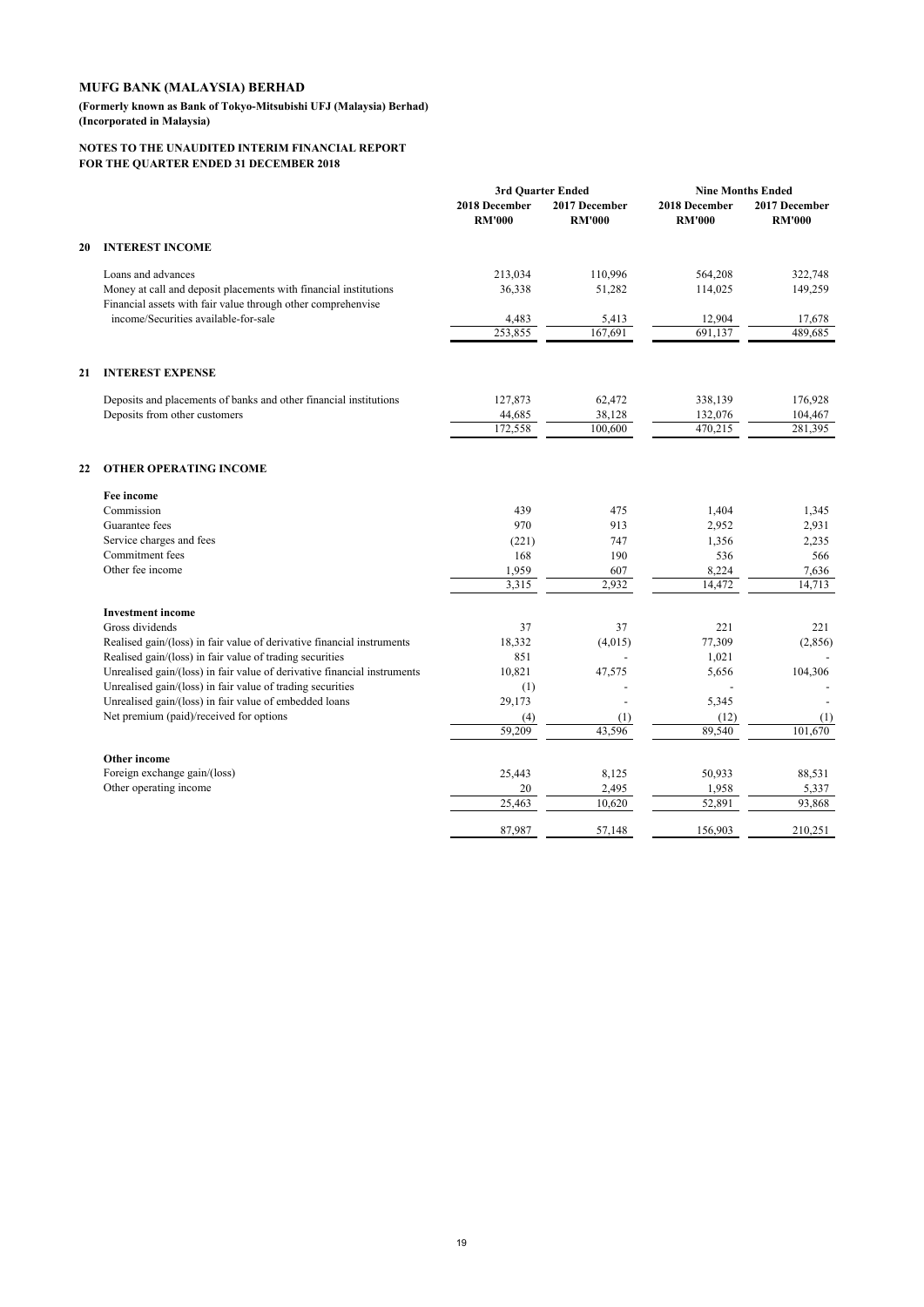#### **MUFG BANK (MALAYSIA) BERHAD (Formerly known as Bank of Tokyo-Mitsubishi UFJ (Malaysia) Berhad) (Incorporated in Malaysia)**

#### **NOTES TO THE UNAUDITED INTERIM FINANCIAL REPORT FOR THE QUARTER ENDED 31 DECEMBER 2018**

|    |                                                 |                                | 3rd Ouarter Ended              |                                | <b>Nine Months Ended</b>       |  |
|----|-------------------------------------------------|--------------------------------|--------------------------------|--------------------------------|--------------------------------|--|
|    |                                                 | 2018 December<br><b>RM'000</b> | 2017 December<br><b>RM'000</b> | 2018 December<br><b>RM'000</b> | 2017 December<br><b>RM'000</b> |  |
| 23 | <b>OTHER OPERATING EXPENSES</b>                 |                                |                                |                                |                                |  |
|    | Personnel expenses                              | 24,751                         | 22,306                         | 77,559                         | 70,051                         |  |
|    | Establishment related expenses                  | 5,840                          | 5,719                          | 17,020                         | 15,625                         |  |
|    | Promotion and marketing related expenses        | 528                            | 652                            | 1,564                          | 1,565                          |  |
|    | Administrative and other expenses               | 14,838                         | 14,843                         | 32,033                         | 42,745                         |  |
|    |                                                 | 45,957                         | 43,520                         | 128,176                        | 129,986                        |  |
|    | <b>Personnel expenses</b>                       |                                |                                |                                |                                |  |
|    | - Wages, salaries and bonus                     | 19,424                         | 16,933                         | 59,245                         | 51,727                         |  |
|    | - Defined benefit plan                          | 985                            | 852                            | 3,112                          | 2,555                          |  |
|    | - Defined contribution plan                     | 2,257                          | 1,584                          | 6,426                          | 6,426                          |  |
|    | - Other employee benefits                       | 2,085                          | 2,937                          | 8,776                          | 9,343                          |  |
|    |                                                 | 24,751                         | 22,306                         | 77,559                         | 70,051                         |  |
|    | <b>Establishment related expenses</b>           |                                |                                |                                |                                |  |
|    | - Depreciation of property, plant and equipment | 1,218                          | 1,194                          | 3,560                          | 3,597                          |  |
|    | - Amortisation of intangible assets             | 2,761                          | 2,663                          | 8,165                          | 7,341                          |  |
|    | - Hire of equipment                             | 262                            | 170                            | 613                            | 510                            |  |
|    | - Repair and maintenance                        | 104                            | (86)                           | 337                            | 117                            |  |
|    | - Rental of premises                            | 1,249                          | 1,472                          | 3,680                          | 3,380                          |  |
|    | - Others                                        | 246                            | 306                            | 665                            | 680                            |  |
|    |                                                 | 5,840                          | 5,719                          | 17,020                         | 15,625                         |  |
|    | Promotion and marketing related expenses        |                                |                                |                                |                                |  |
|    | - Advertising and publicity                     | 57                             | 157                            | 153                            | 227                            |  |
|    | - Others                                        | 471                            | 495                            | 1,411                          | 1,338                          |  |
|    |                                                 | 528                            | 652                            | 1,564                          | 1,565                          |  |
|    | Administrative and other expenses               |                                |                                |                                |                                |  |
|    | - Collateral deposit fees                       | 9,999                          | 14,202                         | 18,707                         | 29,206                         |  |
|    | - Communication expenses                        | 328                            | 230                            | 774                            | 646                            |  |
|    | - Legal and professional fees                   | 647                            | (2,226)                        | 1,265                          | 1,643                          |  |
|    | - Others                                        | 3,864                          | 2,637                          | 11,287                         | 11,250                         |  |
|    |                                                 | 14,838                         | 14,843                         | 32,033                         | 42,745                         |  |

### **24 (ALLOWANCE)/WRITEBACK FOR IMPAIRMENT ON LOANS AND ADVANCES**

| Allowance for impaired loans and advances |         |       |        |       |
|-------------------------------------------|---------|-------|--------|-------|
| - Individual assessment                   |         | (58)  |        | (177) |
| - General allowances                      | (48)    |       | 11.132 |       |
| - Specific allowances                     | (2,558) |       | 1.123  |       |
| Impaired loans and advances written off   |         | (146) |        | (146) |
| Bad debts written back                    |         |       |        | 69    |
|                                           | (2,575) | (203) | 12.332 | (254) |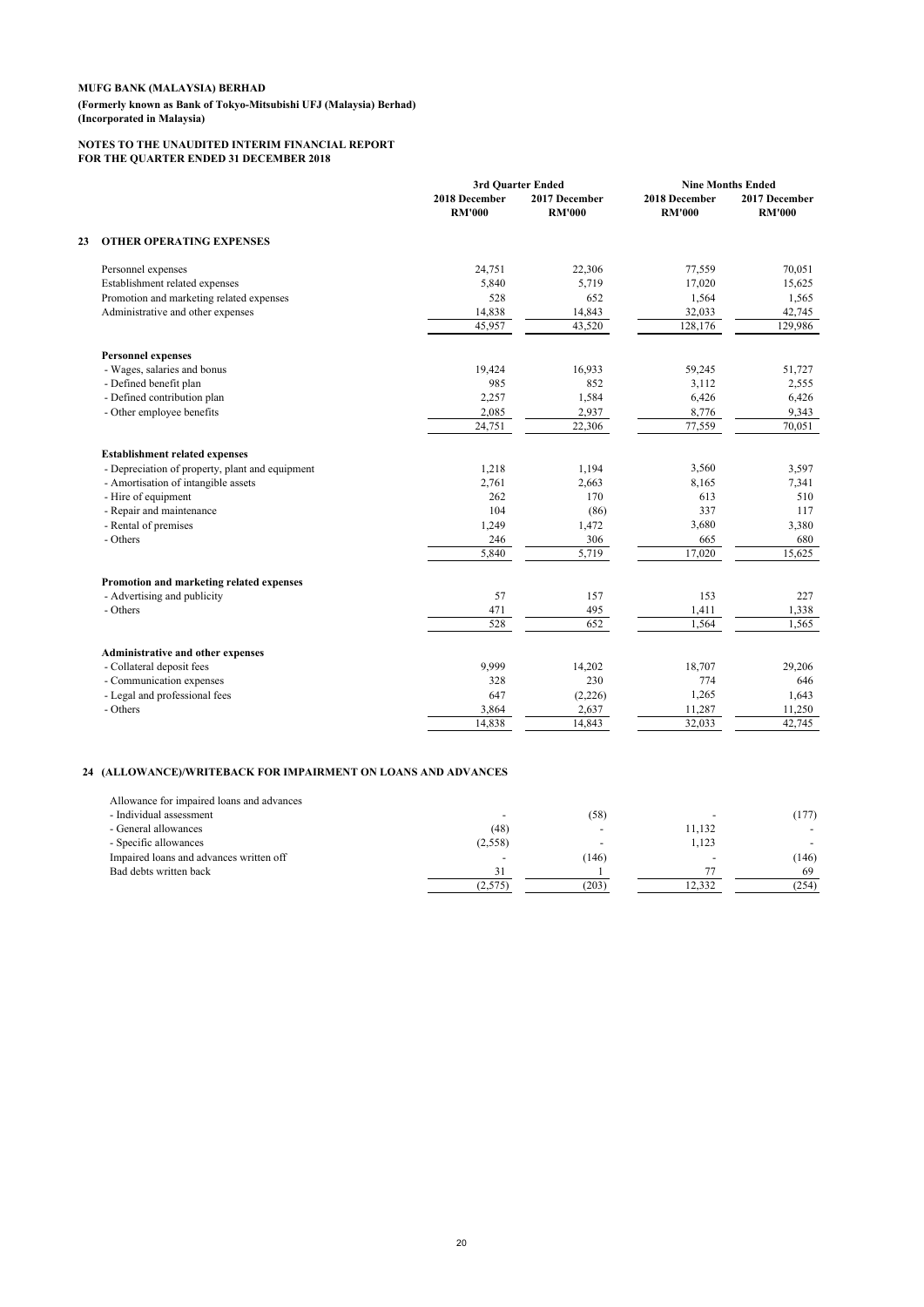**(Formerly known as Bank of Tokyo-Mitsubishi UFJ (Malaysia) Berhad) (Incorporated in Malaysia)**

### **NOTES TO THE UNAUDITED INTERIM FINANCIAL REPORT FOR THE QUARTER ENDED 31 DECEMBER 2018**

## **25 CAPITAL ADEQUACY**

- (a) The capital adequacy ratios consist of total capital and risk-weighted assets derived from balances of the Bank and are computed in accordance with BNM's Guidelines on Capital Adequacy Framework (Capital Components and Basel II - Risk Weighted Assets) ("CAF"). The Bank adopted the Standardised Approach for Credit Risk and Market Risk and the Basic Indicator Approach for Operational Risk.
- (b) The capital adequacy ratios of the Bank are as follows:

|                                              | 2018 December | 2018 March |
|----------------------------------------------|---------------|------------|
| Common equity Tier 1 ("CET 1") capital ratio | 18.688%       | 18.228%    |
| Tier 1 capital ratio                         | 18.688%       | 18.228%    |
| Total capital ratio                          | 19.697%       | 19.270\%   |

## (c) The components of Tier 1 and Tier 2 capital of the Bank are as follows:

|                                           | 2018 December<br><b>RM'000</b> | 2018 March<br><b>RM'000</b> |
|-------------------------------------------|--------------------------------|-----------------------------|
| CET 1 and Tier 1 capital                  |                                |                             |
| Paid-up share capital                     | 200,000                        | 200,000                     |
| Retained profits                          | 2,207,284                      | 2,271,854                   |
| Other reserves                            | 144,558                        | 160,204                     |
|                                           | 2,551,842                      | 2,632,058                   |
| Less                                      |                                |                             |
| Deferred tax assets                       |                                | (1,293)                     |
| Intangible assets                         | (29, 867)                      | (36, 415)                   |
| 55% of fair value reserve                 | 1,608                          | (911)                       |
| Regulatory reserve                        | (127,767)                      | (164, 349)                  |
|                                           | 2,395,816                      | 2,429,090                   |
| Tier 2 capital                            |                                |                             |
| General allowances and regulatory reserve | 129,316                        | 138,887                     |
| <b>Total Capital</b>                      | 2,525,131                      | 2,567,977                   |
|                                           |                                |                             |

(d) Comparative figures are not restated in line with the transition requirements under MFRS 9. The financial effects of the adoption of MFRS 9 are discussed in Note 27 Changes in Accounting Policies.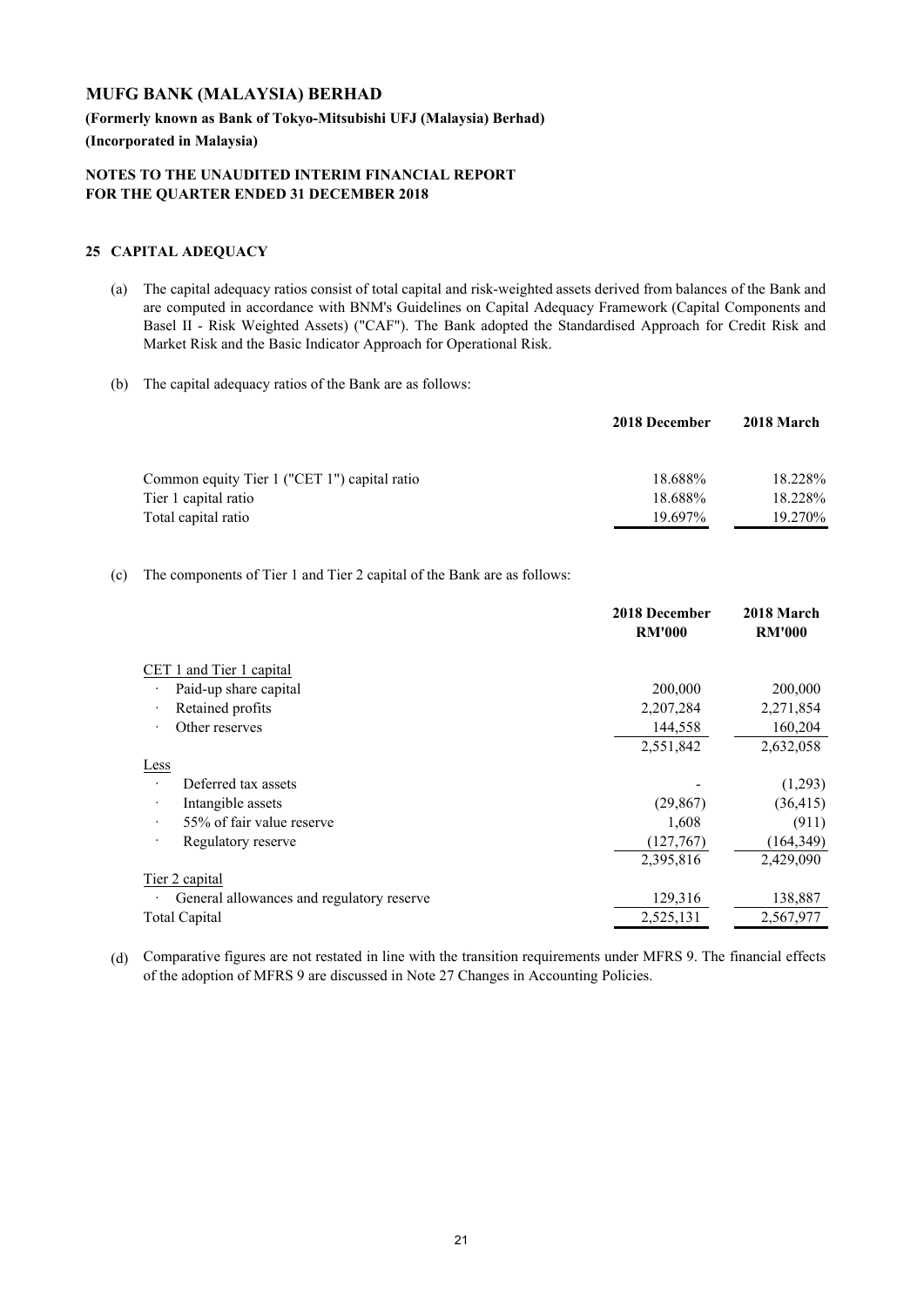**(Formerly known as Bank of Tokyo-Mitsubishi UFJ (Malaysia) Berhad) (Incorporated in Malaysia)**

#### **NOTES TO THE UNAUDITED INTERIM FINANCIAL REPORT FOR THE QUARTER ENDED 31 DECEMBER 2018**

### **25 CAPITAL ADEQUACY (CONT'D)**

(d) The components of risk-weighted assets of the Bank are as follows:

#### **2018 December**

| <b>Exposure Class</b>                            |                         | Gross<br><b>Exposures</b><br><b>RM'000</b> | Net<br><b>Exposures</b><br><b>RM'000</b> | Risk-<br>Weighted<br><b>Assets</b><br><b>RM'000</b> | Capital<br><b>Requirements</b><br><b>RM'000</b> |
|--------------------------------------------------|-------------------------|--------------------------------------------|------------------------------------------|-----------------------------------------------------|-------------------------------------------------|
| (i) Credit Risk                                  |                         |                                            |                                          |                                                     |                                                 |
| On-Balance Sheet Exposures :                     |                         |                                            |                                          |                                                     |                                                 |
| Sovereigns/Central Banks                         |                         | 3,636,456                                  | 3,636,456                                |                                                     |                                                 |
| <b>Public Sector Entities</b>                    |                         |                                            |                                          |                                                     |                                                 |
| Banks, Development Financial Institutions & MDBs |                         | 2,785,485                                  | 2,785,008                                | 731,631                                             | 58,530                                          |
| Insurance Cos, Securities Firms & Fund Managers  |                         |                                            |                                          |                                                     |                                                 |
| Corporates                                       |                         | 25,122,216                                 | 6,342,983                                | 6,563,020                                           | 525,042                                         |
| Regulatory Retail                                |                         | 1,861                                      | 1,861                                    | 1,860                                               | 149                                             |
| <b>Residential Mortgages</b>                     |                         | 13,677                                     | 13,677                                   | 6,455                                               | 516                                             |
| Other Assets                                     |                         | 312,357                                    | 312,357                                  | 309,579                                             | 24,766                                          |
| <b>Equity Exposures</b>                          |                         | 2,993                                      | 2,993                                    | 2,993                                               | 239                                             |
| Defaulted Exposures                              |                         | 2,848                                      | 2,848                                    | 2,677                                               | 214                                             |
| Total On-Balance Sheet Exposures                 |                         | 31,877,893                                 | 13,098,183                               | 7,618,215                                           | 609,456                                         |
| Off-Balance Sheet Exposures :                    |                         |                                            |                                          |                                                     |                                                 |
| Credit-related exposures                         |                         | 581,700                                    | 581,700                                  | 521,807                                             | 41,745                                          |
| Securitisation exposures                         |                         | 3,000                                      | 3,000                                    | 2,250                                               | 180                                             |
| Derivatives financial instruments                |                         | 3,081,172                                  | 3,081,172                                | 2,202,982                                           | 176,239                                         |
| Total Off-Balance Sheet Exposures                |                         | 3,665,872                                  | 3,665,872                                | 2,727,039                                           | 218,164                                         |
| Total On and Off-Balance Sheet Exposures         |                         | 35,543,765                                 | 16,764,055                               | 10,345,254                                          | 827,620                                         |
| (ii) Large Exposure Risk Requirement             |                         |                                            |                                          |                                                     |                                                 |
|                                                  | Long<br><b>Position</b> | <b>Short</b><br><b>Position</b>            |                                          |                                                     |                                                 |
| (iii) Market Risk                                |                         |                                            |                                          |                                                     |                                                 |
| <b>Interest Rate Risk</b>                        | 65,464,329              | (65, 177, 515)                             |                                          | 1,571,771                                           | 125,742                                         |
| Foreign Exchange Risk                            | 15,227                  | (3,961)                                    |                                          | 15,227                                              | 1,218                                           |
|                                                  | 65,479,555              | (65, 181, 476)                             |                                          | 1,586,997                                           | 126,961                                         |
|                                                  |                         |                                            |                                          |                                                     |                                                 |
| (iv) Operational Risk                            |                         |                                            |                                          | 887,790                                             | 71,023                                          |
| <b>Total RWA and Capital Requirements</b>        |                         | 35,543,765                                 | 16,764,055                               | 12,820,041                                          | 1,025,604                                       |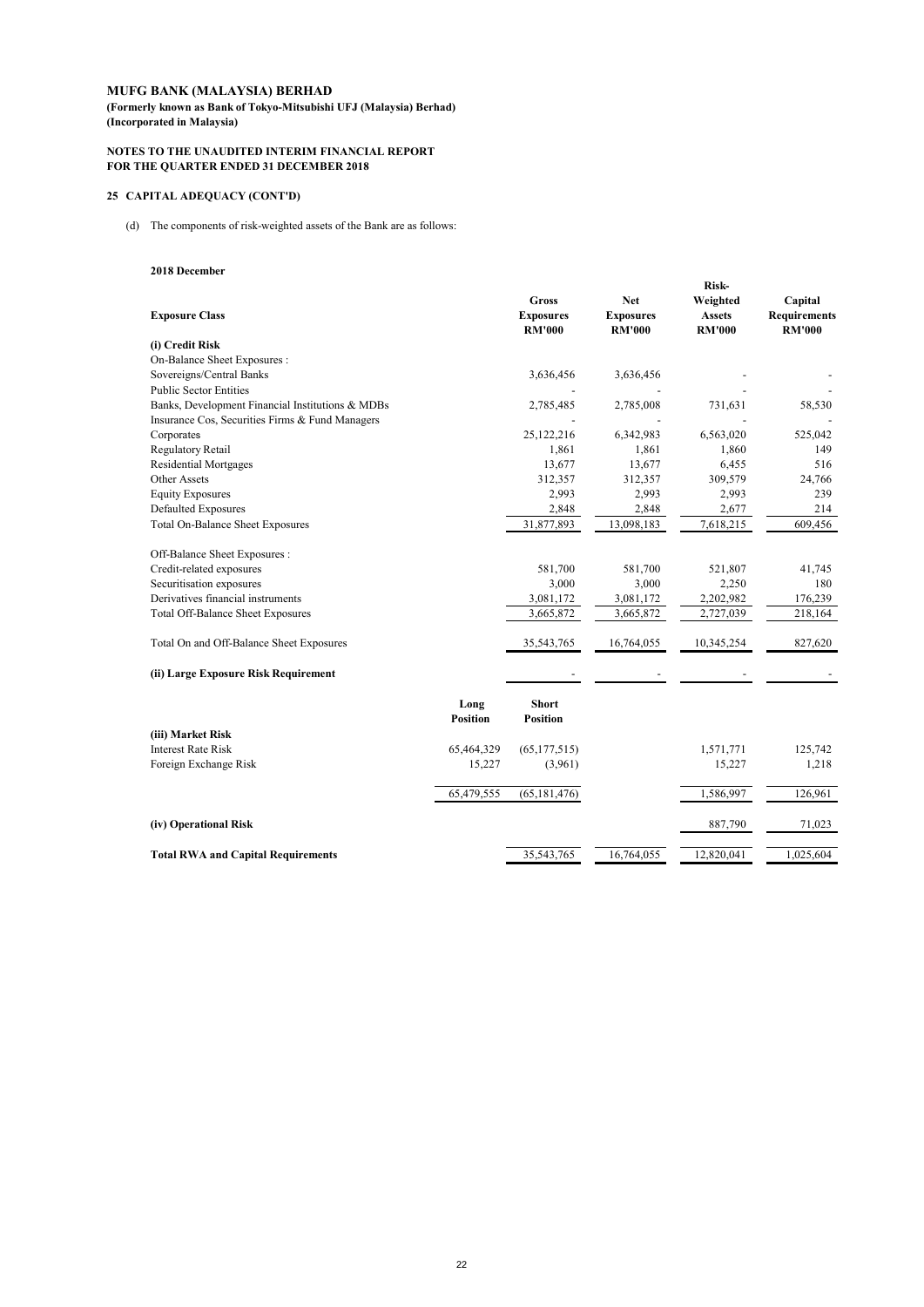**(Formerly known as Bank of Tokyo-Mitsubishi UFJ (Malaysia) Berhad) (Incorporated in Malaysia)**

#### **NOTES TO THE UNAUDITED INTERIM FINANCIAL REPORT FOR THE QUARTER ENDED 31 DECEMBER 2018**

### **25 CAPITAL ADEQUACY (CONTD.)**

(d) The components of risk-weighted assets of the Bank are as follows:

#### **2018 March**

|                                                  |                         |                                                   |                                                 | Risk-                                      |                                                 |
|--------------------------------------------------|-------------------------|---------------------------------------------------|-------------------------------------------------|--------------------------------------------|-------------------------------------------------|
| <b>Exposure Class</b>                            |                         | <b>Gross</b><br><b>Exposures</b><br><b>RM'000</b> | <b>Net</b><br><b>Exposures</b><br><b>RM'000</b> | Weighted<br><b>Assets</b><br><b>RM'000</b> | Capital<br><b>Requirements</b><br><b>RM'000</b> |
| (i) Credit Risk                                  |                         |                                                   |                                                 |                                            |                                                 |
| On-Balance Sheet Exposures:                      |                         |                                                   |                                                 |                                            |                                                 |
| Sovereigns/Central Banks                         |                         | 3,919,960                                         | 3,919,960                                       |                                            |                                                 |
| <b>Public Sector Entities</b>                    |                         | 10,778                                            | 10,778                                          | 2,156                                      | 172                                             |
| Banks, Development Financial Institutions & MDBs |                         | 3,353,765                                         | 3,353,557                                       | 782,770                                    | 62,622                                          |
| Insurance Cos, Securities Firms & Fund Managers  |                         |                                                   |                                                 |                                            |                                                 |
| Corporates                                       |                         | 18,908,306                                        | 5,976,923                                       | 6,141,167                                  | 491,293                                         |
| <b>Regulatory Retail</b>                         |                         | 1,691                                             | 1,691                                           | 1,691                                      | 135                                             |
| <b>Residential Mortgages</b>                     |                         | 14,117                                            | 14,117                                          | 6,418                                      | 513                                             |
| <b>Equity Exposures</b>                          |                         | 2,993                                             | 2,993                                           | 2,993                                      | 239                                             |
| Other Assets                                     |                         | 342,385                                           | 342,385                                         | 339,277                                    | 27,142                                          |
| <b>Defaulted Exposures</b>                       |                         | 2,837                                             | 2,837                                           | 2,671                                      | 214                                             |
| <b>Total On-Balance Sheet Exposures</b>          |                         | 26,556,832                                        | 13,625,241                                      | 7,279,143                                  | 656,839                                         |
| Off-Balance Sheet Exposures:                     |                         |                                                   |                                                 |                                            |                                                 |
| Credit-related exposures                         |                         | 502,010                                           | 502,010                                         | 412,984                                    | 33,039                                          |
| Securitisation exposures                         |                         | 3,000                                             | 3,000                                           | 2,250                                      | 180                                             |
| Derivatives financial instruments                |                         | 5,013,510                                         | 5,013,510                                       | 3,416,613                                  | 273,329                                         |
| Total Off-Balance Sheet Exposures                |                         | 5,518,520                                         | 5,518,520                                       | 3,831,847                                  | 306,548                                         |
| Total On and Off-Balance Sheet Exposures         |                         | 32,075,352                                        | 19,143,761                                      | 11,110,990                                 | 963,387                                         |
| (ii) Large Exposure Risk Requirement             |                         |                                                   |                                                 |                                            |                                                 |
|                                                  | Long<br><b>Position</b> | <b>Short</b><br><b>Position</b>                   |                                                 |                                            |                                                 |
| (iii) Market Risk                                |                         |                                                   |                                                 |                                            |                                                 |
| <b>Interest Rate Risk</b>                        | 67,523,173              | (67, 224, 934)                                    |                                                 | 1,292,546                                  | 103,404                                         |
| Foreign Exchange Risk                            | 20,155                  | (84,225)                                          |                                                 | 84,225                                     | 6,738                                           |
|                                                  | 67,543,328              | (67, 309, 159)                                    |                                                 | 1,376,771                                  | 110,142                                         |
| (iv) Operational Risk                            |                         |                                                   |                                                 | 846,916                                    | 67,753                                          |
| <b>Total RWA and Capital Requirements</b>        |                         | 32,075,352                                        | 19,143,761                                      | 13,334,677                                 | 1,141,282                                       |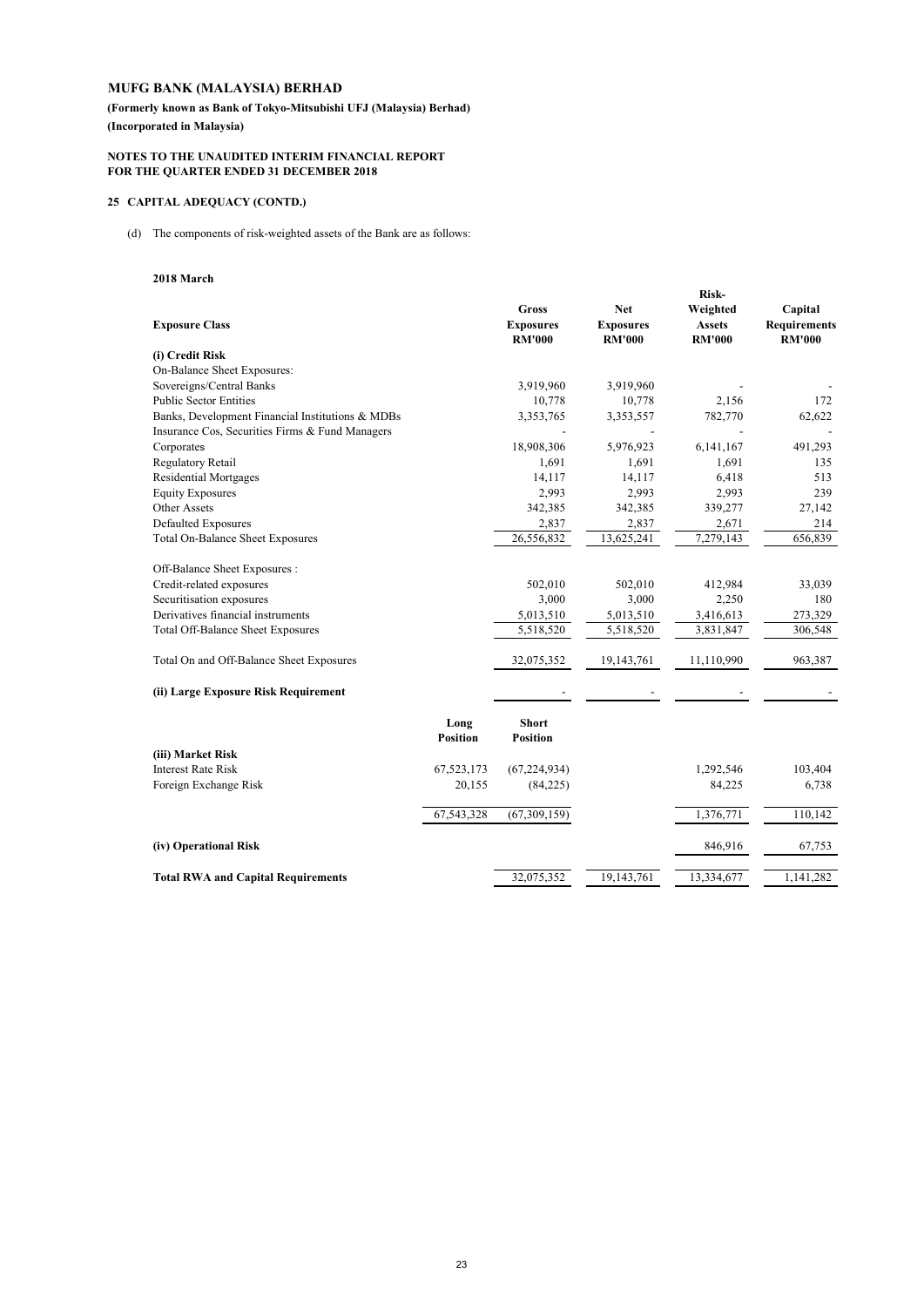**(Formerly known as Bank of Tokyo-Mitsubishi UFJ (Malaysia) Berhad) (Incorporated in Malaysia)**

## **NOTES TO THE UNAUDITED INTERIM FINANCIAL REPORT FOR THE QUARTER ENDED 31 DECEMBER 2018**

## **26 THE OPERATIONS OF ISLAMIC BANKING**

#### **UNAUDITED STATEMENT OF FINANCIAL POSITION AT 31 DECEMBER 2018**

|                                                                          |            | 2018 December<br><b>RM'000</b> | 2018 March<br><b>RM'000</b> |
|--------------------------------------------------------------------------|------------|--------------------------------|-----------------------------|
| <b>ASSETS</b>                                                            |            |                                |                             |
| Cash and short-term funds<br>Other assets<br><b>TOTAL ASSETS</b>         | (a)        | 134,945<br>12<br>134,957       | 31,192<br>5<br>31,197       |
| <b>LIABILITIES AND ISLAMIC BANKING FUNDS</b>                             |            |                                |                             |
| Deposits from customers<br>Other liabilities<br><b>TOTAL LIABILITIES</b> | (b)<br>(c) | 101,576<br>7,827<br>109,403    | 3<br>6,507<br>6,510         |
| <b>CAPITAL FUND</b><br><b>RESERVE</b><br><b>ISLAMIC BANKING FUNDS</b>    |            | 25,000<br>554<br>25,554        | 25,000<br>(313)<br>24,687   |
| TOTAL LIABILITIES AND ISLAMIC BANKING FUNDS                              |            | 134,957                        | 31,197                      |
| <b>COMMITMENTS AND CONTINGENCIES</b>                                     |            | 5,400                          |                             |

Islamic financing based on Commodity Murabahah (Tawarruq) of RM673,595,398 (2018 March: RM546,211,822) was financed under an internal Wakalah scheme and is reported under entity level.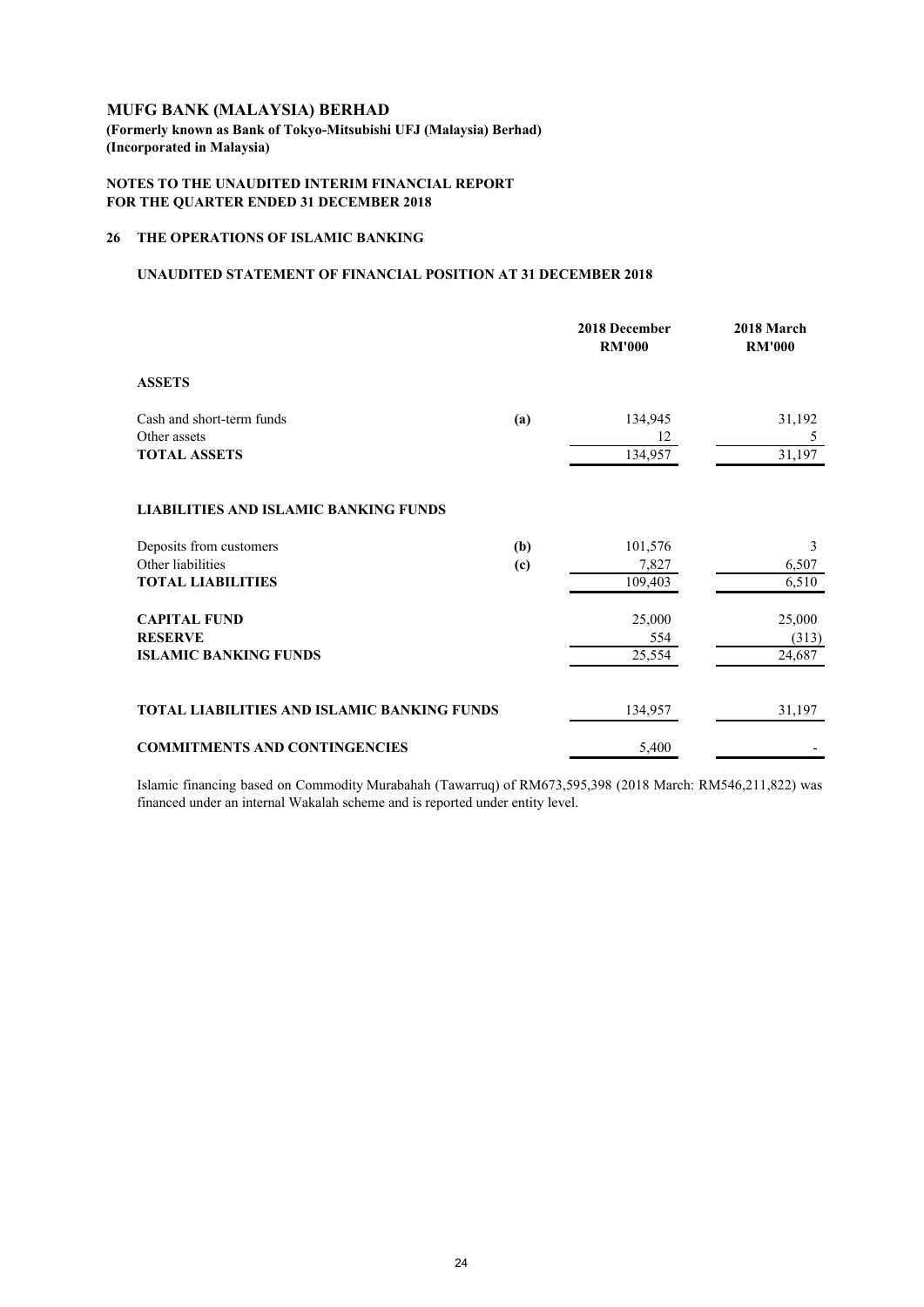**(Formerly known as Bank of Tokyo-Mitsubishi UFJ (Malaysia) Berhad) (Incorporated in Malaysia)**

#### **NOTES TO THE UNAUDITED INTERIM FINANCIAL REPORT FOR THE QUARTER ENDED 31 DECEMBER 2018**

#### **26 THE OPERATIONS OF ISLAMIC BANKING (CONTD.)**

#### **UNAUDITED STATEMENTS OF COMPREHENSIVE INCOME FOR THE QUARTER ENDED 31 DECEMBER 2018**

|                                                                 |     | 3rd Quarter Ended              |                                | <b>Nine Months Ended</b>       |                                |
|-----------------------------------------------------------------|-----|--------------------------------|--------------------------------|--------------------------------|--------------------------------|
|                                                                 |     | 2018 December<br><b>RM'000</b> | 2017 December<br><b>RM'000</b> | 2018 December<br><b>RM'000</b> | 2017 December<br><b>RM'000</b> |
| Income attributable to depositors                               |     |                                |                                |                                |                                |
| Income derived from investment of Islamic Banking Capital funds | (d) | 310                            | 216                            | 839                            | 647                            |
| Other operating income                                          | (e) | 137                            | 71                             | 468                            | 142                            |
| Other operating expenses                                        | (f) | (125)                          | (129)                          | (440)                          | (394)                          |
| Profit before tax                                               |     | 322                            | 158                            | 867                            | 395                            |
| Tax expense                                                     |     |                                |                                |                                |                                |
| Profit for the period                                           |     | 322                            | 158                            | 867                            | 395                            |

#### **UNAUDITED STATEMENT OF CHANGES IN EQUITY FOR THE QUARTER ENDED 31 DECEMBER 2018**

|                            | Capital<br>Fund          | Accumulated<br><b>Profits/Losses</b> | <b>Total</b>   |
|----------------------------|--------------------------|--------------------------------------|----------------|
|                            | <b>RM '000</b>           | <b>RM '000</b>                       | <b>RM '000</b> |
| 2018 December              |                          |                                      |                |
| At beginning of the period | 25,000                   | (313)                                | 24,687         |
| Profit for the period      | $\overline{\phantom{0}}$ | 867                                  | 867            |
| At end of the period       | 25,000                   | 554                                  | 25,554         |
| 2017 December              |                          |                                      |                |
| At beginning of the period | 25,000                   | (2,084)                              | 22,916         |
| Profit for the period      | $\overline{\phantom{0}}$ | 395                                  | 395            |
| At end of the period       | 25,000                   | (1,689)                              | 23,311         |

#### **UNAUDITED STATEMENT OF CASH FLOWS FOR THE QUARTER ENDED 31 DECEMBER 2018**

|                                                        | 2018 December<br><b>RM '000</b> | 2017 December<br><b>RM '000</b> |
|--------------------------------------------------------|---------------------------------|---------------------------------|
| Cash flows from operating activities                   |                                 |                                 |
| Profit/(Loss) before tax                               | 867                             | 395                             |
| Operating profit/(loss) before working capital changes | 867                             | 395                             |
| Increase in operating assets/liabilities:              |                                 |                                 |
| Other assets                                           | (7)                             | (5)                             |
| Deposits from customers                                | 101,573                         |                                 |
| Other liabilities                                      | 1,320                           | 349                             |
| Net cash from operating activities                     | 103,753                         | 739                             |
| Net increase in cash and cash equivalents              | 103,753                         | 739                             |
| Cash and cash equivalents at beginning of period       | 31,192                          | 27,432                          |
| Cash and cash equivalents at end of period             | 134,945                         | 28,171                          |
| Cash and cash equivalents at end of period             | 134,945                         | 28,171                          |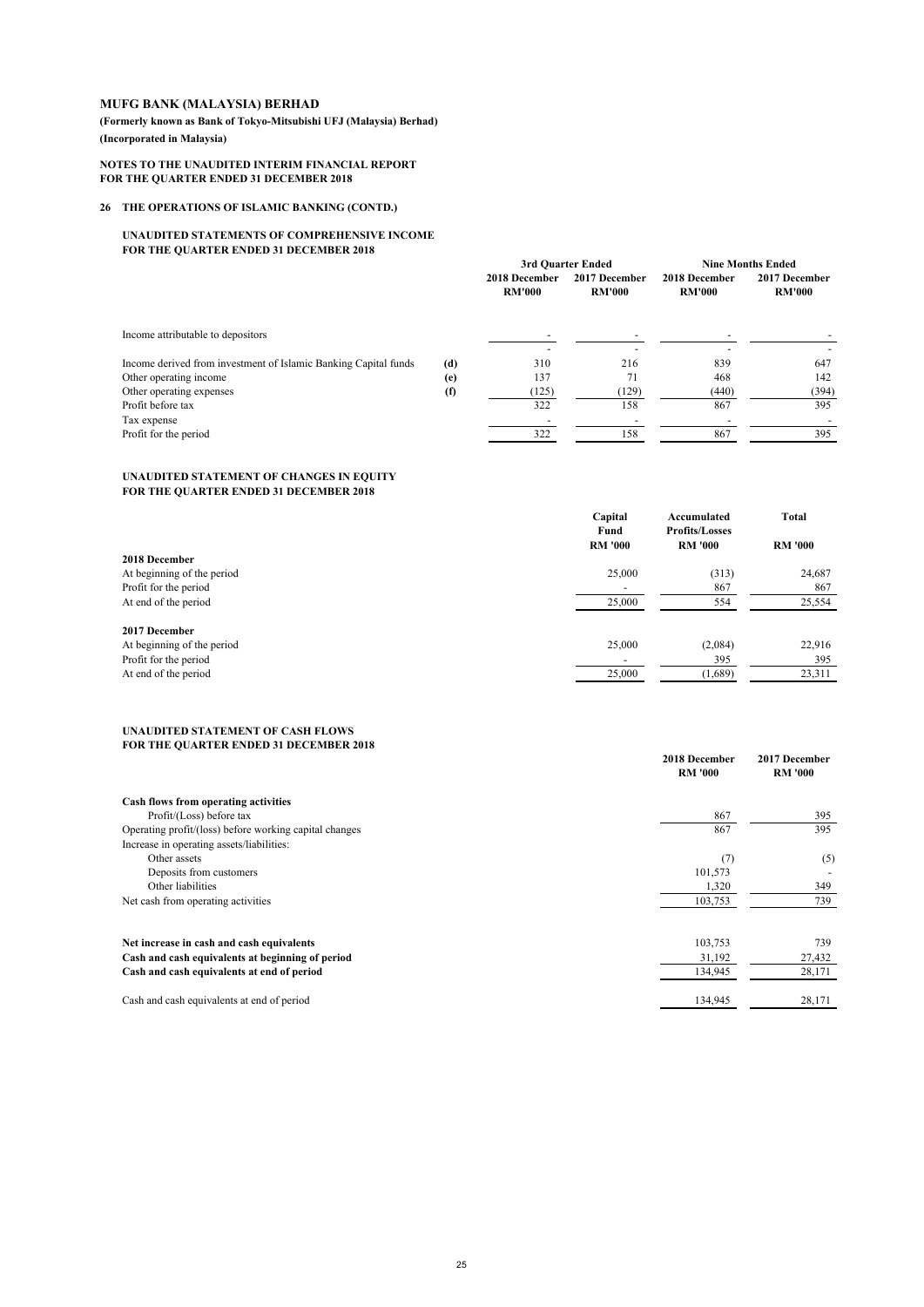**(Formerly known as Bank of Tokyo-Mitsubishi UFJ (Malaysia) Berhad)**

**(Incorporated in Malaysia)**

#### **NOTES TO THE UNAUDITED INTERIM FINANCIAL REPORT FOR THE QUARTER ENDED 31 DECEMBER 2018**

#### **26 THE OPERATIONS OF ISLAMIC BANKING (CONTD.)**

#### **Shariah Committee**

The Shariah Committee was established under BNM's "Guidelines on the Governance of Shariah Committee for the Islamic Financial Institutions" ("BNM/GPS1") to advise the Board of Directors on Shariah matters in its Islamic Banking business operations and to provide technical assistance in ensuring the Islamic Banking products and services offered by the Bank and the relevant documentation are in compliance with Shariah principles.

The committee comprises: Dr. Luqman bin Haji Abdullah, Assoc. Prof. Dr. Abdul Karim bin Ali, Assoc. Prof. Dr. Syed Musa Syed Jaafar Alhabshi, Dr. Safinar binti Salleh and Dr. Noor Suhaida binti Kasri.

#### **Basis of measurement**

The financial statements of the Islamic Banking business have been prepared on the basis consistent with that of the Bank as disclosed in Note 1 to the audited financial statements of the Bank for financial year ended 31 March 2018.

#### **(a) Cash and short-term funds**

|     |                                                              | 2018 December<br><b>RM'000</b> | 2018 March<br><b>RM'000</b> |
|-----|--------------------------------------------------------------|--------------------------------|-----------------------------|
|     | Cash and balances with banks and other financial institution | 134,945                        | 31,192                      |
|     | (b) Deposits from customers                                  | 2018 December<br><b>RM'000</b> | 2018 March<br><b>RM'000</b> |
|     | Current accounts                                             | 101,576                        | 3                           |
| (c) | <b>Other liabilities</b>                                     | 2018 December<br><b>RM'000</b> | 2018 March<br><b>RM'000</b> |
|     | Accruals and provisions for operational expenses             | 7,827                          | 6,507                       |

#### **(c) Income derived from investment of Islamic Banking Capital funds**

|                                                          | 3rd Quarter Ended              |                                | <b>Nine Months Ended</b>       |                                |  |
|----------------------------------------------------------|--------------------------------|--------------------------------|--------------------------------|--------------------------------|--|
|                                                          | 2018 December<br><b>RM'000</b> | 2017 December<br><b>RM'000</b> | 2018 December<br><b>RM'000</b> | 2017 December<br><b>RM'000</b> |  |
| Money at call and placements with financial institutions | 310                            | 216                            | 839                            | 647                            |  |
| (d) Other Operating Income                               |                                |                                |                                |                                |  |

|                  |                                | 3rd Quarter Ended                     |                                       | <b>Nine Months Ended</b>       |
|------------------|--------------------------------|---------------------------------------|---------------------------------------|--------------------------------|
|                  | 2018 December<br><b>RM'000</b> | <b>2017 December</b><br><b>RM'000</b> | <b>2018 December</b><br><b>RM'000</b> | 2017 December<br><b>RM'000</b> |
| Other fee income | 137                            |                                       | 468                                   | 142                            |
|                  |                                |                                       |                                       |                                |

#### **(e) Other Operating Expenses**

|                    |                                | 3rd Quarter Ended                     |                                | <b>Nine Months Ended</b>       |  |
|--------------------|--------------------------------|---------------------------------------|--------------------------------|--------------------------------|--|
|                    | 2018 December<br><b>RM'000</b> | <b>2017 December</b><br><b>RM'000</b> | 2018 December<br><b>RM'000</b> | 2017 December<br><b>RM'000</b> |  |
| Personnel expenses | 79                             | 90                                    | 336                            | 324                            |  |
| Other expenses     | 46                             | 39                                    | 104                            | 70                             |  |
|                    |                                | 29                                    | 440                            | 394                            |  |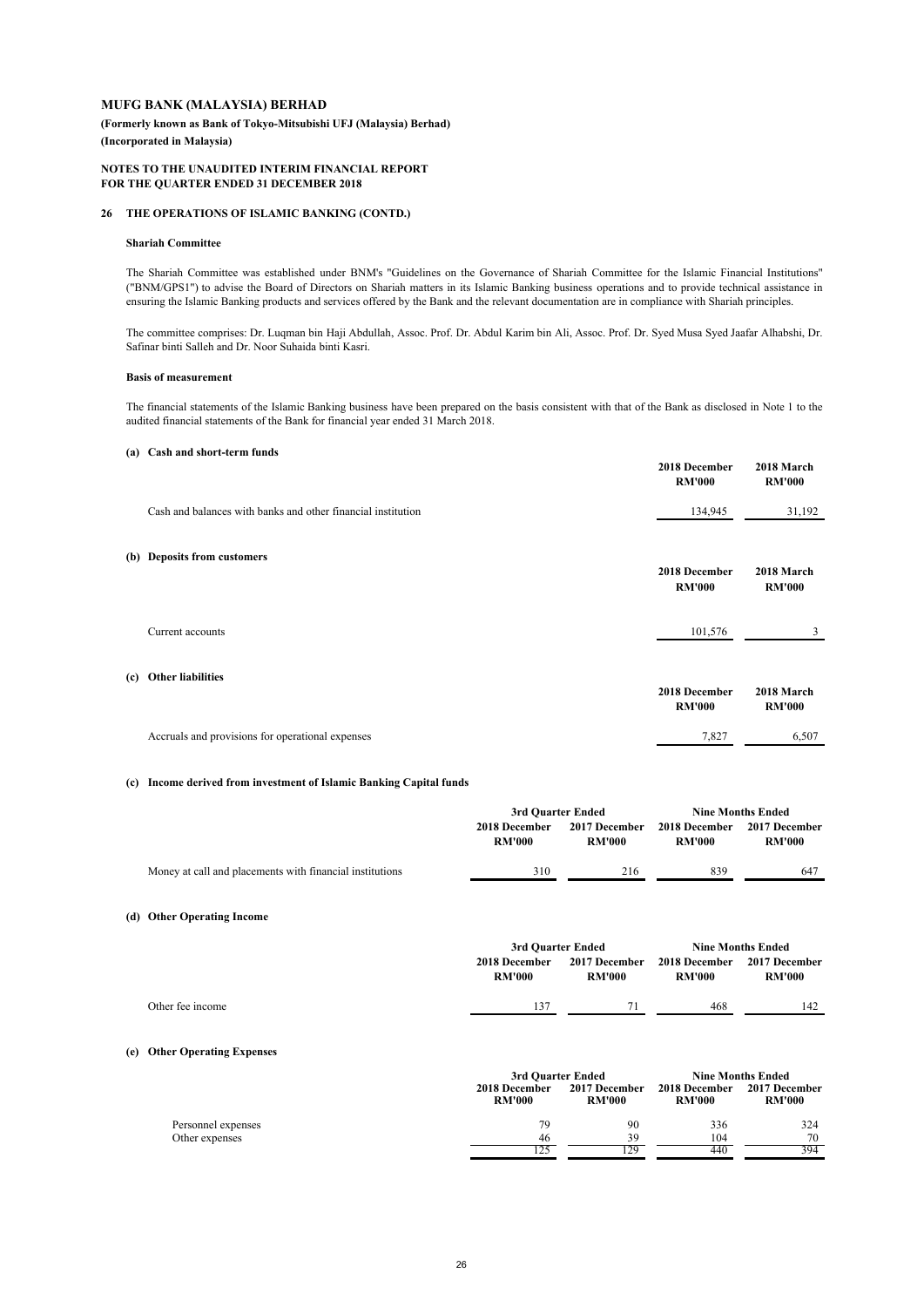**(Formerly known as Bank of Tokyo-Mitsubishi UFJ (Malaysia) Berhad)(Incorporated in Malaysia)**

#### **NOTES TO THE UNAUDITED INTERIM FINANCIAL REPORTFOR THE QUARTER ENDED 31 DECEMBER 2018**

#### **<sup>26</sup> THE OPERATIONS OF ISLAMIC BANKING (CONTD.)**

#### **(f) Commitment and continegncies**

|                                                                                                                                                                                                                       |                                      |                                                             | 2018 December                                          |                                                     |                                      |                                                             | 2018 March                                             |                                                     |
|-----------------------------------------------------------------------------------------------------------------------------------------------------------------------------------------------------------------------|--------------------------------------|-------------------------------------------------------------|--------------------------------------------------------|-----------------------------------------------------|--------------------------------------|-------------------------------------------------------------|--------------------------------------------------------|-----------------------------------------------------|
|                                                                                                                                                                                                                       |                                      | <b>Positive Fair</b>                                        |                                                        |                                                     |                                      | <b>Positive Fair</b>                                        |                                                        |                                                     |
|                                                                                                                                                                                                                       | Principal<br>Amount<br><b>RM'000</b> | Value of<br><b>Derivative</b><br>Contracts<br><b>RM'000</b> | <b>Credit</b><br>Equivalent<br>Amount<br><b>RM'000</b> | Risk-<br>Weighted<br><b>Assets</b><br><b>RM'000</b> | Principal<br>Amount<br><b>RM'000</b> | Value of<br><b>Derivative</b><br>Contracts<br><b>RM'000</b> | <b>Credit</b><br>Equivalent<br>Amount<br><b>RM'000</b> | Risk-<br>Weighted<br><b>Assets</b><br><b>RM'000</b> |
| Credit-related Exposures                                                                                                                                                                                              |                                      |                                                             |                                                        |                                                     |                                      |                                                             |                                                        |                                                     |
| Direct credit subsitutes                                                                                                                                                                                              |                                      |                                                             |                                                        |                                                     |                                      |                                                             |                                                        |                                                     |
| Transaction-related contingent items                                                                                                                                                                                  | 5,400                                |                                                             | 2,700                                                  | 2,700                                               |                                      |                                                             |                                                        |                                                     |
| Short-term self-liquidating trade-related contingencies                                                                                                                                                               |                                      |                                                             |                                                        |                                                     |                                      |                                                             |                                                        |                                                     |
| Other commitments, such as formal standby facilties<br>and credit lines, with an original maturity of:<br>- not exceeding one year                                                                                    |                                      |                                                             |                                                        |                                                     |                                      |                                                             |                                                        |                                                     |
| - exceeding one year                                                                                                                                                                                                  |                                      |                                                             |                                                        |                                                     |                                      |                                                             |                                                        |                                                     |
| Any commitments that are unconditionally cancelled at<br>any time by the Bank without prior notice or that<br>effectively provide for automatic cancellation due to<br>deterioration in a borrower's creditworthiness |                                      |                                                             |                                                        |                                                     |                                      |                                                             |                                                        |                                                     |
|                                                                                                                                                                                                                       |                                      |                                                             |                                                        |                                                     |                                      |                                                             |                                                        |                                                     |
| Securitisation exposures                                                                                                                                                                                              |                                      |                                                             |                                                        |                                                     |                                      |                                                             |                                                        |                                                     |
|                                                                                                                                                                                                                       | 5,400                                |                                                             | 2,700                                                  | 2,700                                               |                                      |                                                             |                                                        |                                                     |
| Derivative Financial Instruments:<br>Foreign exchange related contracts                                                                                                                                               |                                      |                                                             |                                                        |                                                     |                                      |                                                             |                                                        |                                                     |
| - less than one year                                                                                                                                                                                                  |                                      |                                                             |                                                        |                                                     |                                      |                                                             |                                                        |                                                     |
| - one year to less than five years                                                                                                                                                                                    |                                      |                                                             |                                                        |                                                     |                                      |                                                             |                                                        |                                                     |
| - five years and above                                                                                                                                                                                                |                                      |                                                             |                                                        |                                                     |                                      |                                                             |                                                        |                                                     |
| Interest rate related contracts                                                                                                                                                                                       |                                      |                                                             |                                                        |                                                     |                                      |                                                             |                                                        |                                                     |
| - less than one year                                                                                                                                                                                                  |                                      |                                                             |                                                        |                                                     |                                      |                                                             |                                                        |                                                     |
| - one year to less than five years                                                                                                                                                                                    |                                      |                                                             |                                                        |                                                     |                                      |                                                             |                                                        |                                                     |
| - five years and above                                                                                                                                                                                                |                                      |                                                             |                                                        |                                                     |                                      |                                                             |                                                        |                                                     |
| Currency options                                                                                                                                                                                                      |                                      |                                                             |                                                        |                                                     |                                      |                                                             |                                                        |                                                     |
| - less than one year                                                                                                                                                                                                  |                                      |                                                             |                                                        |                                                     |                                      |                                                             |                                                        |                                                     |
| Premium yielder investments                                                                                                                                                                                           |                                      |                                                             |                                                        |                                                     |                                      |                                                             |                                                        |                                                     |
| - one year to less than five years                                                                                                                                                                                    |                                      |                                                             |                                                        |                                                     |                                      |                                                             |                                                        |                                                     |
|                                                                                                                                                                                                                       |                                      |                                                             |                                                        |                                                     |                                      |                                                             |                                                        |                                                     |
|                                                                                                                                                                                                                       |                                      |                                                             |                                                        |                                                     |                                      |                                                             |                                                        |                                                     |
| Total                                                                                                                                                                                                                 | 5,400                                | $\overline{\phantom{a}}$                                    | 2,700                                                  | 2,700                                               |                                      |                                                             |                                                        |                                                     |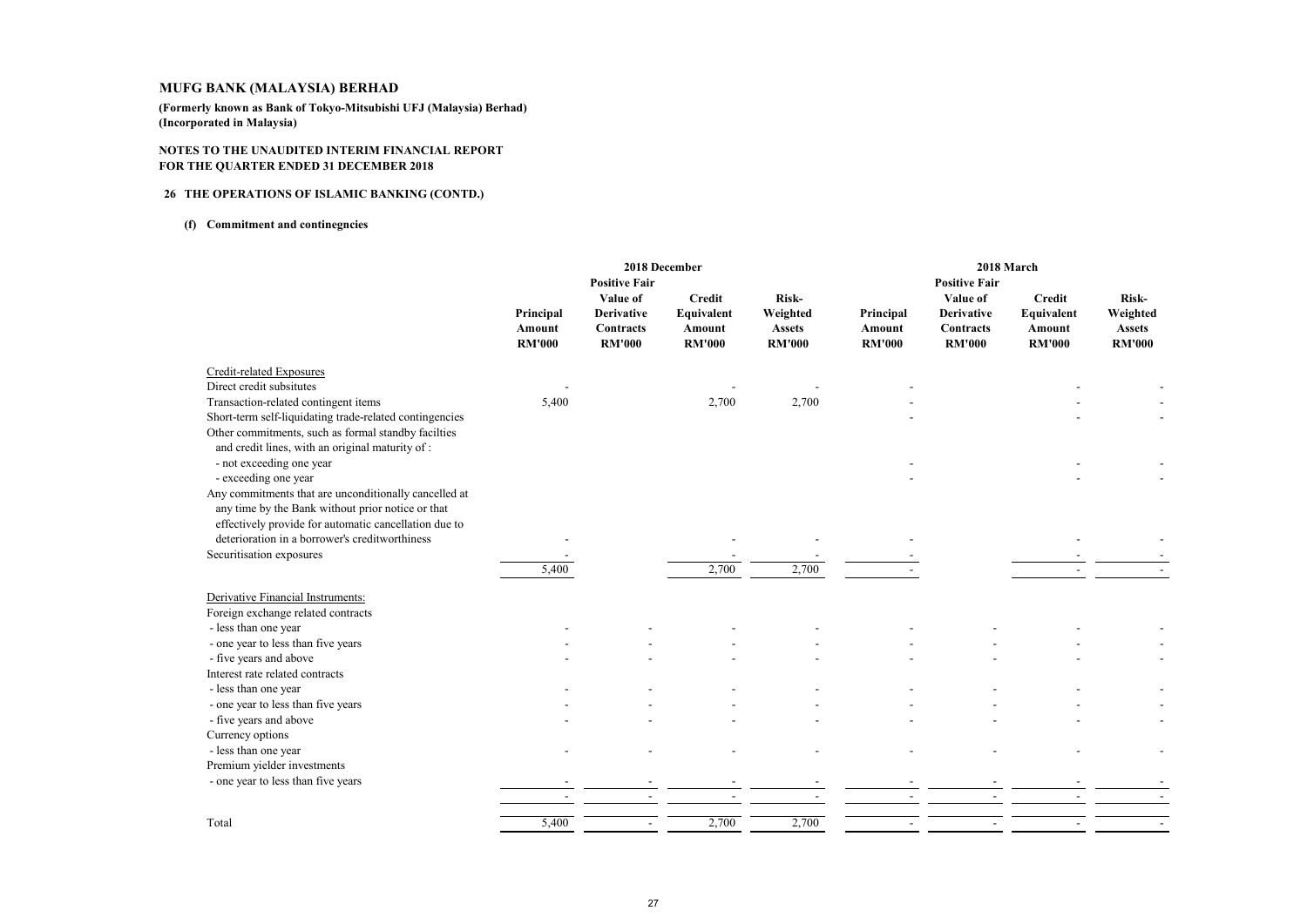## **(Formerly known as Bank of Tokyo-Mitsubishi UFJ (Malaysia) Berhad) (Incorporated in Malaysia)**

#### **NOTES TO THE UNAUDITED INTERIM FINANCIAL REPORT FOR THE QUARTER ENDED 31 DECEMBER 2018**

#### **26 THE OPERATIONS OF ISLAMIC BANKING (CONTD.)**

## **(g) Capital adequacy**

The capital adequacy ratios of the Islamic Banking business of the Bank are computed in accordance with the Capital Adequacy Framework for Islamic Banks ("CAFIB"). The Bank's Islamic Banking business has adopted the Standardised Approach for Credit Risk and Market Risk, and the Basic Indicator Approach for Operational Risk.

The capital adequacy ratios of the Bank's Islamic Banking business are as follows:

|                                    | 2018 December | 2018 March |
|------------------------------------|---------------|------------|
| Common equity tier 1 capital ratio | 99.264%       | 294.770\%  |
| Tier 1 capital ratio               | 99.264%       | 294.770\%  |
| Total capital ratio                | 99.264%       | 294.770\%  |

The components of Tier 1 and Tier 2 capital of the Bank's Islamic Banking business are as follows:

|                                      | 2018 December<br><b>RM'000</b> | 2018 March<br><b>RM'000</b> |
|--------------------------------------|--------------------------------|-----------------------------|
| CET 1 and Tier 1 capital             |                                |                             |
| Paid-up share capital<br>٠           | 25,000                         | 25,000                      |
| <b>Accumulated losses</b><br>$\cdot$ | (313)                          | (313)                       |
|                                      | 24,687                         | 24,687                      |
| Tier 2 capital                       | $\overline{\phantom{0}}$       |                             |
| Total capital                        | 24,687                         | 24,687                      |

The breakdown of the risk-weighted assets by each major risk category is as follows:

|                                        | 2018 December<br><b>RM'000</b> | 2018 March<br><b>RM'000</b> |
|----------------------------------------|--------------------------------|-----------------------------|
| Credit risk - Credit related exposures | 2,700                          |                             |
| Operational risk                       | 22.170                         | 8.375                       |
|                                        | 24.870                         | 8.375                       |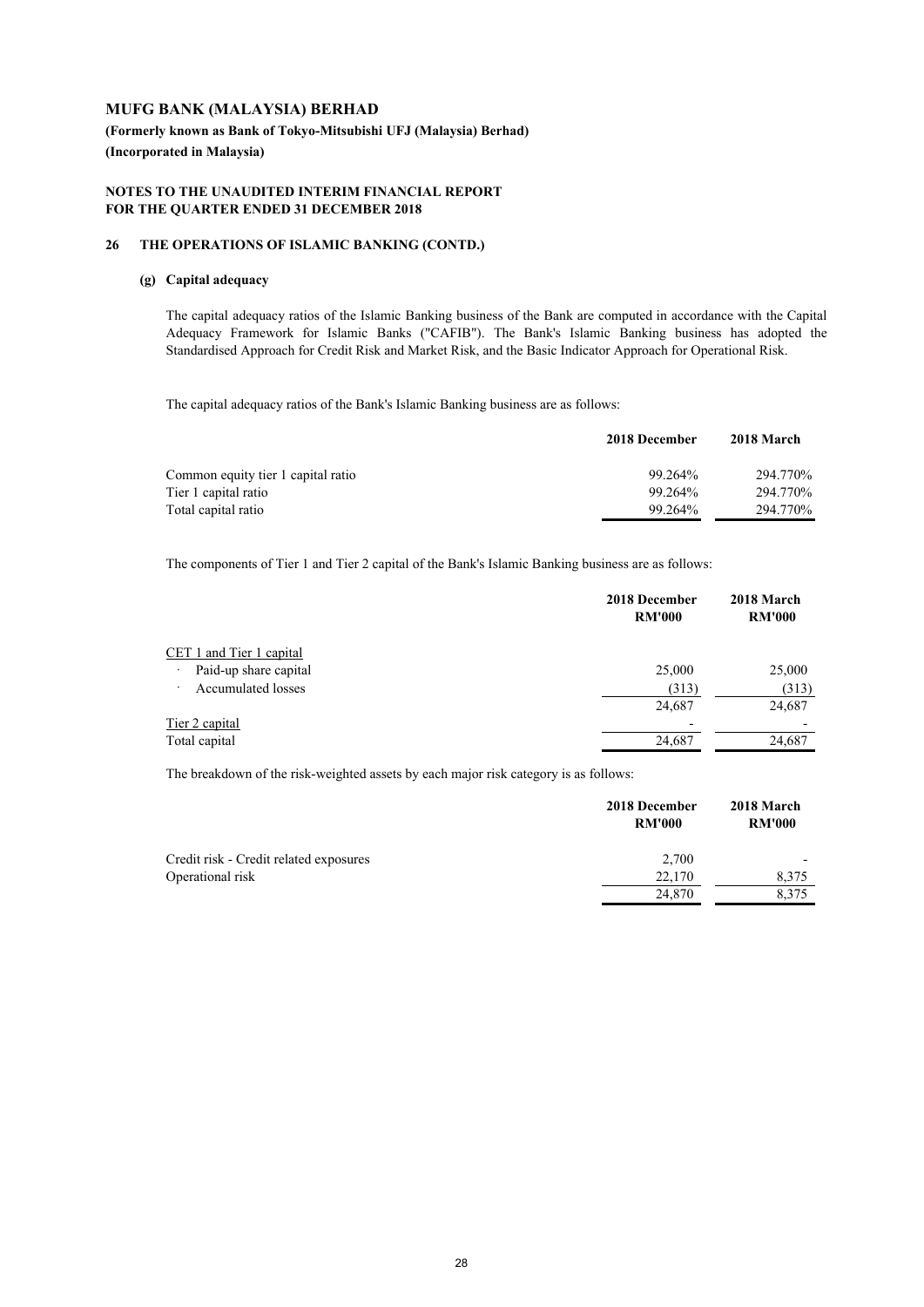**(Formerly known as Bank of Tokyo-Mitsubishi UFJ (Malaysia) Berhad) (Incorporated in Malaysia)**

#### **NOTES TO THE UNAUDITED INTERIM FINANCIAL REPORT FOR THE QUARTER ENDED 31 DECEMBER 2018**

#### **27 CHANGES IN ACCOUNTING POLICIES**

#### **(a) Adoption of MFRS 9 Financial Instruments (2014)**

The Bank has adopted the requirements of MFRS 9 on 1 April 2018. MFRS 9 introduces new requirements for classification and measurement, impairment and hedge accounting which have resulted in the following significant changes in accounting policies.

The changes in accounting policies have been applied retrospectively from 1 April 2018. In accordance with the transition requirements, comparatives are not restated. The significant changes to accounting policies are discussed and summarised below:

#### **(i) Classification and measurement**

The Bank classify financial assets into three primary measurement categories: Amortised Cost, Fair Value Through Profit or Loss ("FVTPL") and Fair Value Through Other Comprehensive Income ("FVOCI"). The basis of classification depends on the Bank's business model and contractual cash flow characteristics of the financial asset.

#### Financial assets

Financial assets are measured at amortised cost if the assets are held within a business model whose objective is to hold financial assets in order to collect contractual cash flows which represent solely payments of principal and interest. Financial assets are measured at FVOCI if the assets are held within a business model whose objective is achieved by both collecting contractual cash flows and selling financial assets and the contractual cash flows represent solely payments of principal and interest. All other financial assets are classified and measured at FVTPL. On initial recognition of certain equity investments that are not held for trading, the Bank has irrevocably elected to present subsequent changes in fair value in OCI.

#### Financial liabilities

As MFRS 9 retains most of the MFRS 139 requirements, there is no change to the classification and measurement of the Bank's financial liabilities.

#### Impact as a result of MFRS 9 adoption

The unquoted equity instruments which are not held for trading and were previously classified as securities available-for-sale are now classified and measured at FVOCI.

Certain debt instruments which were previously classified as loans and advances are redesignated and now measured at FVTPL.

The financial effects arising from the adoption of MFRS 9 are presented in Note 27 (c).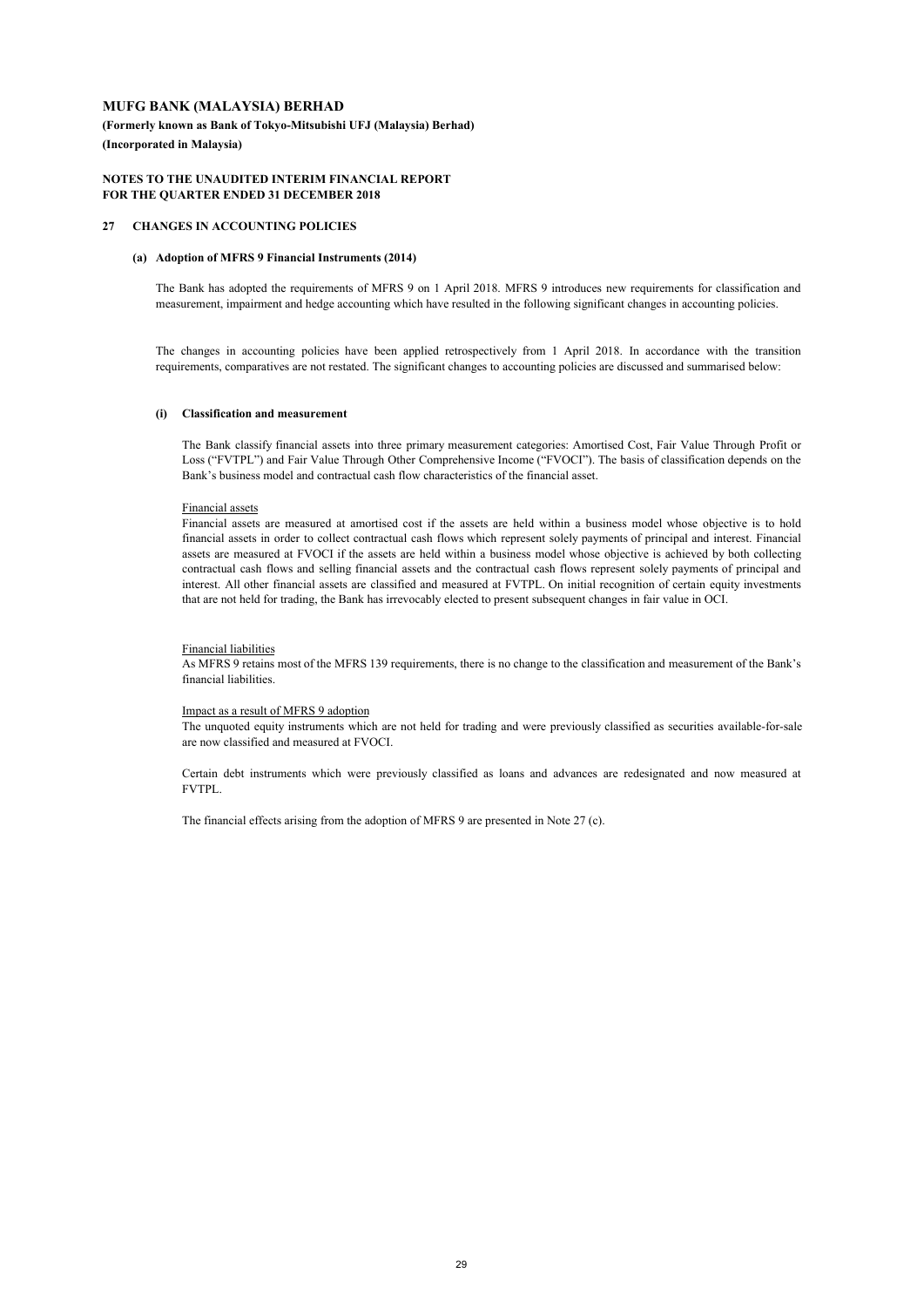**(Formerly known as Bank of Tokyo-Mitsubishi UFJ (Malaysia) Berhad) (Incorporated in Malaysia)**

#### **NOTES TO THE UNAUDITED INTERIM FINANCIAL REPORT FOR THE QUARTER ENDED 31 DECEMBER 2018**

#### **27 CHANGES IN ACCOUNTING POLICIES (CONTD)**

#### **(a) Adoption of MFRS 9 Financial Instruments (2014) (Contd)**

#### **(ii) Impairment**

MFRS 9 introduces expected credit losses ("ECL") model on impairment that replaces the incurred loss impairment model used in MFRS 139. The ECL model requires impairment to be recognised on initial recognition including expected future credit losses whilst the incurred loss impairment model only requires recognition of credit losses incurred as at reporting date. The impairment requirements apply to financial assets measured at amortised cost and FVOCI, and certain loan commitments as well as financial guarantee contracts, which include loans, advances and financing and investment securities.

MFRS 9 does not distinguish between individual assessment and collective assessment. The Bank applies a three-stage approach to measure ECL on debt instruments accounted for at amortised cost and FVOCI. Assets migrate through the following three stages based on the change in credit quality since initial recognition.

#### Stage 1: 12-months ECL

For exposures where there has not been a significant increase in credit risk since initial recognition and that are not credit impaired upon origination, the portion of the lifetime ECL assoicated with the probability of default events occurring within the next 12 months is recognised.

#### Stage 2: lifetime ECL - non-credit impaired

For exposures where there has been a significant increase in credit risk since initial recognition but that are non-credit impaired, a lifetime ECL will be recognised.

#### Stage 3: lifetime ECL - credit impaired

Financial assets are assessed as credit impaired when one or more events that have detrimental impact on the estimated future cash flows of that asset have occurred. For financial assets that are credit impaired, a lifetime ECL will be recognised.

Stage 1 and 2 ECL are collectively aggregated as general allowances while Stage 3 ECL is specific allowances as disclosed in this set of unaudited interim financial report.

The assessment of credit risk, as well as the estimation of ECL, are required to be unbiased, probability-weighted and should incorporate all available information which is relevant to the assessment, including information about past events, current conditions and reasonable and supportable forecasts of future events and economic conditions at the reporting date. In addition, the estimation of ECL should also take into account the time value of money.

#### Impact as a result of MFRS 9 adoption

The total ECL allowances computed under MFRS 9 is lower than the total allowance for impairment on loans and advances under MFRS 139, despite of forward looking approach is adopted as well as more financial assets (MFRS 9 includes loan commitments and financial guarantee contracts) were assessed for impairment and allowances. This is contributed by revision to Loss Given Default ("LGD") and recognition of certain debt instruments which were previously classifed as loans and advances, now measured at FVTPL.

The financial effects arising from the adoption of MFRS 9 are presented in Note 27 (c).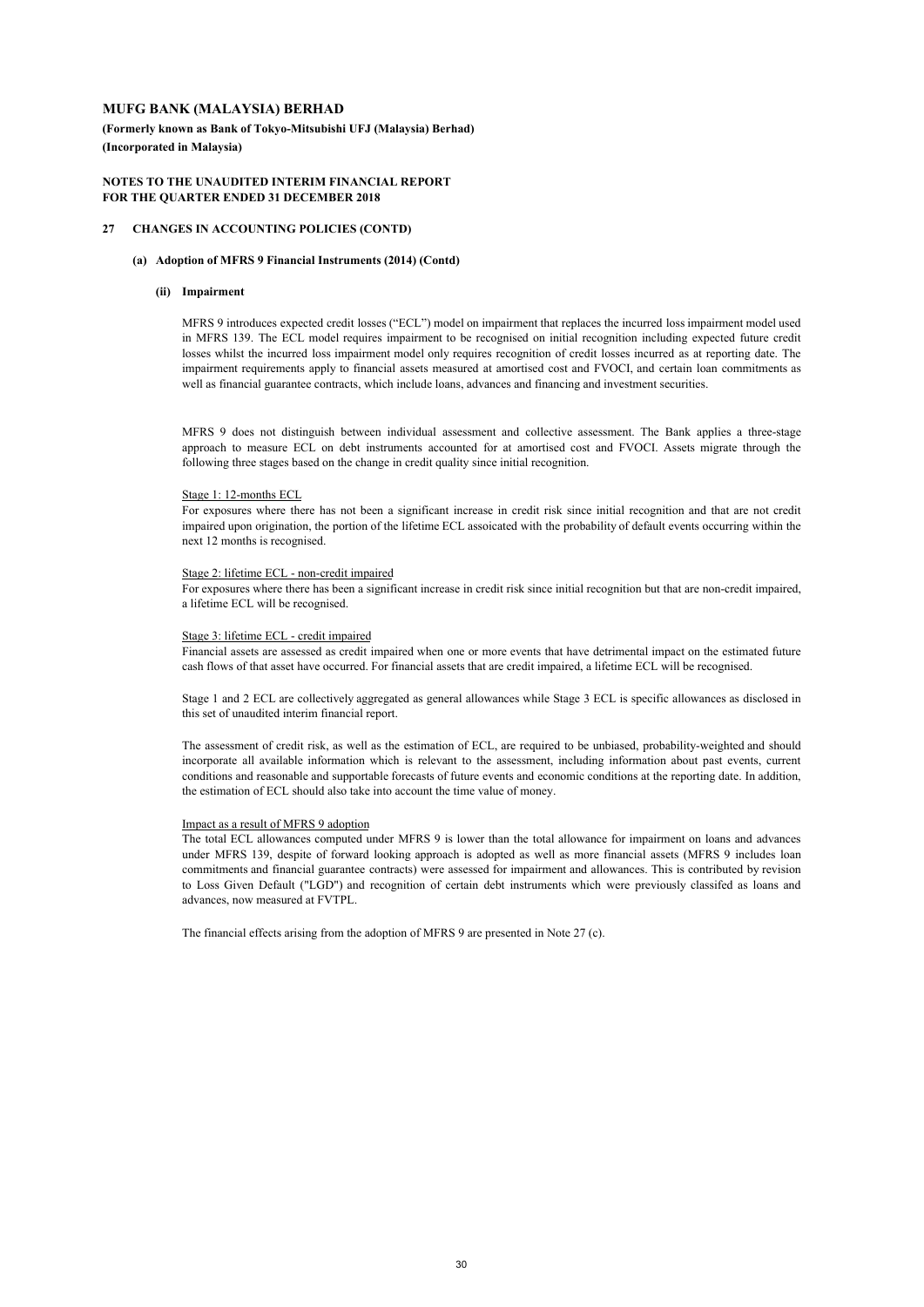**(Formerly known as Bank of Tokyo-Mitsubishi UFJ (Malaysia) Berhad) (Incorporated in Malaysia)**

#### **NOTES TO THE UNAUDITED INTERIM FINANCIAL REPORT FOR THE QUARTER ENDED 31 DECEMBER 2018**

#### **27 CHANGES IN ACCOUNTING POLICIES (CONTD)**

#### **(b) BNM's Revised Policy Documents on Financial Reporting and Financial Reporting for Islamic Banking Institutions**

On 2 February 2018, BNM issued the revised policy documents on Financial Reporting and Financial Reporting for Islamic Banking Institutions ("BNM's revised Policy Documents") which prescribe the regulatory reserves to be maintained by banking institutions. With effect from 1 January 2018, the Bank must maintain, in aggregate, loss allowance for non-credit impaired exposures and regulatory reserves of no less than 1% of total credit exposures, net of loss allowance for credit-impaired exposures. The Bank had previously maintained, in aggregate, collective impairment provisions and regulatory reserves of no less than 1.2% of total outstanding loans/financing, net of individual impairment provisions.

The financial effects arising from the adoption of MFRS 9 are presented in Note 27 (c).

#### **(c) Financial Effects Due to the Changes in Accounting Policies**

The following table analyses the impact, net of tax, of transition to MFRS 9 on the statements of financial position of the Bank:

| <b>RM'000</b><br>Securities available-for-sale<br>Closing balance under MFRS 139 at 31 March 2018<br>439,634<br>- Redesignation to financial assets at FVOCI<br>(439, 634)<br>Opening balance under MFRS 9 at 1 April 2018<br><b>Financial assets at FVOCI</b><br>Closing balance under MFRS 139 at 31 March 2018<br>- Redesignation from securities available-for-sale<br>439,634<br>- Recognition of expected credit losses under MFRS 9<br>- Unrealised gain on financial investments at FVOCI<br>22,189<br>Opening balance under MFRS 9 at 1 April 2018<br>461,500<br><b>Loans and advances</b><br>Closing balance under MFRS 139 at 31 March 2018<br>18,973,357<br>- Redesignation to financial assets at FVTPL<br>- Recognition of expected credit losses under MFRS 9<br>82,574<br>Opening balance under MFRS 9 at 1 April 2018<br>7,223,428<br><b>Embedded loans</b><br>Closing balance under MFRS 139 at 31 March 2018<br>- Redesignation from loans and advances<br>11,832,503<br>- Reclassification from derivative financial assets<br>736,646<br>- Reclassification from derivative financial liaibilities<br>- Unrealised gain on embedded loans<br>186,037<br>12,316,390<br>Opening balance under MFRS 9 at 1 April 2018<br><b>Purchased receivables</b><br>Closing balance under MFRS 139 at 31 March 2018<br>225,762<br>- Recognition of expected credit losses under MFRS 9<br>142<br>Opening balance under MFRS 9 at 1 April 2018<br>225,904 | Impact of adopting MFRS 9 as at<br>1 April 2018 |  |
|-----------------------------------------------------------------------------------------------------------------------------------------------------------------------------------------------------------------------------------------------------------------------------------------------------------------------------------------------------------------------------------------------------------------------------------------------------------------------------------------------------------------------------------------------------------------------------------------------------------------------------------------------------------------------------------------------------------------------------------------------------------------------------------------------------------------------------------------------------------------------------------------------------------------------------------------------------------------------------------------------------------------------------------------------------------------------------------------------------------------------------------------------------------------------------------------------------------------------------------------------------------------------------------------------------------------------------------------------------------------------------------------------------------------------------------------------------------------|-------------------------------------------------|--|
|                                                                                                                                                                                                                                                                                                                                                                                                                                                                                                                                                                                                                                                                                                                                                                                                                                                                                                                                                                                                                                                                                                                                                                                                                                                                                                                                                                                                                                                                 |                                                 |  |
|                                                                                                                                                                                                                                                                                                                                                                                                                                                                                                                                                                                                                                                                                                                                                                                                                                                                                                                                                                                                                                                                                                                                                                                                                                                                                                                                                                                                                                                                 |                                                 |  |
|                                                                                                                                                                                                                                                                                                                                                                                                                                                                                                                                                                                                                                                                                                                                                                                                                                                                                                                                                                                                                                                                                                                                                                                                                                                                                                                                                                                                                                                                 |                                                 |  |
|                                                                                                                                                                                                                                                                                                                                                                                                                                                                                                                                                                                                                                                                                                                                                                                                                                                                                                                                                                                                                                                                                                                                                                                                                                                                                                                                                                                                                                                                 |                                                 |  |
|                                                                                                                                                                                                                                                                                                                                                                                                                                                                                                                                                                                                                                                                                                                                                                                                                                                                                                                                                                                                                                                                                                                                                                                                                                                                                                                                                                                                                                                                 |                                                 |  |
|                                                                                                                                                                                                                                                                                                                                                                                                                                                                                                                                                                                                                                                                                                                                                                                                                                                                                                                                                                                                                                                                                                                                                                                                                                                                                                                                                                                                                                                                 |                                                 |  |
|                                                                                                                                                                                                                                                                                                                                                                                                                                                                                                                                                                                                                                                                                                                                                                                                                                                                                                                                                                                                                                                                                                                                                                                                                                                                                                                                                                                                                                                                 |                                                 |  |
|                                                                                                                                                                                                                                                                                                                                                                                                                                                                                                                                                                                                                                                                                                                                                                                                                                                                                                                                                                                                                                                                                                                                                                                                                                                                                                                                                                                                                                                                 |                                                 |  |
|                                                                                                                                                                                                                                                                                                                                                                                                                                                                                                                                                                                                                                                                                                                                                                                                                                                                                                                                                                                                                                                                                                                                                                                                                                                                                                                                                                                                                                                                 | (323)                                           |  |
|                                                                                                                                                                                                                                                                                                                                                                                                                                                                                                                                                                                                                                                                                                                                                                                                                                                                                                                                                                                                                                                                                                                                                                                                                                                                                                                                                                                                                                                                 |                                                 |  |
|                                                                                                                                                                                                                                                                                                                                                                                                                                                                                                                                                                                                                                                                                                                                                                                                                                                                                                                                                                                                                                                                                                                                                                                                                                                                                                                                                                                                                                                                 |                                                 |  |
|                                                                                                                                                                                                                                                                                                                                                                                                                                                                                                                                                                                                                                                                                                                                                                                                                                                                                                                                                                                                                                                                                                                                                                                                                                                                                                                                                                                                                                                                 |                                                 |  |
|                                                                                                                                                                                                                                                                                                                                                                                                                                                                                                                                                                                                                                                                                                                                                                                                                                                                                                                                                                                                                                                                                                                                                                                                                                                                                                                                                                                                                                                                 |                                                 |  |
|                                                                                                                                                                                                                                                                                                                                                                                                                                                                                                                                                                                                                                                                                                                                                                                                                                                                                                                                                                                                                                                                                                                                                                                                                                                                                                                                                                                                                                                                 | (11,832,503)                                    |  |
|                                                                                                                                                                                                                                                                                                                                                                                                                                                                                                                                                                                                                                                                                                                                                                                                                                                                                                                                                                                                                                                                                                                                                                                                                                                                                                                                                                                                                                                                 |                                                 |  |
|                                                                                                                                                                                                                                                                                                                                                                                                                                                                                                                                                                                                                                                                                                                                                                                                                                                                                                                                                                                                                                                                                                                                                                                                                                                                                                                                                                                                                                                                 |                                                 |  |
|                                                                                                                                                                                                                                                                                                                                                                                                                                                                                                                                                                                                                                                                                                                                                                                                                                                                                                                                                                                                                                                                                                                                                                                                                                                                                                                                                                                                                                                                 |                                                 |  |
|                                                                                                                                                                                                                                                                                                                                                                                                                                                                                                                                                                                                                                                                                                                                                                                                                                                                                                                                                                                                                                                                                                                                                                                                                                                                                                                                                                                                                                                                 |                                                 |  |
|                                                                                                                                                                                                                                                                                                                                                                                                                                                                                                                                                                                                                                                                                                                                                                                                                                                                                                                                                                                                                                                                                                                                                                                                                                                                                                                                                                                                                                                                 |                                                 |  |
|                                                                                                                                                                                                                                                                                                                                                                                                                                                                                                                                                                                                                                                                                                                                                                                                                                                                                                                                                                                                                                                                                                                                                                                                                                                                                                                                                                                                                                                                 |                                                 |  |
|                                                                                                                                                                                                                                                                                                                                                                                                                                                                                                                                                                                                                                                                                                                                                                                                                                                                                                                                                                                                                                                                                                                                                                                                                                                                                                                                                                                                                                                                 | (438,796)                                       |  |
|                                                                                                                                                                                                                                                                                                                                                                                                                                                                                                                                                                                                                                                                                                                                                                                                                                                                                                                                                                                                                                                                                                                                                                                                                                                                                                                                                                                                                                                                 |                                                 |  |
|                                                                                                                                                                                                                                                                                                                                                                                                                                                                                                                                                                                                                                                                                                                                                                                                                                                                                                                                                                                                                                                                                                                                                                                                                                                                                                                                                                                                                                                                 |                                                 |  |
|                                                                                                                                                                                                                                                                                                                                                                                                                                                                                                                                                                                                                                                                                                                                                                                                                                                                                                                                                                                                                                                                                                                                                                                                                                                                                                                                                                                                                                                                 |                                                 |  |
|                                                                                                                                                                                                                                                                                                                                                                                                                                                                                                                                                                                                                                                                                                                                                                                                                                                                                                                                                                                                                                                                                                                                                                                                                                                                                                                                                                                                                                                                 |                                                 |  |
|                                                                                                                                                                                                                                                                                                                                                                                                                                                                                                                                                                                                                                                                                                                                                                                                                                                                                                                                                                                                                                                                                                                                                                                                                                                                                                                                                                                                                                                                 |                                                 |  |
|                                                                                                                                                                                                                                                                                                                                                                                                                                                                                                                                                                                                                                                                                                                                                                                                                                                                                                                                                                                                                                                                                                                                                                                                                                                                                                                                                                                                                                                                 |                                                 |  |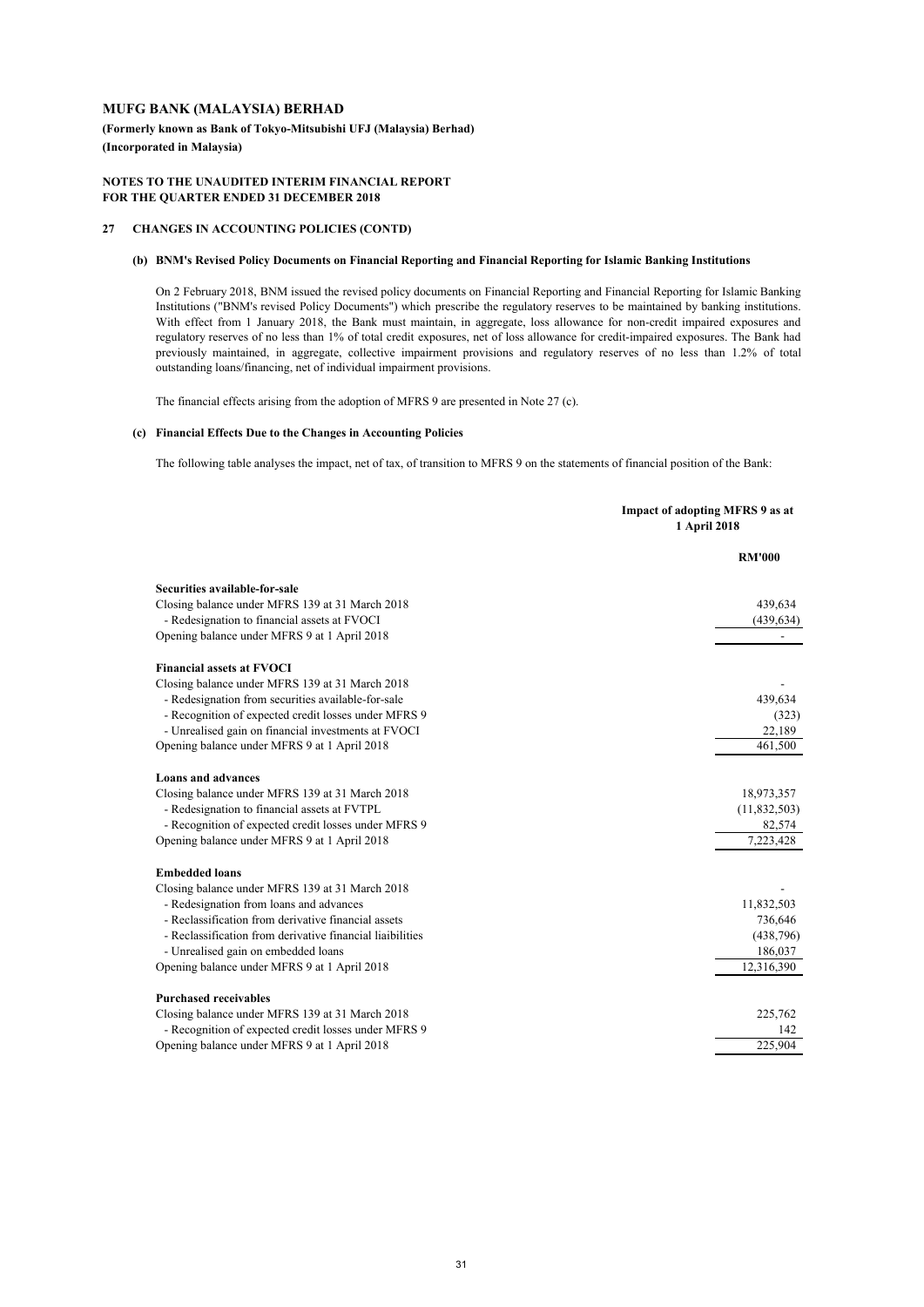**(Formerly known as Bank of Tokyo-Mitsubishi UFJ (Malaysia) Berhad) (Incorporated in Malaysia)**

#### **NOTES TO THE UNAUDITED INTERIM FINANCIAL REPORT FOR THE QUARTER ENDED 31 DECEMBER 2018**

### **27 CHANGES IN ACCOUNTING POLICIES (CONTD)**

### **(c) Financial Effects Due to the Changes in Accounting Policies (Contd)**

|                                                                                  | Impact of adopting MFRS 9 as at<br>1 April 2018 |
|----------------------------------------------------------------------------------|-------------------------------------------------|
|                                                                                  | <b>RM'000</b>                                   |
| <b>Derivative financial assets</b>                                               |                                                 |
| Closing balance under MFRS 139 at 31 March 2018                                  | 2,179,032                                       |
| - Reclassification to embedded loans                                             | (736, 646)                                      |
| - Other adjustments                                                              | 37,901                                          |
| Opening balance under MFRS 9 at 1 April 2018                                     | 1,480,287                                       |
| Deferred tax assets/(liabilities)                                                |                                                 |
| Closing balance under MFRS 139 at 31 March 2018                                  | 1,293                                           |
| - In respect of recognition of expected credit losses under MFRS 9               | (49, 893)                                       |
| Opening balance under MFRS 9 at 1 April 2018                                     | (48,600)                                        |
| <b>Derivative financial liabilities</b>                                          |                                                 |
| Closing balance under MFRS 139 at 31 March 2018                                  | 1,907,749                                       |
| - Reclassification to embedded loans                                             | (438, 796)                                      |
| - Other adjustments                                                              | 37,901                                          |
| Opening balance under MFRS 9 at 1 April 2018                                     | 1,506,854                                       |
| <b>Other liabilities</b>                                                         |                                                 |
| Closing balance under MFRS 139 at 31 March 2018                                  | 98,145                                          |
| - Recognition of expected credit losses under MFRS 9                             | 1,233                                           |
| Opening balance under MFRS 9 at 1 April 2018                                     | 99,378                                          |
| <b>Provision for tax</b>                                                         |                                                 |
| Closing balance under MFRS 139 at 31 March 2018                                  | 8,437                                           |
| - In respect of recognition of expected credit losses under MFRS 9               | 19,558                                          |
| Opening balance under MFRS 9 at 1 April 2018                                     | 27.995                                          |
| <b>Regulatory Reserves</b>                                                       |                                                 |
| Closing balance under MFRS 139 at 31 March 2018                                  | 164,349                                         |
| - Transfer to retained profits                                                   | (101, 152)                                      |
| Opening balance under MFRS 9 at 1 April 2018                                     | 63,197                                          |
| <b>Fair value reserve</b>                                                        |                                                 |
| Closing balance under MFRS 139 at 31 March 2018                                  | 1,656                                           |
| - Transfer from retained profits                                                 |                                                 |
| - Recognition of expected credit losses under MFRS 9                             | (323)                                           |
| - Unrealised gain on financial investments at FVOCI                              | 22,189                                          |
| - Deferred tax in respect of unrealised gain on FVOCI                            |                                                 |
| Opening balance under MFRS 9 at 1 April 2018                                     | 23,522                                          |
| <b>Retained profits</b>                                                          |                                                 |
| Closing balance under MFRS 139 at 31 March 2018                                  | 2,271,854                                       |
| - Transfer from regulatory reserve                                               | 101,152                                         |
| - Transfer to fair value reserve                                                 |                                                 |
| - Unrealised gain on embedded loans                                              | 186,037                                         |
| - Recognition of expected credit losses under MFRS 9                             | 81,483                                          |
| - Tax effect arising from the recognition of expected credit losses under MFRS 9 | (69, 452)                                       |
| Opening balance under MFRS 9 at 1 April 2018                                     | 2,571,074                                       |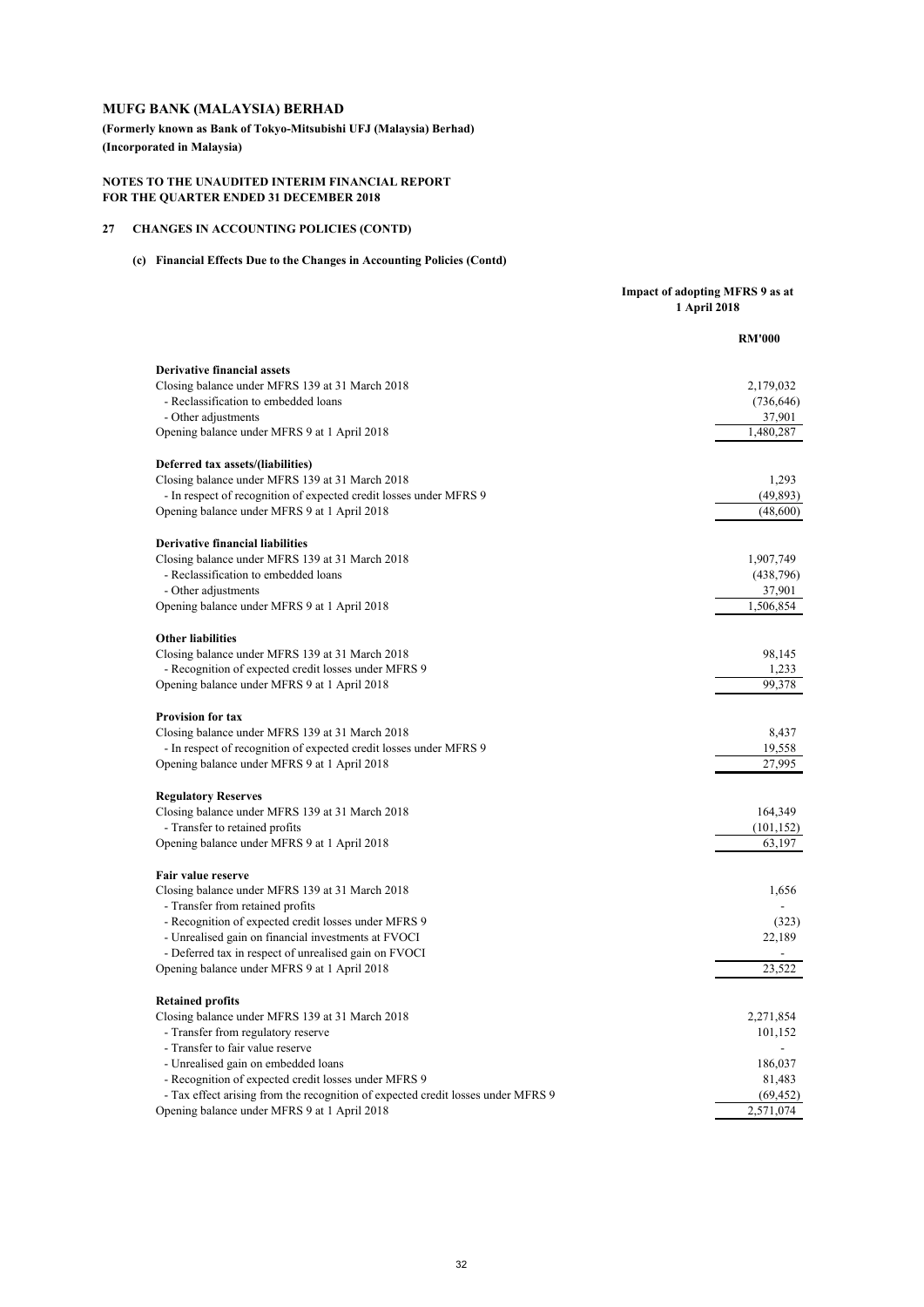**(Formerly known as Bank of Tokyo-Mitsubishi UFJ (Malaysia) Berhad) (Incorporated in Malaysia)**

#### **NOTES TO THE UNAUDITED INTERIM FINANCIAL REPORT FOR THE QUARTER ENDED 31 DECEMBER 2018**

### **27 CHANGES IN ACCOUNTING POLICIES (CONTD)**

#### **(c) Financial Effects Due to the Changes in Accounting Policies (Contd)**

The following table is a reconciliation of the impairment allowance from the closing balance as at 31 March 2018 in accordance with MFRS 139 to the opening balance as at 1 April 2018 in accordance with MFRS 9:

|                                             | 31 March 2018               |                                | 1 April 2018              |  |
|---------------------------------------------|-----------------------------|--------------------------------|---------------------------|--|
|                                             | (MFRS 139)<br><b>RM'000</b> | Remeasurement<br><b>RM'000</b> | (MFRS 9)<br><b>RM'000</b> |  |
| Financial assets at FVOCI                   |                             | 323                            | 323                       |  |
| Loans and advances                          |                             |                                |                           |  |
| - Collective assessment/General allowances  | 100,755                     | (84,290)                       | 16,465                    |  |
| - Individual assessment/Specific allowances | 3,531                       | 1,716                          | 5,247                     |  |
| Purchased receivables                       |                             |                                |                           |  |
| - Collective assessment/General allowances  | 185                         | (142)                          | 43                        |  |
| Other liabilities                           |                             | 1.233                          | 1.233                     |  |

The financial effects due to the changes in accounting policies have been adjusted to the statements of financial position and capital adequacy ratios of the Bank as at 1 April 2018. There are no changes to the comparatives in the statements of profit or loss and statements of cash flows of the Bank. A reconciliation of these changes is summarised in the following tables:

|                                        | 31 March 2018<br>(MFRS 139)<br><b>RM'000</b> | <b>Reclassification</b><br>& remeasurement<br><b>RM'000</b> | Impairment<br><b>RM'000</b> | 1 April 2018<br>(MFRS 9)<br><b>RM'000</b> |
|----------------------------------------|----------------------------------------------|-------------------------------------------------------------|-----------------------------|-------------------------------------------|
| <b>Statement of financial position</b> |                                              |                                                             |                             |                                           |
| Cash and short-term funds              | 5,915,504                                    |                                                             |                             | 5,915,504                                 |
| Securities available-for-sale          | 439,634                                      | (439, 634)                                                  |                             |                                           |
| Financial assets at FVOCI              |                                              | 461,823                                                     | (323)                       | 461,500                                   |
| Loans and advances                     | 18,973,357                                   | (11,832,503)                                                | 82,574                      | 7,223,428                                 |
| Embedded loans                         |                                              | 12,316,390                                                  |                             | 12,316,390                                |
| Purchased receivables                  | 225,762                                      |                                                             | 142                         | 225,904                                   |
| Derivative financial assets            | 2,179,032                                    | (698, 745)                                                  |                             | 1,480,287                                 |
| Statutory deposits with Bank           |                                              |                                                             |                             |                                           |
| Negara Malaysia                        | 5,776                                        |                                                             |                             | 5,776                                     |
| Other assets                           | 375,738                                      |                                                             |                             | 375,738                                   |
| Property, plant and equipment          | 21,084                                       |                                                             |                             | 21,084                                    |
| Intangible assets                      | 36,415                                       |                                                             |                             | 36,415                                    |
| Deferred tax assets                    | 1,293                                        | (1,293)                                                     |                             |                                           |
| <b>TOTAL ASSETS</b>                    | 28,173,595                                   | (193,962)                                                   | 82.393                      | 28,062,026                                |
| Deposits from customers                | 8,688,063                                    |                                                             |                             | 8,688,063                                 |
| Deposits and placements of banks       |                                              |                                                             |                             |                                           |
| and other financial institutions       | 737,691                                      |                                                             |                             | 737,691                                   |
| Collateral deposits                    | 14,547,442                                   |                                                             |                             | 14,547,442                                |
| Derivative financial liabilities       | 1,907,749                                    | (400, 895)                                                  |                             | 1,506,854                                 |
| Other liabilities                      | 98,145                                       |                                                             | 1,233                       | 99,378                                    |
| Deferred tax liabilities               |                                              | 48,600                                                      |                             | 48,600                                    |
| Provision for tax                      | 8,437                                        | 19,558                                                      |                             | 27,995                                    |
| <b>TOTAL LIABILITIES</b>               | 25,987,527                                   | (332, 737)                                                  | 1,233                       | 25,656,023                                |
| <b>SHARE CAPITAL</b>                   | 200,000                                      |                                                             |                             | 200,000                                   |
| <b>RESERVES</b>                        | 2,432,058                                    | 208,226                                                     | 11,708                      | 2,651,992                                 |
| <b>SHAREHOLDER'S FUNDS</b>             | 2,632,058                                    | 208,226                                                     | 11,708                      | 2,851,992                                 |
| <b>TOTAL LIABILITIES AND</b>           |                                              |                                                             |                             |                                           |
| <b>SHAREHOLDER'S FUNDS</b>             | 28,619,585                                   | (124, 511)                                                  | 12,941                      | 28,508,015                                |